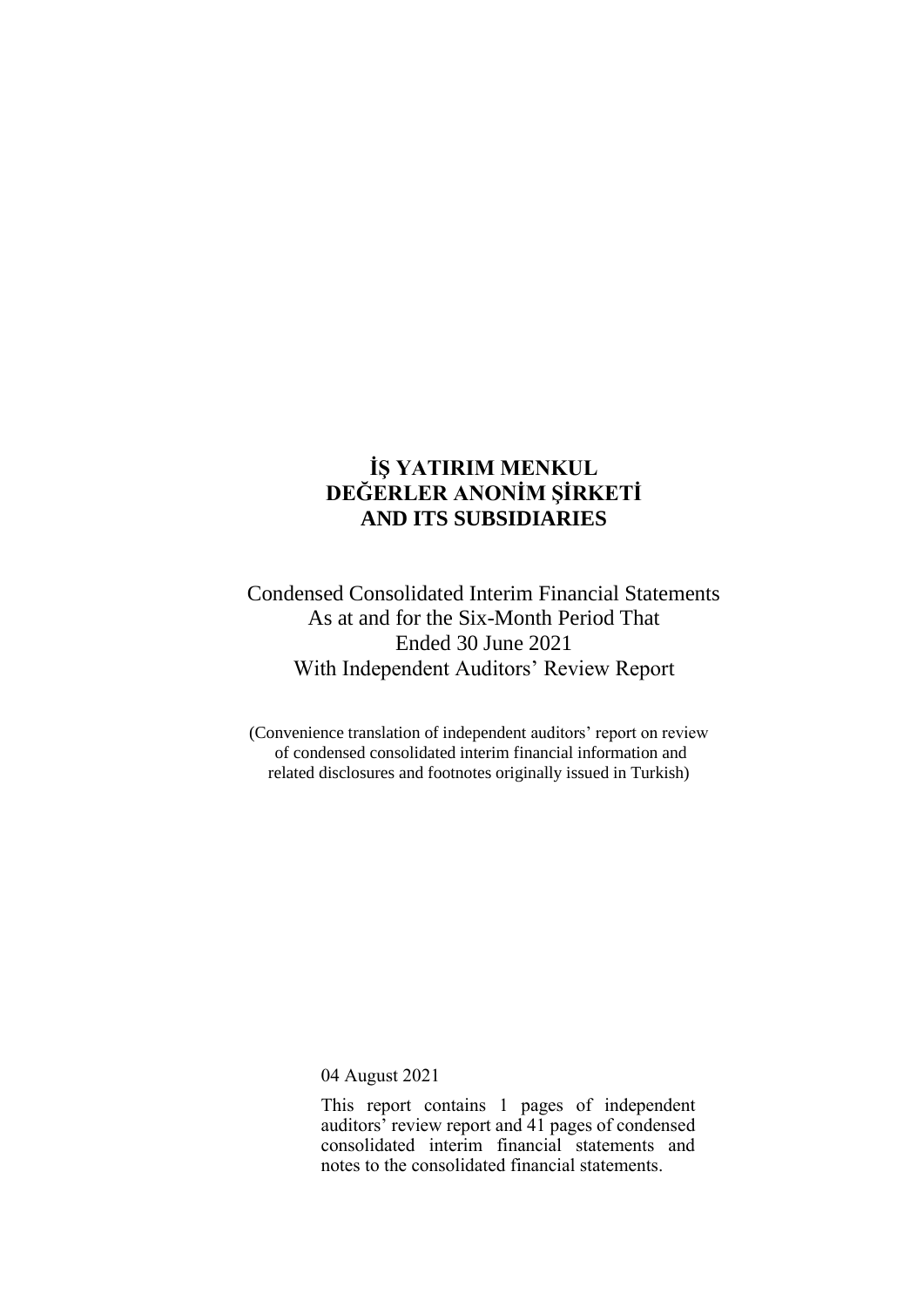# **Table of Contents**

Independent auditors' review report Condensed consolidated interim statement of financial position Condensed consolidated interim statement of profit or loss Condensed consolidated interim statement of other comprehensive income Condensed consolidated interim statement of changes in equity Condensed consolidated interim statement of cash flows Notes to the condensed consolidated interim financial statements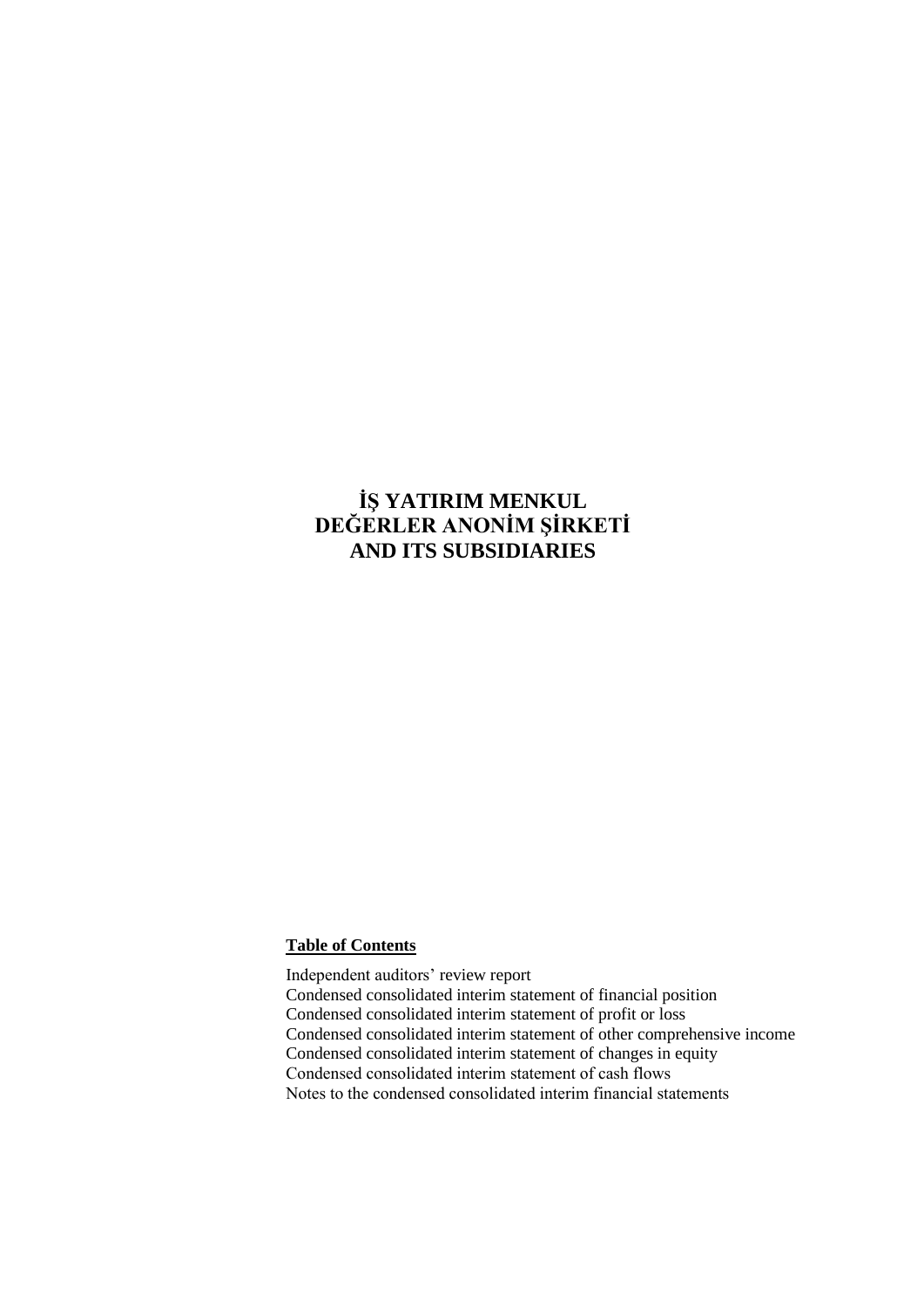### (Convenience translation of <sup>a</sup> repor<sup>t</sup> and condensed consolidated financial statements originally issued in Turkish)

Report on Review of Interim Condensed consolidated Financial Statements

To the Board of Directors of iş Yatırım Menkul Değerler A.Ş.

#### Introduction

We have reviewed the accompanying interim condensed consolidated statement of fınancial position of Is Yatırım Menkul Değerler A.Ş. (the Company) and its subsidiaries (the Group) as of June 30, 2021 and the interim condensed consolidated statement of profit or loss and other comprehensive income. consolidated statement of changes in equity and the consolidated statement cash flows for the six month period then ended, and explanatory notes. Group managemen<sup>t</sup> is responsible for the preparation and presentation of these interim condensed consolidated fınancial statements in accordance with Turkish Accounting Standard 34, Interim Financial Repoding (TAS 34). Our responsibility is to express <sup>a</sup> conclusion on these interim condensed consolidated fınancial statements based on our review.

#### Scope of Review

We conducted our review in accordance with the Standard on Review Engagements (SRE) 2410 °Review of Interim Financial Information Performed by the lndependent Auditor of the Entity". <sup>A</sup> review of interim fınancial information consists of making inquiries, primarily of persons responsible for fınancial and accounting matters, and applying analytical and other review procedures. <sup>A</sup> review of interim fınancial information is substantially less in scope than an audit conducted in accordance with lndependent Auditing Standards and the objective of which is to express an opinion on the financial statements. Consequently, <sup>a</sup> review of the interim fınancial information does not provide assurance that the audit fırm wiil be aware of alI signifıcant matters that might be identified in an audit. Accordingly, we do not express an audit opinion.

#### Conclusion

Based on our review, nothing has come to our attention that causes us to believe that the accompanying interim condensed consolidated fınancial statements are not prepared, in alI material respects, in accordance with TAS 34.

Güney Bağımsız Denetim ve Serbest Muhasebeci Mali Müşavirlik Anonim Şirketi A member firm of Ernst 8 Young Global Limited

 $\int_{0}^{\pi}\int_{0}^{\pi}\int_{0}^{\pi}\int_{0}^{\pi}\int_{0}^{\pi}\int_{0}^{\pi}\int_{0}^{\pi}\int_{0}^{\pi}\int_{0}^{\pi}\int_{0}^{\pi}\int_{0}^{\pi}\int_{0}^{\pi}\int_{0}^{\pi}\int_{0}^{\pi}\int_{0}^{\pi}\int_{0}^{\pi}\int_{0}^{\pi}\int_{0}^{\pi}\int_{0}^{\pi}\int_{0}^{\pi}\int_{0}^{\pi}\int_{0}^{\pi}\int_{0}^{\pi}\int_{0}^{\pi}\int_{0}^{\pi}\int_{0}^{\pi}\int_{0}^{\pi}\int_{0$ 

Fatih Polat, SMMM **Partner** 

August4, 2021 Istanbul, Türkiye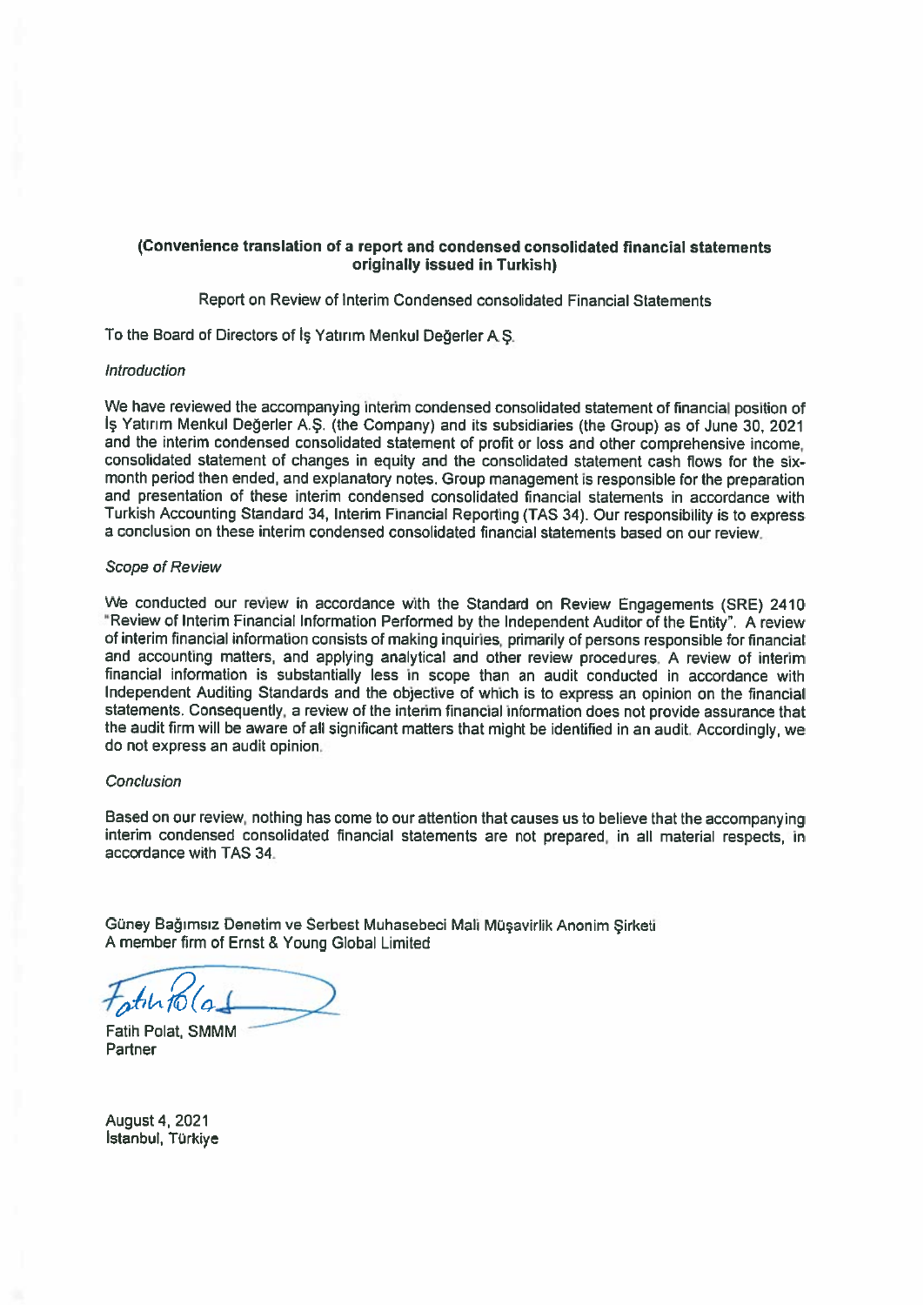### **TABLE OF CONTENTS**

|           |                                                                                              | <b>Pages</b>     |
|-----------|----------------------------------------------------------------------------------------------|------------------|
|           | Condensed Consolidated Statement of Financial Position                                       | 1                |
|           | Condensed Consolidated Statement of Profit or Loss                                           | 3                |
|           | Condensed Consolidated Statement of Other Comprehensive Income                               | $\overline{4}$   |
|           | Condensed Consolidated Statement of Changes in Equity                                        | 5                |
|           | Condensed Consolidated Statement of Cash Flow                                                | 6                |
|           | NOTES TO THE CONSOLIDATED FINANCIAL STATEMENTS                                               |                  |
| Note 1    | Organization and Nature of Operations                                                        | $\boldsymbol{7}$ |
| Note 2    | Basis of Presentation of Financial Statements                                                | 8                |
| Note 3    | <b>Joint Ventures</b>                                                                        | 15               |
| Note 4    | <b>Segment Reporting</b>                                                                     | 16               |
| Note 5    | <b>Related Party Transactions</b>                                                            | 20               |
| Note 6    | Cash and Cash Equivalents                                                                    | 25               |
| Note 7    | <b>Financial Investments</b>                                                                 | 25               |
| Note 8    | <b>Financial Liabilities</b>                                                                 | 26               |
| Note 9    | Trade Receivables and Payables                                                               | 28               |
| Note $10$ | Investments in Equity Accounted Investees                                                    | 28               |
| Note 11   | Goodwill                                                                                     | 30               |
| Note 12   | <b>Tangible Assets</b>                                                                       | 30               |
| Note 13   | <b>Intangible Assets</b>                                                                     | 30               |
| Note 14   | Provisions, Contingent Assets and Liabilities                                                | 30               |
| Note 15   | Commitments                                                                                  | 32               |
| Note 16   | Equity                                                                                       | 32               |
| Note 17   | Earnings Per Share                                                                           | 34               |
| Note 18   | Nature and Level of Risks Related to Financial Instruments                                   | 35               |
| Note 19   | <b>Financial Instruments</b>                                                                 | 39               |
| Note 20   | Events After the Reporting Period                                                            | 41               |
|           | Other Issues that Significantly Effect The Consolidated Financial Statements or Other Issues |                  |
| Note 21   | Required for the Clear Understanding of Consolidated Financial Statements                    | 41               |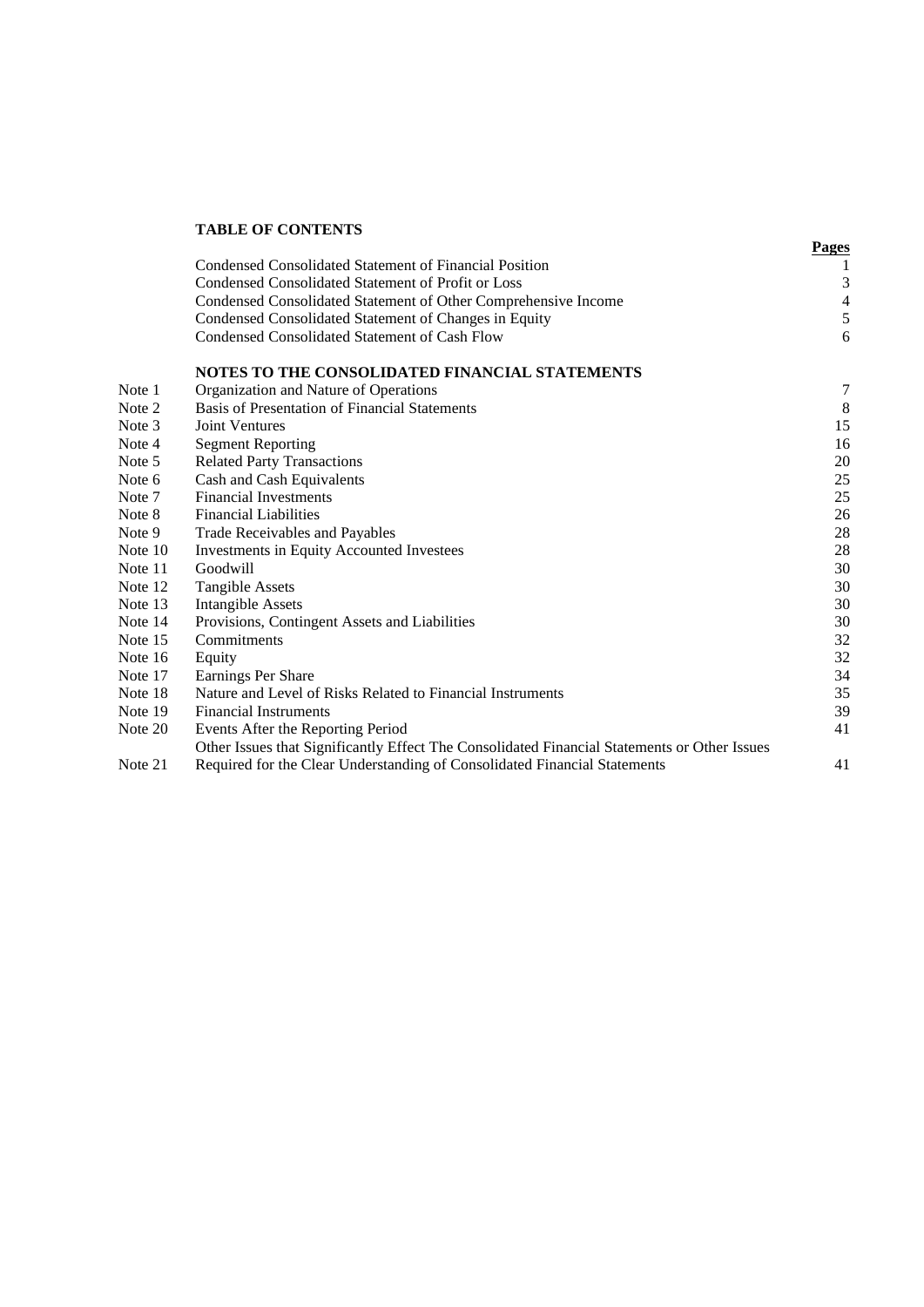# CONDENSED CONSOLIDATED INTERIM STATEMENT OF FINANCIAL POSITION

# AS AT 30 JUNE 2021

*(Amounts are expressed in Turkish Lira ("TL") unless otherwise indicated.)*

|                                           |              | <b>Reviewed</b>       | <b>Audited</b>      |
|-------------------------------------------|--------------|-----------------------|---------------------|
|                                           |              | <b>Current Period</b> | <b>Prior Period</b> |
|                                           |              | 30 June               | 31 December         |
|                                           | <b>Notes</b> | 2021                  | 2020                |
| <b>ASSETS</b>                             |              |                       |                     |
| <b>Current Assets</b>                     |              |                       |                     |
| Cash and Cash Equivalents                 | 6            | 409.574.711           | 500.747.020         |
| <b>Financial Investments</b>              | 7            | 1.411.677.670         | 1.863.105.037       |
| <b>Trade Receivables</b>                  | 9            | 5.574.951.683         | 5.570.028.495       |
| <b>Due From Related Parties</b>           | 5            | 20.542.097            | 23.211.338          |
| Due From Third Parties                    |              | 5.554.409.586         | 5.546.817.157       |
| Other Receivables                         |              | 402.199.512           | 414.434.097         |
| Due From Related Parties                  | 5            | 305.685               | 59.711              |
| Due From Third Parties                    |              | 401.893.827           | 414.374.386         |
| Derivative Instruments                    |              | 32.636.155            | 109.293.507         |
| Inventories                               |              | 71.222.461            | 67.075.059          |
| Prepaid Expenses                          |              | 13.618.842            | 14.927.510          |
| <b>Current Tax Assets</b>                 |              | 240.070               | 208.742             |
| Other Current Assets                      |              | 14.070.518            | 10.681.633          |
| <b>SUBTOTAL</b>                           |              | 7.930.191.622         | 8.550.501.100       |
| <b>Assets Held For Sale</b>               |              | 7.742.936             | 6.709.194           |
| <b>TOTAL CURRENT ASSETS</b>               |              | 7.937.934.558         | 8.557.210.294       |
| <b>Non-current Assets</b>                 |              |                       |                     |
| <b>Financial Investments</b>              | 7            | 67.885.235            | 73.510.266          |
| Other Receivables                         |              | 2.360.492             | 1.270.386           |
| <b>Due From Related Parties</b>           | 5            | 150                   | 150                 |
| Due From Third Parties                    |              | 2.360.342             | 1.270.236           |
| Investments in Equity Accounted Investees | 10           | 1.791.782             | 2.960.518           |
| Right-of-use assets                       |              | 46.447.984            | 35.945.434          |
| <b>Tangible Assets</b>                    | 12           | 28.682.821            | 32.450.555          |
| <b>Intangible Assets</b>                  |              | 62.657.453            | 57.745.301          |
| Goodwill                                  | II           | 38.593.847            | 38.593.847          |
| Other Intangible Assets                   | 13           | 24.063.606            | 19.151.454          |
| Prepaid Expenses                          |              | 519.123               | 591.475             |
| Deferred Tax Assets                       |              | 26.813.376            | 13.760.181          |
| TOTAL NON-CURRENT ASSETS                  |              | 237.158.266           | 218.234.116         |
|                                           |              |                       |                     |
| <b>TOTAL ASSETS</b>                       |              | 8.175.092.824         | 8.775.444.410       |

The accompanying notes form an integral part of these consolidated financial statements.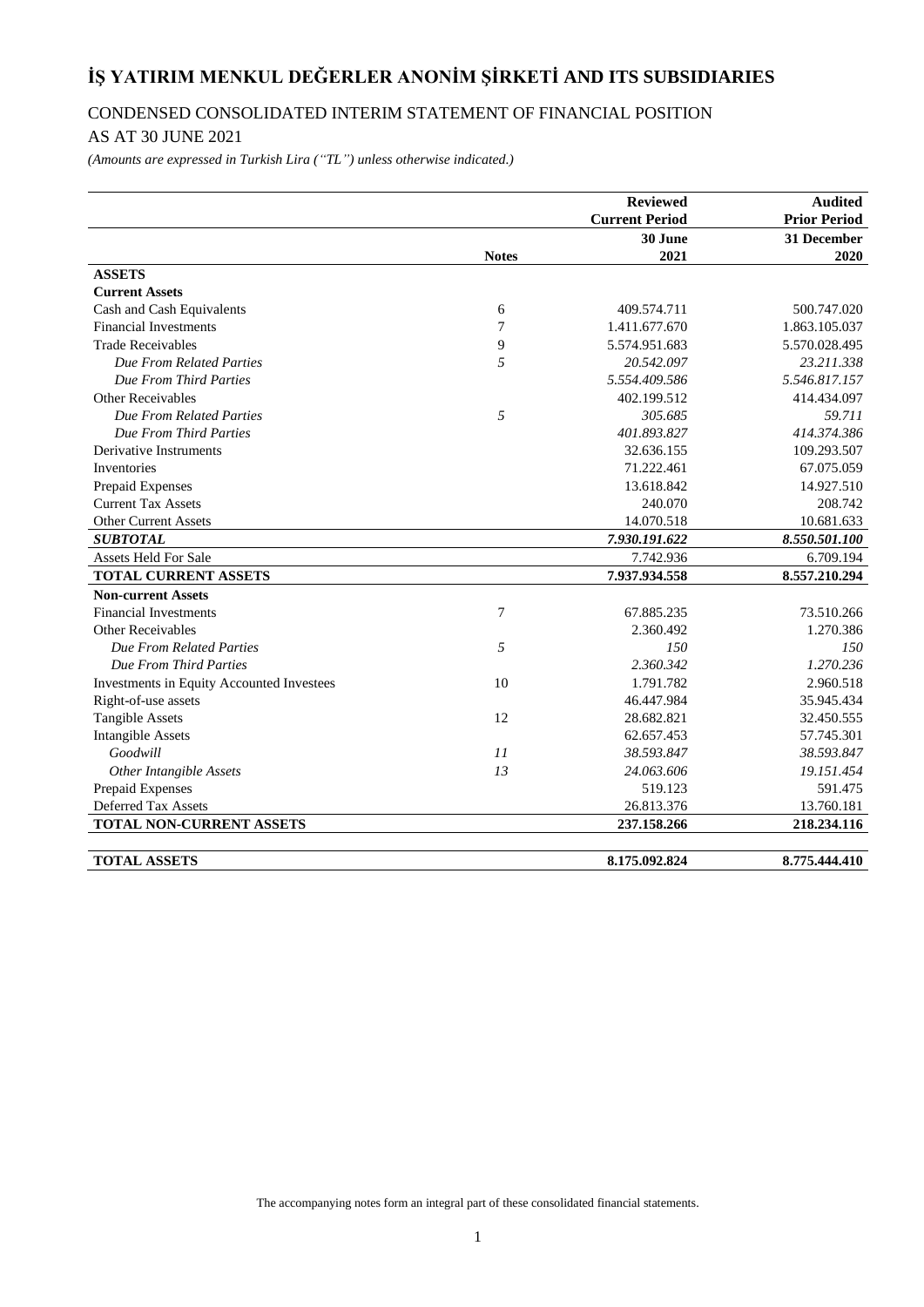# CONDENSED CONSOLIDATED INTERIM STATEMENT OF FINANCIAL POSITION

# AS AT 30 JUNE 2021

*(Amounts are expressed in Turkish Lira ("TL") unless otherwise indicated.)*

|                                                                         |              | <b>Reviewed</b>         | <b>Audited</b>            |
|-------------------------------------------------------------------------|--------------|-------------------------|---------------------------|
|                                                                         |              | <b>Current Period</b>   | <b>Prior Period</b>       |
|                                                                         |              | 30 June                 | 31 December               |
|                                                                         | <b>Notes</b> | 2021                    | 2020                      |
| <b>LIABILITIES</b>                                                      |              |                         |                           |
| <b>Short-Term Liabilities</b>                                           |              |                         |                           |
| <b>Short Term Borrowings</b>                                            | 8            | 1.167.984.113           | 979.106.453               |
| Due to Related Parties                                                  |              | 54.422.067              | 87.808.546                |
| Due to Third Parties                                                    |              | 1.109.487.406           | 887.428.895               |
| Lease Payables to Related Parties                                       | 5            | 551.104                 | 474.784                   |
| Lease Payables to Third Parties                                         |              | 3.523.536               | 3.394.228                 |
| Short Term Portion of Long-Term Borrowings                              | 8            | 14.632.585              | 7.886.159                 |
| Due to Related Parties                                                  |              | 3.856.513               | 1.745.066                 |
| Due to Third Partiess                                                   |              | 4.179.930               | 6.141.093                 |
| Lease Payables to Third Parties                                         |              | 6.596.142               |                           |
| Other Financial Liabilities                                             |              | 27.788.573              | 32.249.477                |
| <b>Trade Payables</b>                                                   | 9            | 4.006.693.118           | 5.032.047.665             |
| Due to Related Parties                                                  | 5            | 2.484.863               | 2.174.342                 |
| Due to Third Payables                                                   |              | 4.004.208.255           | 5.029.873.323             |
| Payables Related to Employee Benefits                                   |              | 4.642.136               | 3.565.853                 |
| Other Payables                                                          |              | 23.928.510<br>1.105.509 | 34.613.153                |
| Due to Related Parties                                                  | 5            | 22.823.001              | 253.303<br>34.359.850     |
| Due to Third Parties<br>Derivative Instruments                          |              | 74.446.286              |                           |
|                                                                         |              | 114.977.619             | 184.926.984<br>74.713.811 |
| <b>Current Tax Liabilities</b><br><b>Short Term Provisions</b>          |              | 96.000.525              | 105.355.262               |
|                                                                         |              | 27.979.175              | 44.035.357                |
| Provisions for Employee Benefits<br><b>Other Short-Term Provisions</b>  |              | 68.021.350              | 61.319.905                |
| Other Current Liabilities                                               |              | 55.243.399              | 25.190.905                |
| <b>TOTAL CURRENT LIABILITIES</b>                                        |              | 5.586.336.864           | 6.479.655.722             |
| <b>Long-Term Liabilities</b>                                            |              |                         |                           |
| Long-Term Borrowings                                                    | 8            | 61.685.375              | 53.586.206                |
| Due to Related Parties                                                  |              | 14.013.172              | 12.284.592                |
| Due to Third Parties                                                    |              | 4.425.287               | 5.444.547                 |
| Lease Payables to Related Parties                                       |              | 20.398.704              | 19.721.543                |
| Lease Payables to Third Parties                                         | 5            | 22.848.212              | 16.135.524                |
| Other Payables                                                          |              | 3.269.145               | 2.910.885                 |
| Due to Third Parties                                                    |              | 3.269.145               | 2.910.885                 |
| Long Term Provisions                                                    |              | 15.397.204              | 13.308.332                |
| Provisions for Employee Benefits                                        |              | 15.397.204              | 13.308.332                |
| Deferred Tax Liabilities                                                |              | 1.302.783               | 24.991.789                |
| Other Long-Term Liabilities                                             |              | 40.689.144              | 16.576.341                |
| TOTAL NON-CURRENT LIABILITIES                                           |              | 122.343.651             | 111.373.553               |
|                                                                         |              |                         |                           |
| <b>EQUITY</b>                                                           |              |                         |                           |
| <b>Total Equity Attributable to Equity Holders of the Company</b>       |              | 2.196.705.653           | 1.909.258.332             |
| Paid in Capital                                                         | 16           | 355.000.000             | 355.000.000               |
| <b>Share Premium</b>                                                    |              | 1.406.836               | 1.303.326                 |
| Other Accumulated Comprehensive Income or Loss that Will Not Be         |              |                         |                           |
| Reclassified to Profit or Loss                                          |              | (6.281.228)             | (6.243.966)               |
| Defined Benefit Plans Re-Measurement Gains and Losses                   |              | (6.281.228)             | (6.243.966)               |
| Other Comprehensive Income and Expenses to be Reclassified to Profit or |              |                         |                           |
| Loss                                                                    |              | 57.201.680              | 56.507.110                |
| <b>Currency Translation Differences</b>                                 |              | 19.089.646              | 11.824.581                |
| Revaluation and Reclassification Gains / Losses                         | 16           | 38.112.034              | 44.682.529                |
| <b>Other Reserves</b>                                                   | 16           | 192.753.848             | 83.753.848                |
| Restricted Reserves Appropriated from Profit                            | 16           | 181.749.713             | 139.503.482               |
| Prior Year's Profit/Loss                                                | 16           | 778.357.888             | 337.460.212               |
| Net Profit for the Period                                               |              | 636.516.916             | 941.974.320               |
| <b>Non-Controlling Interests</b>                                        | 16           | 269.706.656             | 275.156.803               |
| <b>TOTAL EQUITY</b>                                                     |              | 2.466.412.309           | 2.184.415.135             |
|                                                                         |              |                         |                           |
| <b>TOTAL LIABILITIES</b>                                                |              | 8.175.092.824           | 8.775.444.410             |

The accompanying notes form an integral part of these consolidated financial statements.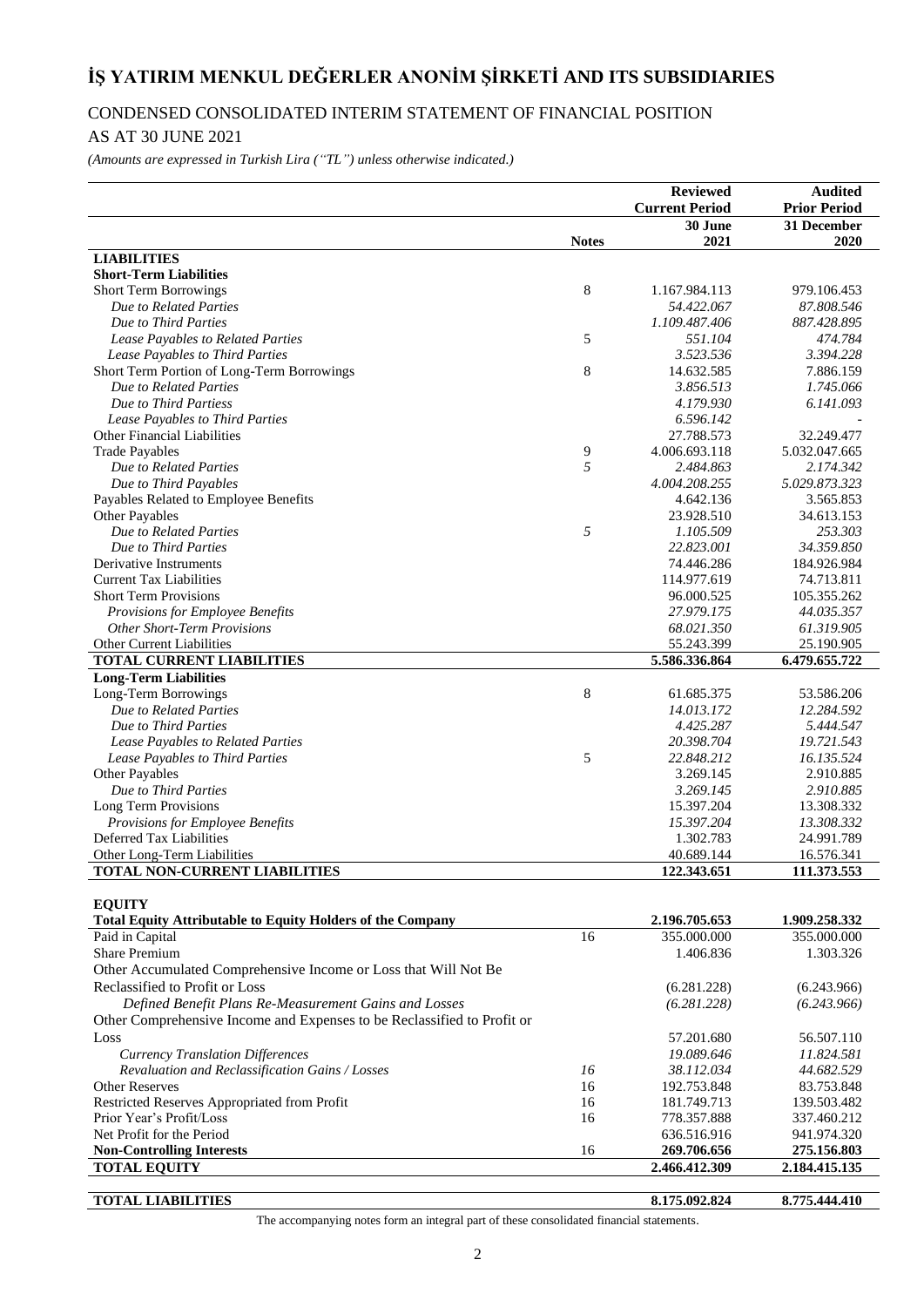# CONDENSED CONSOLIDATED INTERIM STATEMENT OF FINANCIAL POSITION

# AS AT 30 JUNE 2021

*(Amounts are expressed in Turkish Lira ("TL") unless otherwise indicated.)*

|                                                                                       |              | <b>Reviewed</b>       | Not reviewed          | <b>Reviewed</b>     | Not reviewed        |
|---------------------------------------------------------------------------------------|--------------|-----------------------|-----------------------|---------------------|---------------------|
|                                                                                       |              | <b>Current Period</b> | <b>Current Period</b> | <b>Prior Period</b> | <b>Prior Period</b> |
|                                                                                       |              | 1 January -           | 1 April -             | 1 January -         | 1 April -           |
|                                                                                       | <b>Notes</b> | 30 June               | 30 June               | 30 June             | 30 June             |
|                                                                                       |              | 2021                  | 2021                  | 2020                | 2020                |
| <b>STATEMENT OF PROFIT OR LOSS</b>                                                    |              |                       |                       |                     |                     |
| <b>Revenue</b>                                                                        |              | 61.968.053.961        | 29.530.322.949        | 60.946.303.109      | 23.229.456.126      |
| <b>Sales Revenue</b>                                                                  |              | 61.194.292.422        | 29.212.681.800        | 60.506.971.984      | 23.013.885.879      |
| Interest and Derivative Income from Operating                                         |              |                       |                       |                     |                     |
| Activities, (Net)                                                                     |              | 138.973.945           | 24.943.692            | 100.916.020         | 30.795.622          |
| Service Income, (Net)                                                                 |              | 440.072.145           | 188.152.896           | 308.067.348         | 171.888.326         |
| Other Operating Income, (Net)                                                         |              | 194.715.449           | 104.544.561           | 30.347.757          | 12.886.299          |
| Cost of Sales (-)                                                                     |              | (60.808.111.620)      | (29.002.281.612)      | (60.221.596.329)    | (22.803.343.771)    |
| <b>GROSS PROFIT/LOSS</b>                                                              |              | 1.159.942.341         | 528.041.337           | 724.706.780         | 426.112.355         |
| Administrative Expenses (-)                                                           |              | (257.710.515)         | (139.360.104)         | (169.958.682)       | (82.428.071)        |
| Marketing Expenses (-)                                                                |              | (96.082.702)          | (42.585.376)          | (64.737.600)        | (31.529.837)        |
| Research and Development Expenses (-)                                                 |              | (1.782.229)           | (866.881)             | (1.492.355)         | (555.159)           |
| Other Operating Income                                                                |              | 22.426.581            | 5.451.644             | 17.764.323          | 5.215.850           |
| Other Operating Expenses (-)                                                          |              | (21.656.737)          | (13.028.678)          | (21.552.287)        | (11.075.053)        |
| <b>OPERATING PROFIT/LOSS</b>                                                          |              | 805.136.739           | 337.651.942           | 484.730.179         | 305.740.085         |
| Share of Profit/Loss of Equity Accounted                                              |              |                       |                       |                     |                     |
| Investees                                                                             | 10           | (1.168.736)           | 116.769               | (4.557.643)         | (3.029.305)         |
| <b>OPERATING PROFIT/LOSS BEFORE</b>                                                   |              |                       |                       |                     |                     |
| <b>FINANCE COST</b>                                                                   |              | 803.968.003           | 337.768.711           | 480.172.536         | 302.710.780         |
| Finance Income                                                                        |              | 74.031.488            | 37.529.294            | 43.194.973          | 23.370.801          |
| Finance Expenses (-)                                                                  |              | (48.373.456)          | (16.596.364)          | (49.513.367)        | (22.904.147)        |
| PROFIT BEFORE TAXATION FROM                                                           |              |                       |                       |                     |                     |
| <b>CONTINUING OPERATIONS</b>                                                          |              | 829.626.035           | 358.701.641           | 473.854.142         | 303.177.434         |
| <b>Income Tax from Continuing Operations</b>                                          |              | (179.534.928)         | (91.390.059)          | (104.733.409)       | (65.768.405)        |
| <b>Current Tax Expense</b>                                                            |              | (213.570.666)         | (115.388.138)         | (91.596.622)        | (58.018.405)        |
| Deferred Tax Income/(Expense)                                                         |              | 34.035.738            | 23.998.079            | (13.136.787)        | (7.750.000)         |
| PROFIT FROM CONTINUING<br><b>OPERATIONS</b>                                           |              | 650.091.107           | 267.311.582           | 369.120.733         | 237.409.029         |
| PROFIT FROM DISCONTINUED                                                              |              |                       |                       |                     |                     |
| <b>OPERATIONS</b>                                                                     |              |                       |                       |                     |                     |
| PROFIT FOR THE PERIOD                                                                 |              | 650.091.107           | 267.311.582           | 369.120.733         | 237.409.029         |
| Profit Attributable to:                                                               |              |                       |                       |                     |                     |
| Non-controlling interests                                                             |              | 13.574.191            | 11.297.779            | 23.562.489          | 5.005.069           |
| Equity holders of the company                                                         |              | 636.516.916           | 256.013.803           | 345.558.244         | 232.403.960         |
|                                                                                       |              | 650.091.107           | 267.311.582           | 369.120.733         | 237.409.029         |
| Earnings per share                                                                    |              |                       |                       |                     |                     |
|                                                                                       | 17           |                       |                       |                     |                     |
| Earnings Per Share from Continuing Operations<br>Earnings Per Share from Discontinued |              | 1,7930                | 0,7212                | 0,9734              | 0,6547              |
| Operations                                                                            |              |                       |                       |                     |                     |
|                                                                                       |              |                       |                       |                     |                     |
| <b>Diluted Earnings Per Share</b>                                                     |              |                       |                       |                     |                     |
| Diluted Earnings Per Share from Continuing                                            |              |                       |                       |                     |                     |
| Operations                                                                            | 17           | 1,7930                | 0,7212                | 0,9734              | 0,6547              |
| Diluted Earnings Per Share from Discontinued                                          |              |                       |                       |                     |                     |
| Operations                                                                            |              |                       |                       |                     |                     |

The accompanying notes form an integral part of these consolidated financial statements.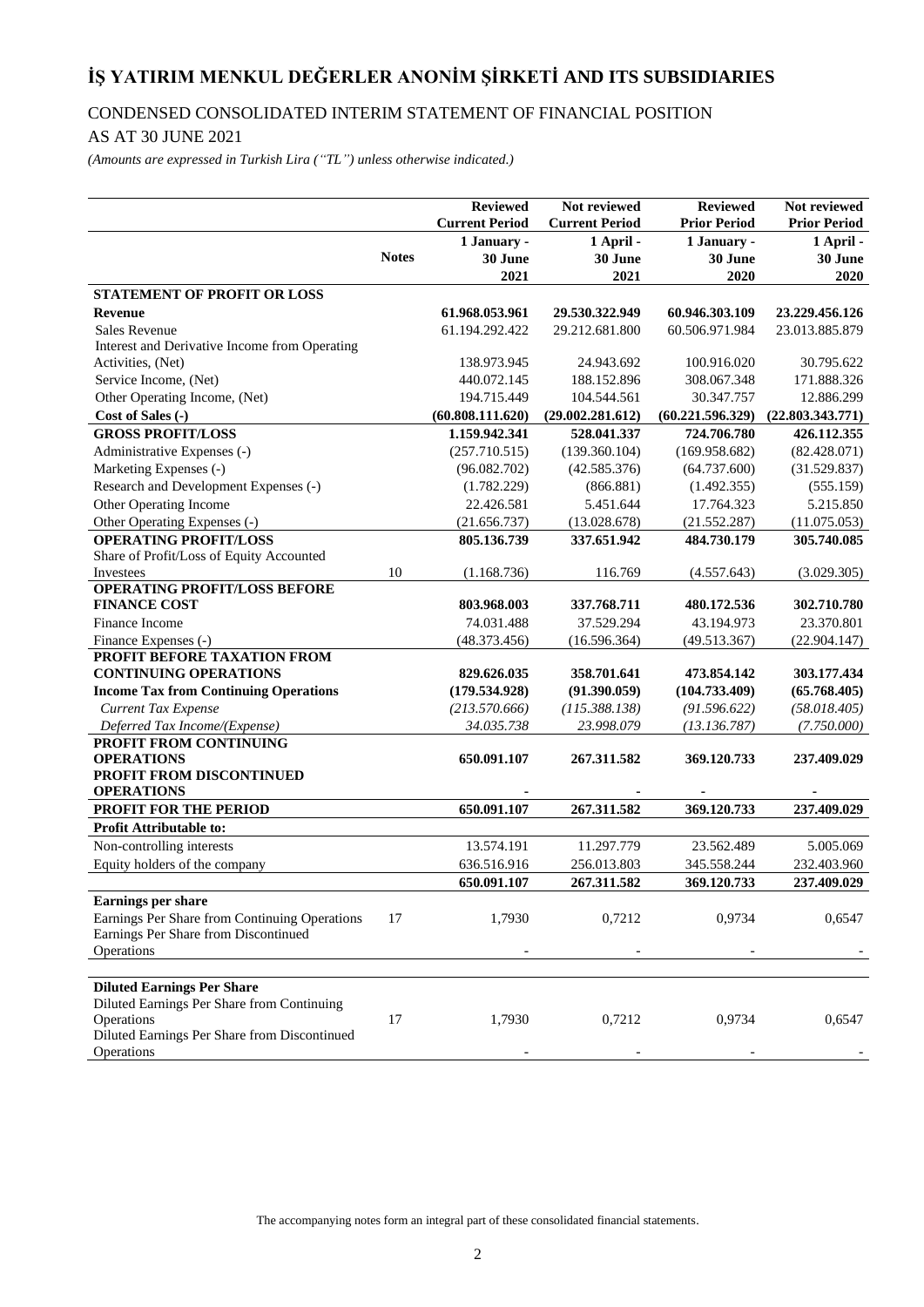# CONDENSED CONSOLIDATED INTERIM STATEMENT OF OTHER COMPREHENSIVE INCOME FOR THE SIX-MONTH PERIOD ENDED 30 JUNE 2021

*(Amounts are expressed in Turkish Lira ("TL") unless otherwise indicated.)*

|                                                    |              | <b>Reviewed</b> |                       |                     |                     |
|----------------------------------------------------|--------------|-----------------|-----------------------|---------------------|---------------------|
|                                                    |              | <b>Current</b>  | Not reviewed          | <b>Reviewed</b>     | Not reviewed        |
|                                                    |              | Period          | <b>Current Period</b> | <b>Prior Period</b> | <b>Prior Period</b> |
|                                                    |              | 1 January -     | 1 April -             | 1 January -         | 1 April -           |
|                                                    |              | 30 June         | 30 June               | 30 June             | 30 June             |
|                                                    | <b>Notes</b> | 2021            | 2021                  | 2020                | 2020                |
| <b>PROFIT FOR THE YEAR</b>                         |              | 650.091.107     | 267.311.582           | 369.120.733         | 237.409.029         |
| <b>OTHER COMPREHENSIVE INCOME:</b>                 |              |                 |                       |                     |                     |
| Items that will never be reclassified to profit or |              |                 |                       |                     |                     |
| loss                                               |              | (94.094)        | (310)                 | 1.121.258           | (101.404)           |
| Gains from remeasurements of defined benefit       |              |                 |                       |                     |                     |
| plans                                              |              | (117.617)       | (387)                 | 1.401.574           | (126.754)           |
| Tax related to other comprehensive income that     |              |                 |                       |                     |                     |
| will not be reclassified to profit or loss         |              | 23.523          | 77                    | (280.316)           | 25.350              |
| Deferred Tax Expense/Income                        |              | 23.523          | 77                    | (280.316)           | 25.350              |
| Items that will be reclassified to profit or loss  |              | (2.504.288)     | 1.977.232             | 169.209             | 8.672.329           |
| Net change in fair values of available for sale    |              |                 |                       |                     |                     |
| financial assets                                   |              | (7.026.135)     | 311.873               | 2.086.932           | 8.724.812           |
| Change in currency translation reserve             |              | 4.170.540       | 1.680.953             | (1.813.377)         | 383.757             |
| Tax related to other comprehensive income that     |              |                 |                       |                     |                     |
| will be reclassified to profit or loss             |              | 351.307         | (15.594)              | (104.346)           | (436.240)           |
| <b>OTHER COMPREHENSIVE INCOME/LOSS</b>             |              | (2.598.382)     | 1.976.922             | 1.290.467           | 8.570.925           |
|                                                    |              |                 |                       |                     |                     |
| <b>TOTAL COMPREHENSIVE INCOME</b>                  |              | 647.492.725     | 269.288.504           | 370.411.200         | 245.979.954         |
| <b>Total Comprehensive Income Attributable to:</b> |              |                 |                       |                     |                     |
| Non-Controlling Interests                          |              | 9.647.222       | 10.636.481            | 21.103.684          | 5.015.910           |
| Equity holders of the company                      |              | 637.845.503     | 258.652.023           | 349.307.516         | 240.964.044         |
|                                                    |              | 647.492.725     | 269.288.504           | 370.411.200         | 245.979.954         |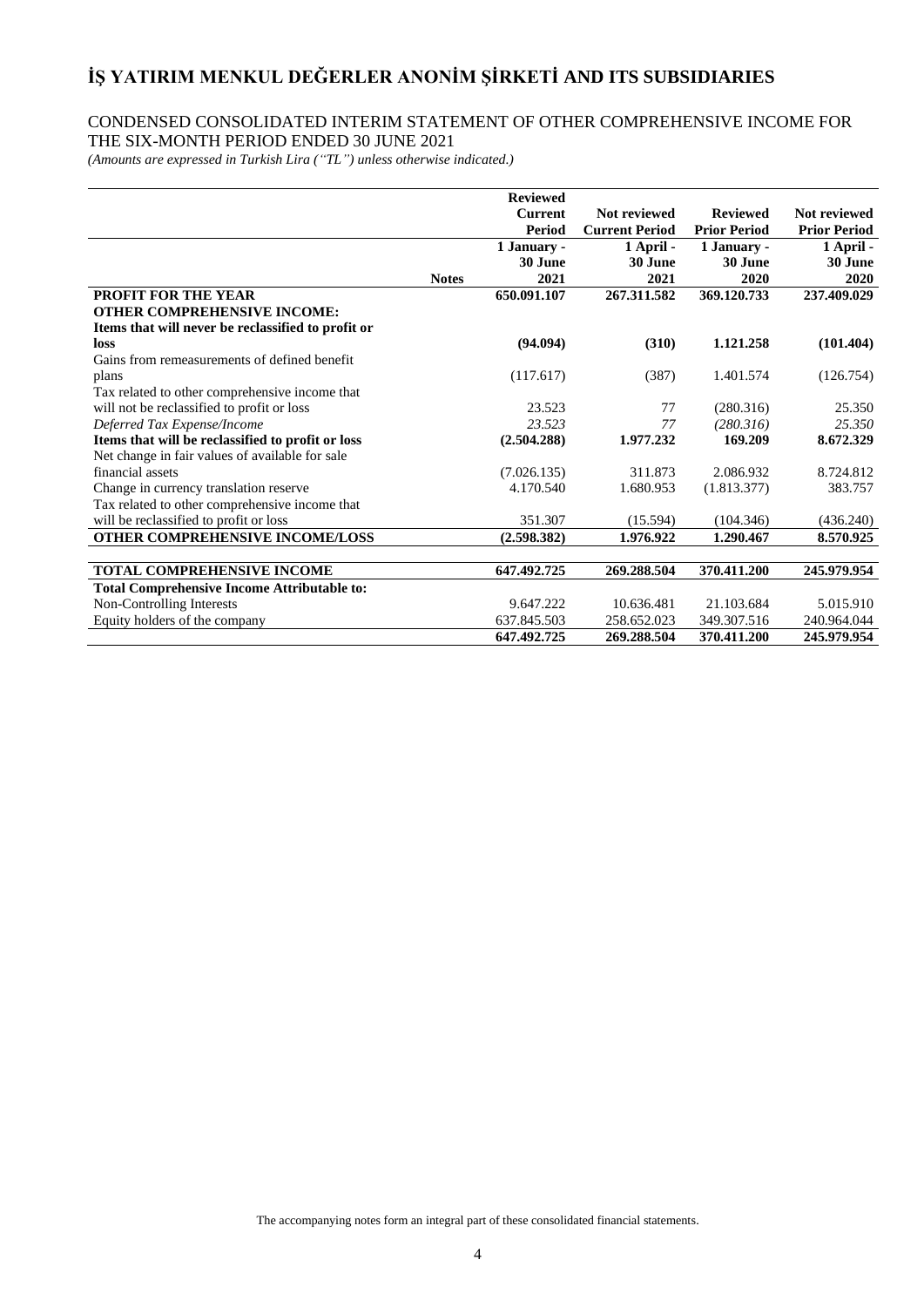### CONDENSED CONSOLIDATED INTERIM STATEMENT OF CHANGES IN EQUITY FOR THE SIX-MONTH PERIOD ENDED 30 JUNE 2021

*(Amounts are expressed in Turkish Lira ("TL") unless otherwise indicated.)*

|                                                                                                                       |                          |                                      | Other<br>Accumulated<br>Comprehensive<br><b>Income or Loss</b><br>that Will Not Be<br><b>Reclassified to</b><br><b>Profit or Loss</b> |                                                     | <b>Other Comprehensive</b><br>Income to be reclassified<br>to be profit or loss |                          |                                                                            | <b>Retained Earnings</b>                  |                                                          |                                                                                                               |                                           |                                                  |
|-----------------------------------------------------------------------------------------------------------------------|--------------------------|--------------------------------------|---------------------------------------------------------------------------------------------------------------------------------------|-----------------------------------------------------|---------------------------------------------------------------------------------|--------------------------|----------------------------------------------------------------------------|-------------------------------------------|----------------------------------------------------------|---------------------------------------------------------------------------------------------------------------|-------------------------------------------|--------------------------------------------------|
|                                                                                                                       | Paid in<br>Capital       | Premium                              | <b>Defined Benefit</b><br><b>Plans Re-</b><br><b>Measurement</b><br>Share Gains and<br>Losses                                         | Currency<br><b>Translation</b><br><b>Difference</b> | <b>Revaluation</b><br>and<br>Reclassifica<br>tion Gains/<br><b>Losses</b>       | Other<br><b>Reserves</b> | <b>Restricted</b><br><b>Reserves</b><br>Appropriated<br><b>From Profit</b> | <b>Prior Year's</b>                       | Net Profit/Loss                                          | Equity<br><b>Attributable to</b><br><b>Equity Holders</b><br><b>Profit/Loss</b> For The Period of the Company | Non-<br>Controlling<br><b>Interests</b>   | Equity                                           |
| <b>Balance on 1 January 2020</b>                                                                                      | 355.000.000              | 1.317.449                            | (7.085.607)                                                                                                                           | 6.856.675                                           | 35.565.276                                                                      | 33.758.962               | 104.849.263                                                                | 193.856.773                               | 382.874.162                                              | 1.106.992.953                                                                                                 | 286.142.460                               | 1.393.135.413                                    |
| <b>Transfers to Reserves</b><br><b>Total Comprehensive Income</b><br>Change in Non-Controlling Interests<br>Dividends | $\blacksquare$<br>$\sim$ | $\overline{\phantom{a}}$<br>(13.561) | 1.009.544<br>$\overline{\phantom{a}}$                                                                                                 | .191.525<br>35.134                                  | 1.548.203<br>473.147                                                            | 50.000.000<br>(5.114)    | 35.023.838<br>192.592                                                      | 297.850.324<br>2.181.920<br>(140.000.000) | (382.874.162)<br>345.558.244<br>$\overline{\phantom{0}}$ | $\overline{\phantom{a}}$<br>349.307.516<br>2.864.118<br>(140.000.000)                                         | 21.103.684<br>(1.788.520)<br>(43.367.722) | . .<br>370.411.200<br>1.075.598<br>(183.367.722) |
| <b>Balance on 30 June 2020</b>                                                                                        | 355,000,000              | 1.303.888                            | (6.076.063)                                                                                                                           | 8.083.334                                           | 37.586.626                                                                      | 83.753.848               | 140.065.693                                                                | 353,889,017                               | 345.558.244                                              | 1.319.164.587                                                                                                 | 262.089.902                               | 1.581.254.489                                    |

|                                     |                    |                  | Other<br>Accumulated<br>Comprehensive<br><b>Income or Loss</b><br>that Will Not Be<br><b>Reclassified to</b><br><b>Profit or Loss</b> |                                                     | <b>Other Comprehensive</b><br>Income to be reclassified<br>to be profit or loss |                          |                                                                            | <b>Retained Earnings</b>           |                                          |                                                                      |                                         |               |
|-------------------------------------|--------------------|------------------|---------------------------------------------------------------------------------------------------------------------------------------|-----------------------------------------------------|---------------------------------------------------------------------------------|--------------------------|----------------------------------------------------------------------------|------------------------------------|------------------------------------------|----------------------------------------------------------------------|-----------------------------------------|---------------|
|                                     | Paid in<br>Capital | Share<br>Premium | <b>Defined Benefit</b><br><b>Plans Re-</b><br><b>Measurement</b><br><b>Gains and</b><br><b>Losses</b>                                 | Currency<br><b>Translation</b><br><b>Difference</b> | <b>Revaluation</b><br>and<br>Reclassifica<br>tion Gains/<br><b>Losses</b>       | Other<br><b>Reserves</b> | <b>Restricted</b><br><b>Reserves</b><br>Appropriated<br><b>From Profit</b> | <b>Prior Year's</b><br>Profit/Loss | Net Profit/Loss<br><b>For The Period</b> | Equity<br>Attributable to<br><b>Equity Holders</b><br>of the Company | Non-<br>Controlling<br><b>Interests</b> | Equity        |
| <b>Balance on 1 January 2021</b>    | 355.000.000        | 1.303.326        | (6.243.966)                                                                                                                           | 11.824.581                                          | 44.682.529                                                                      | 83.753.848               | 139.503.482                                                                | 337.460.212                        | 941.974.320                              | 1.909.258.332                                                        | 275.156.803                             | 2.184.415.135 |
| <b>Transfers to Reserves</b>        |                    |                  |                                                                                                                                       |                                                     |                                                                                 | 109.000.000              | 40.037.064                                                                 | 792.937.256                        | (941.974.320)                            |                                                                      |                                         |               |
| <b>Total Comprehensive Income</b>   |                    |                  | (37.262)                                                                                                                              | 7.265.065                                           | (671.280)                                                                       | $\sim$                   | $\overline{\phantom{a}}$                                                   |                                    | 636.516.916                              | 643.073.439                                                          | 9.647.222                               | 652.720.661   |
| Change in Non-Controlling Interests |                    | 103.510          |                                                                                                                                       |                                                     | (5.899.215)                                                                     | $\sim$                   | 2.209.167                                                                  | 2.960.420                          |                                          | (626.118)                                                            | 10.022.084                              | 9.395.966     |
| Dividends                           |                    |                  |                                                                                                                                       |                                                     |                                                                                 |                          | $\sim$                                                                     | (355.000.000)                      |                                          | (355.000.000)                                                        | (25.119.453)                            | (380.119.453) |
| Other                               |                    |                  |                                                                                                                                       |                                                     |                                                                                 |                          |                                                                            |                                    |                                          |                                                                      |                                         |               |
| <b>Balance on 30 June 2021</b>      | 355,000,000        | 1.406.836        | (6.281.228)                                                                                                                           | 19.089.646                                          | 38.112.034                                                                      | 192.753.848              | 181.749.713                                                                | 778.357.888                        | 636.516.916                              | 2.196.705.653                                                        | 269.706.656                             | 2.466.412.309 |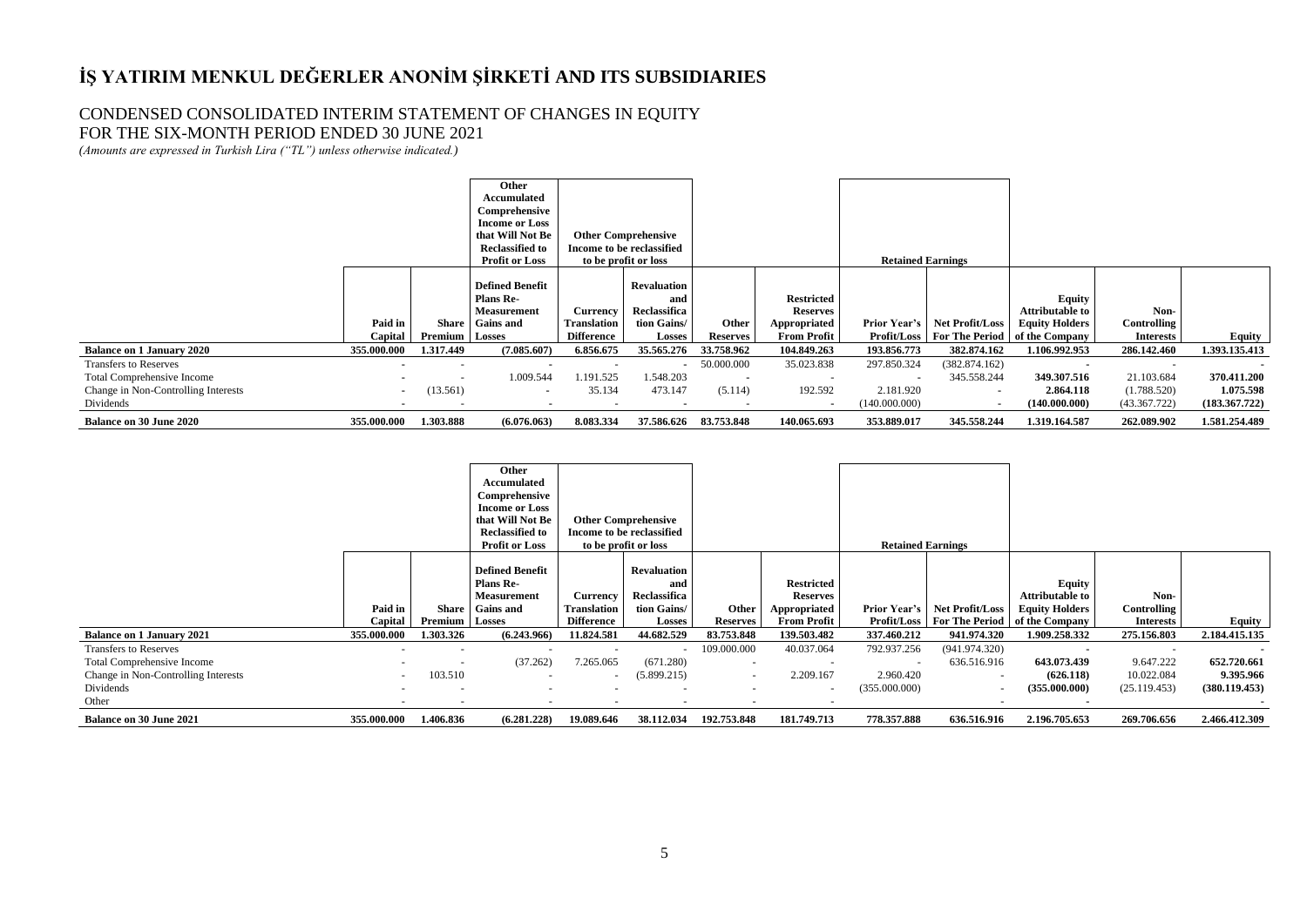### NOTES TO THE CONDENSED CONSOLIDATED INTERIM FINANCIAL STATEMENTS AS AT AND FOR THE SIX-MONTH PERIOD ENDED 30 JUNE 2021

*(Amounts are expressed in Turkish Lira ("TL") unless otherwise indicated.)*

|                                                                                                                  |              | <b>Reviewed</b><br><b>Current Period</b> | <b>Reviewed</b><br><b>Prior Period</b> |
|------------------------------------------------------------------------------------------------------------------|--------------|------------------------------------------|----------------------------------------|
|                                                                                                                  | <b>Notes</b> | 1 January -<br><b>30 June 2021</b>       | 1 January $-$<br>30 June 2020          |
| A. CASH FLOWS FROM OPERATING ACTIVITIES                                                                          |              | 200.104.162                              | (601.192.995)                          |
| Profit for the period                                                                                            |              | 650.091.107                              | 369.120.733                            |
| Adjustments to reconcile net profit / (loss)                                                                     |              |                                          |                                        |
| Adjustments for depreciation and amortization                                                                    |              | 9.515.025                                | 9.868.630                              |
| Adjustments for provisions                                                                                       |              | 4.208.683                                | (9.093.078)                            |
| Adjustments related to interest income / expense                                                                 |              | (582.734)                                | (1.929.304)                            |
| Adjustments related to share-based payments (dividend income)                                                    |              | (4.329.499)                              | (3.383.227)                            |
| Adjustments related to fair value losses / gains                                                                 |              | 86.556                                   | (25.651.157)                           |
| Adjustments related to tax expense/income                                                                        |              | 179.534.928                              | 104.733.409                            |
| Adjustments related to gains / losses from sales of tangible assets                                              |              |                                          | (244.985)                              |
| Adjustments related to investments accounted for using the equity method                                         | 10           | 1.168.736                                | 4.557.643                              |
| Other adjustments related to profit/loss reconciliation                                                          |              | 50.776.412                               | 11.193.191                             |
| Changes in net working capital                                                                                   |              |                                          |                                        |
| Increases/decreases in inventories                                                                               |              | (4.147.402)                              | 1.135.238                              |
| Increases/decreases in trade receivables                                                                         |              | (4.923.188)                              | (1.289.449.786)                        |
| Increases/decreases in financial investments                                                                     |              | 528.962.753                              | (566.759.108)                          |
| Increases/decreases in other receivables                                                                         |              | 838.743                                  | (74.599.049)                           |
| Changes in restricted deposits                                                                                   |              | (340.054)                                | (811.520)                              |
| Increases/decreases in trade payables                                                                            |              | (1.025.354.547)                          | 940.031.173                            |
| Increases/decreases in other payables                                                                            |              | (10.320.721)                             | 5.791.841                              |
| <b>Cash flows from operating activities</b>                                                                      |              |                                          |                                        |
| Current tax paid                                                                                                 |              | (176.013.321)                            | (71.588.067)                           |
| Employment termination benefits paid/returns                                                                     |              | 932.685                                  | (4.115.572)                            |
| <b>B. CASH FLOWS FROM INVESTING ACTIVITIES</b>                                                                   |              | (6.210.808)                              | (523.711)                              |
| Cash inflow from sales of tangible assets                                                                        |              | 1.189.340                                | 4.759.083                              |
| Cash outflow from purchase of tangible assets                                                                    |              | (2.893.718)                              | (7.289.000)                            |
| Dividend income                                                                                                  |              | 4.329.499                                | 3.383.227                              |
| Cash outflow from purchase of intangible assets                                                                  |              | (8.835.929)                              | (1.377.021)                            |
| <b>C. CASH FLOWS FROM FINANCING ACTIVITIES</b>                                                                   |              |                                          | (688.847.418)                          |
|                                                                                                                  |              | (291.420.589)<br>21.988.490.950          |                                        |
| Proceeds from financial loans                                                                                    |              |                                          | 6.043.376.745                          |
| Repayments of financial loans                                                                                    |              | (21.968.726.978)                         | (5.856.449.852)                        |
| Dividends paid                                                                                                   |              | (380.119.453)                            | (183.367.722)                          |
| Change in time deposits with original maturities longer than three months                                        | 7            | (1.910.056)                              | 657.933.496                            |
| Change in other financial liabilities                                                                            |              | (114.941.600)<br>185.786.548             | 82.147.272                             |
| Financing cash inflows from commercial paper                                                                     |              |                                          |                                        |
| Financial cash outflows from commercial paper                                                                    |              |                                          | (1.432.487.357)                        |
| NET (DECREASE) / INCREASE IN CASH AND CASH EQUIVALENTS<br><b>BEFORE CURRENCY TRANSLATION DIFFERENCES (A+B+C)</b> |              | (97.527.235)                             | (1.290.564.124)                        |
|                                                                                                                  |              |                                          |                                        |
| D. EFFECTS OF FOREIGN EXCHANGE LOSS/ (GAIN) ON CASH AND<br><b>CASH EQUIVALENTS</b>                               |              | 7.265.065                                | 1.191.525                              |
| NET INCREASE / (DECREASE) IN CASH AND CASH EQUIVALENTS<br>$(A+B+C+D)$                                            |              | (90.262.170)                             | (1.289.372.599)                        |
| E. CASH AND CASH EQUIVALENTS AT THE BEGINNING OF THE                                                             |              |                                          |                                        |
| <b>PERIOD</b>                                                                                                    | 6            | 503.076.111                              | 1.561.920.389                          |
| CASH AND CASH EQUIVALENTS AT THE END OF THE PERIOD<br>$(A+B+C+D+E)$                                              | 6            | 412.813.941                              | 272.547.790                            |
|                                                                                                                  |              |                                          |                                        |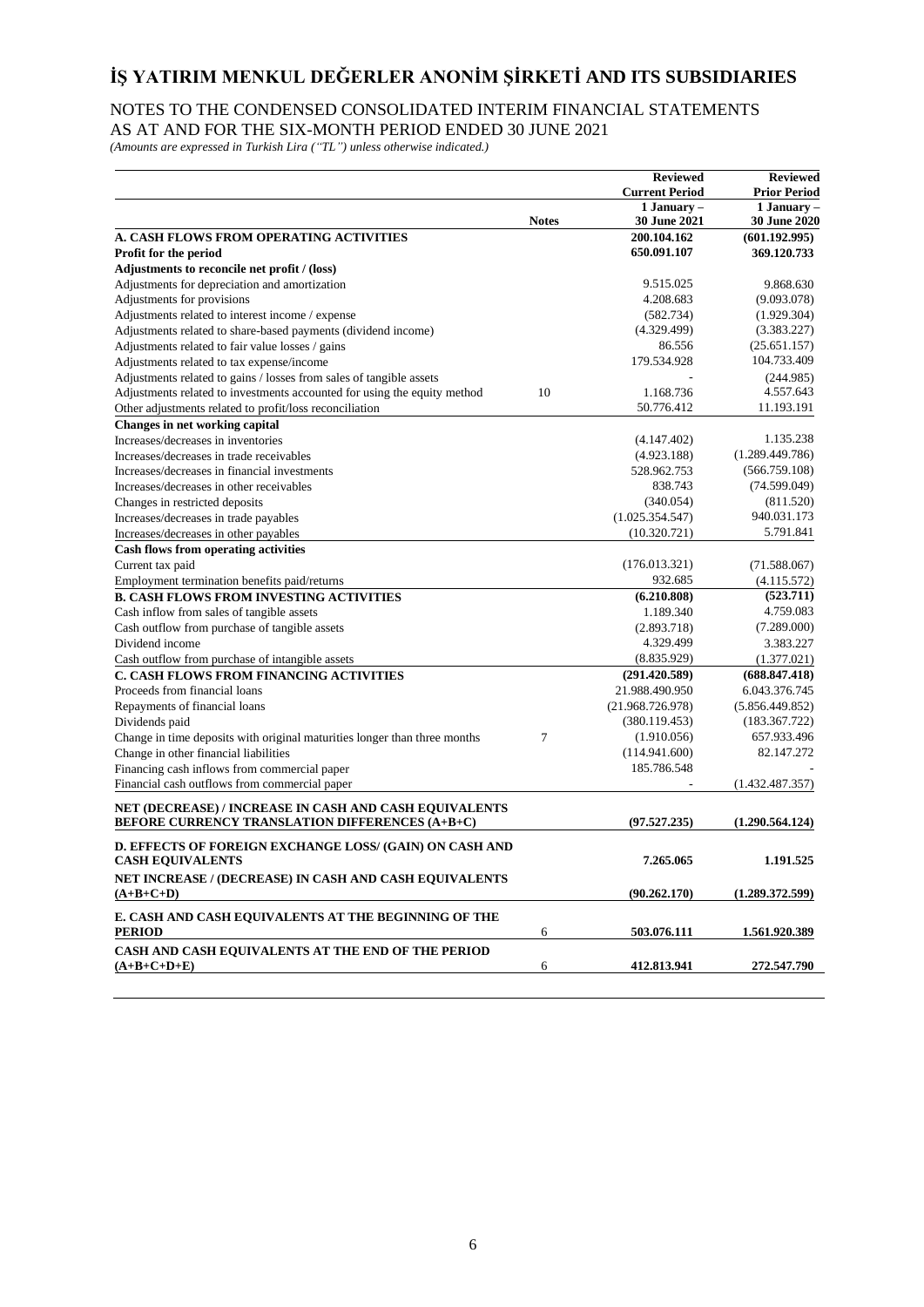NOTES TO THE CONDENSED CONSOLIDATED INTERIM FINANCIAL STATEMENTS AS AT AND FOR THE SIX-MONTH PERIOD ENDED 30 JUNE 2021

*(Amounts are expressed in Turkish Lira ("TL") unless otherwise indicated.)*

# **1. ORGANIZATION AND OPERATIONS OF THE GROUP**

The purpose of İş Yatırım Menkul Değerler Anonim Şirketi ("the Company") is to perform capital market activities in accordance with its Articles of Association of the Capital Markets Law. In this respect, the Company obtained the establishment permission through the Capital Markets Board's (the "CMB") meeting No: 51/1515 on 5 December 1996.

The Company is registered in Turkey and the head quarter of the Company operates in below address. The contact information of the Company's head quarter and web site is stated below:

Levent Mahallesi Meltem Sokak İş Kuleleri Kule - 2 Kat 13, 34330, Beşiktaş / İstanbul / Türkiye Telefon: + 90 (212) 350 20 00 Faks: + 90 (212) 350 20 01 [http://www.isyatirim.com.tr](http://www.isyatirim.com.tr/)

The Company is a Türkiye İş Bankası Group entity and Türkiye İş Bankası AŞ is the main shareholder. The equity shares of the Company are traded on the stock Exchange.

As at 30 June 2021, the Company has 424 employees (31 December 2020: 375).

As at 30 June 2021, the details of the Company's subsidiaries included in consolidation are as follows:

### **Subsidiaries:**

| Company                                                  | <b>Place of incorporation</b> | <b>Business Activity</b> |
|----------------------------------------------------------|-------------------------------|--------------------------|
| Efes Varlık Yönetim AŞ                                   | Istanbul                      | Asset management         |
| İş Girişim Sermayesi Yatırım Ortaklığı AŞ <sup>(*)</sup> | <i>Istanbul</i>               | Venture fund             |
| Iş Portföy Yönetimi AŞ                                   | <i>Istanbul</i>               | Portfolio management     |
| İs Yatırım Ortaklığı AS                                  | <i>Istanbul</i>               | Investment trust         |
| Maxis Girişim Sermayesi Portföy Yönetimi A.Ş.            | <i>Istanbul</i>               | Portfolio management     |
| Maxis Investments Ltd.                                   | London                        | Stockbroker              |

(\*) Subsidiaries of İş Girişim Sermayesi Yatırım Ortaklığı AŞ are presented in Note 2.1

The Company and its consolidated subsidiaries, jointly controlled entities and associates are referred to as "the Group" in this report. The operations of the subsidiaries included in the consolidation are stated below:

### Efes Varlık Yönetim A.Ş.:

The subsidiary has been established on 8 February 2011. The purpose of the subsidiary is to buy and sell receivables and other assets of deposit banks, participation banks and other financial institutions.

# İş Girişim Sermayesi Yatırım Ortaklığı A.Ş. ("İş Girişim Sermayesi"):

The operations of this subsidiaries are mainly making long-term investments in entrepreneurships founded or to be found in Turkey with a development potential and in need of capital.

### İş Portföy Yönetimi A.Ş.:

This subsidiary was registered with the Istanbul Trade Registry on 23 September 2000 and its foundation was published in the Trade Registry Gazette No: 5168 on 6 November 2000. Its purpose is to perform capital market activities in accordance with its Articles of Association and the Capital Markets Law and the related regulation. This participation offers only portfolio management and investment advisory services within the context of capital market activities to institutional investors.

### İş Yatırım Ortaklığı A.Ş.:

The purpose of this subsidiary is to perform capital market activities in accordance with the Capital Markets Law and the related regulation. This subsidiary performs capital market activities and managing its own portfolio.

### Maxis Girişim Sermayesi Portföy Yönetimi A.Ş.:

The activity of the subsidiary established on November 2, 2017, which has been granted operating permission on May 17, 2018, is the establishment and management of venture capital investment funds within the framework of the Capital Markets Law and related legislative provisions.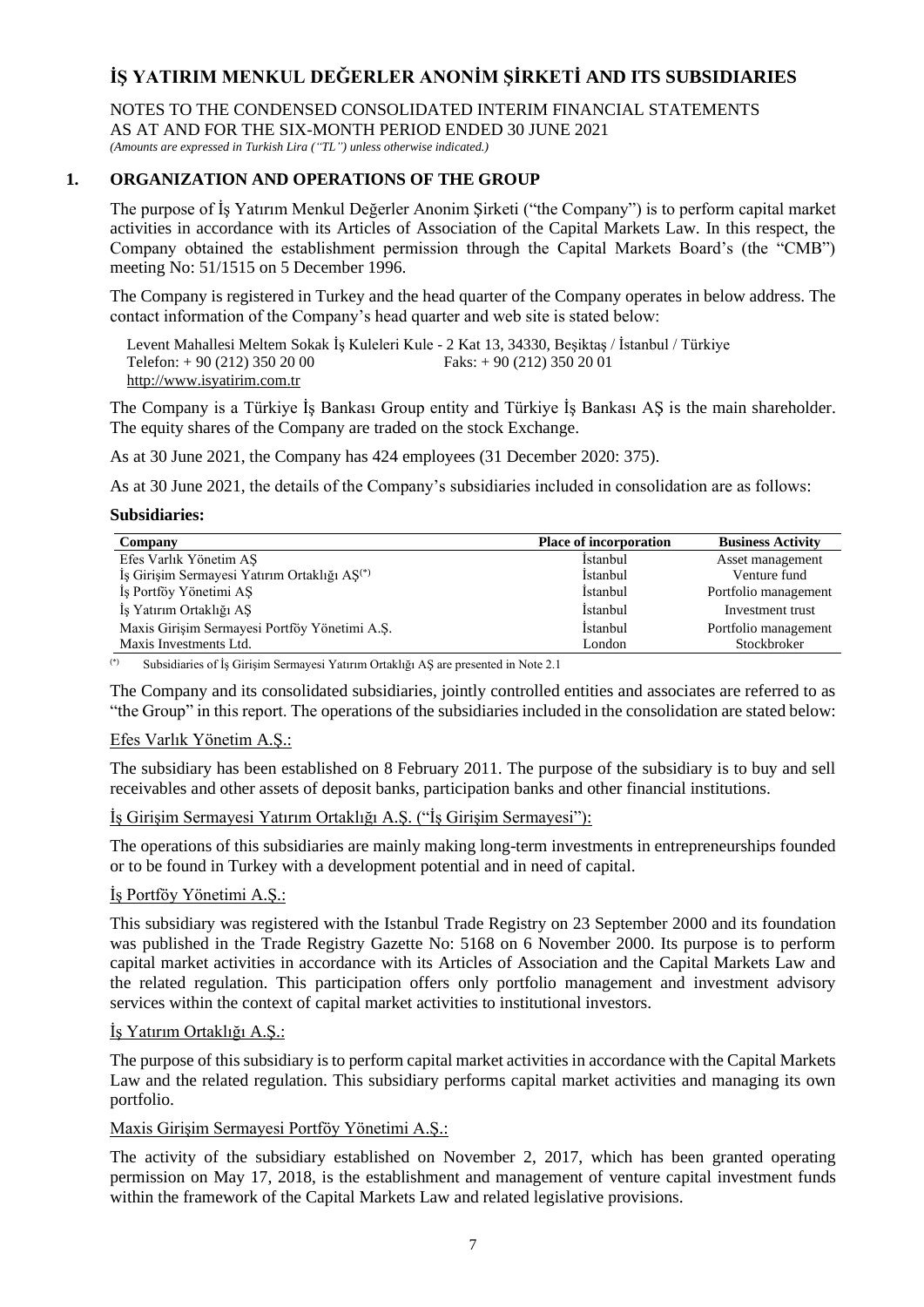NOTES TO THE CONDENSED CONSOLIDATED INTERIM FINANCIAL STATEMENTS AS AT AND FOR THE SIX-MONTH PERIOD ENDED 30 JUNE 2021 *(Amounts are expressed in Turkish Lira ("TL") unless otherwise indicated.)*

# **1. ORGANIZATION AND OPERATIONS OF THE GROUP** *(cont'd)*

### Maxis Investments Ltd.:

The subsidiary has been established with the official registration with "The Official Seal of the Registrar of Companies" on 8 August 2005 located on 7 Princes Street, London. The purpose of the subsidiary is to perform profitable operations in the international capital markets.

### **Associates and jointly controlled entities:**

Associates are entities on which the Group has significant influence apart from subsidiaries. Significant influence is the participation power to govern the financial and operating policies of an entity without having individually or jointly control power. Joint ventures are controlled by the Group with a contractual agreement and the Group have the authority on strategic, financial and operational decisions of joint ventures by these agreements. The details of Group's associates as of 30 June 2021 are as follows:

#### *Associate*

| <b>Company Name</b>                                   | Type of<br><b>Services</b> | <b>Main services issues</b>                                                                            |
|-------------------------------------------------------|----------------------------|--------------------------------------------------------------------------------------------------------|
| Radore Veri Hizmetleri A.Ş. ("Radore")                | Data<br>services           | Information technology sector, data center management<br>and other works written in the main contract. |
| Mika Tur Seyahat Acenteliği ve Turizm AŞ ("Mika Tur") | Tourism                    | <b>Travel Agency</b>                                                                                   |
| Ege Tarım Ürünleri Lisanslı Depoculuk AŞ ("Elidaş")   | Service                    | Licensed Warehouse                                                                                     |

## **2. BASIS OF PRESENTATION OF THE CONSOLIDATED FINANCIAL STATEMENTS**

### **2.1. Basis of presentation**

### **Financial reporting standarts**

Approval of Consolidated Financial Statements

The Group's condensed consolidated interim financial statements as at and for the year that ended 30 June 2021 have been approved by the Board of Directors and authorization for issue has been given on 4 August 2021. The General Assembly has the authority to amend the consolidated financial statements after publishing.

## Preparation of Consolidated Financial Statements and Statement of Compliance to TAS

The accompanying consolidated financial statements are prepared in accordance with the Communiqué numbered II-14,1, "Basis for Financial Reporting in Capital Markets" ("the Communiqué") published in the Official Gazette numbered 28676 on 13 June 2013. According to the Communiqué, financial statements are prepared in accordance with Turkish Accounting Standards ("TAS") which are published by the Public Oversight Accounting and Auditing Standards Authority ("POA").

The accompanying financial statements of the Group have been prepared in accordance with the TMS Taxonomy of 2016 approved by the Board decision dated June 2, 2016 and developed by the ("KHK") on the basis of Article 9 (b) of the Decree Law No. 660 ("POA"). The Company and its Turkish subsidiaries maintain their books of account and prepare their statutory financial statements in accordance with accounting principles in the Turkish Commercial Code ("TCC") and tax legislation. Businesses which are controlled by subsidiaries operating in foreign countries maintain their books of account in the currencies of those countries and prepare their statutory financial statements in accordance with the prevailing legislation in those countries.

## **Functional and Presentation Currency**

The individual financial statements of each group entity are presented in the currency of the primary economic environment in which the entity operates (its functional currency). For the consolidated financial statements, the results and financial position of each entity are expressed in TL, which is the functional and presentation currency of the Company.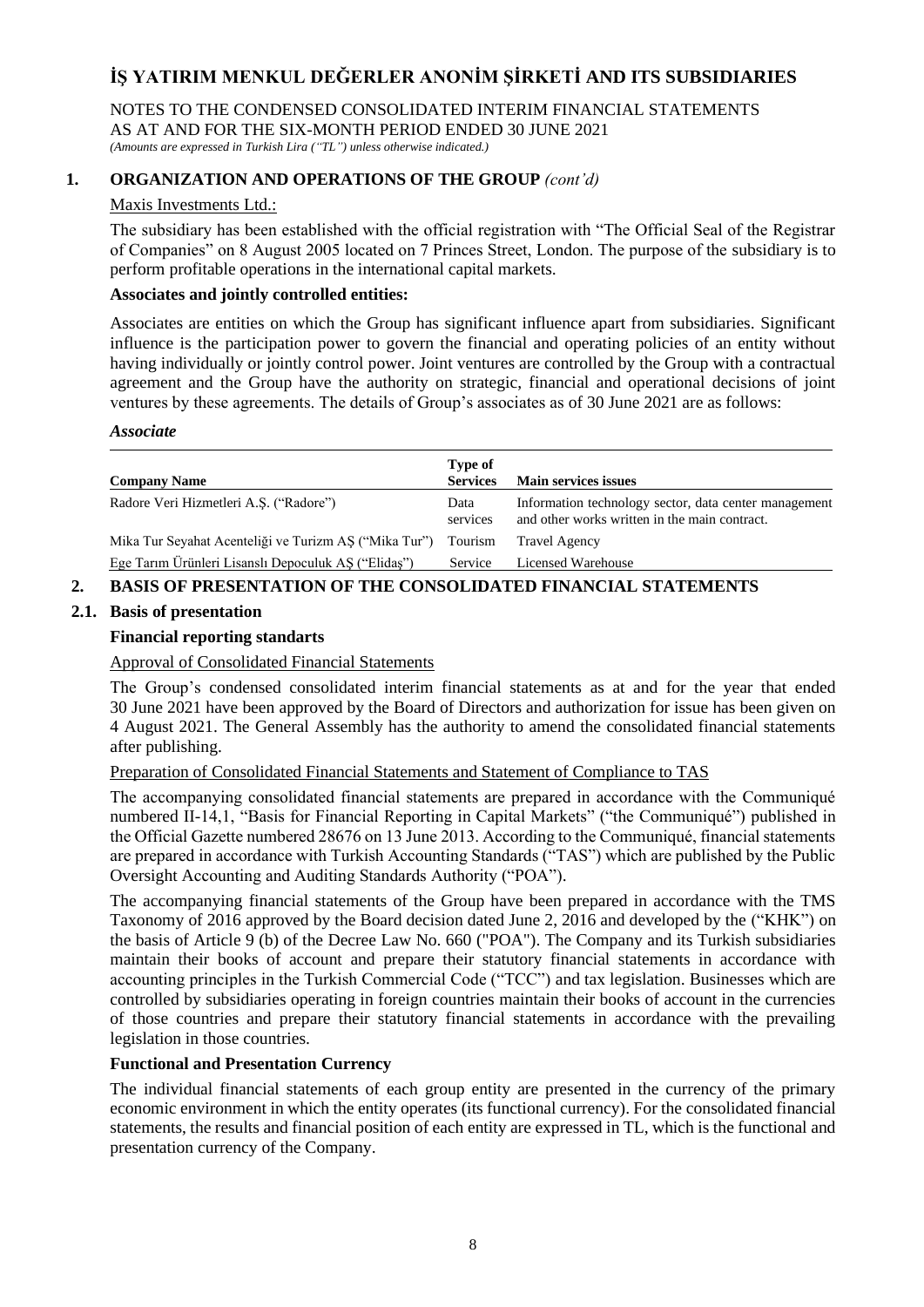NOTES TO THE CONDENSED CONSOLIDATED INTERIM FINANCIAL STATEMENTS AS AT AND FOR THE SIX-MONTH PERIOD ENDED 30 JUNE 2021

*(Amounts are expressed in Turkish Lira ("TL") unless otherwise indicated.)*

# **2. BASIS OF PRESENTATION OF THE CONSOLIDATED FINANCIAL STATEMENTS** *(cont'd)*

### **2.1. Basis of Presentation** *(cont'd)*

## **Financial Reporting Standards** *(cont'd)*

Foreign currency exchange rates used by the Group are as follows:

|            | <b>30 June 2021</b> | <b>31 December 2020</b> |
|------------|---------------------|-------------------------|
| <b>USD</b> | 8,7052              | 7,3405                  |
| EUR        | 10.3645             | 9,0079                  |
| <b>GBP</b> | 12.0343             | 9,9438                  |

### **Assumption of Going Concern**

The consolidated financial statements of the Group are prepared on a going concern basis, which presumes the realization of assets and settlement of liabilities of the Company and its consolidated subsidiaries, jointly controlled entities, and associates in the normal course of operations and in the foreseeable future.

### **Basis of Consolidation**

# *Subsidiaries:*

Subsidiaries are entities controlled by the Group. The Group controls when an entity is exposed to variable interest due to its relationship with the entity or has an interest in the entity and at the same time has an opportunity to influence the entity with the power on which it invests. The financial statements of subsidiaries are included in the Consolidated Financial Statements as of the date on which control commenced.

Non-controlling interests in the net assets of the consolidated subsidiaries are identified separately from the Group's equity therein. Non-controlling interests consist of the amount of those interests at the date of the original business combination and the non-controlling interest share of changes in equity since the date of the combination. Even if the non-controlling interests result in a reverse balance, total comprehensive income is attributable to the equity holders of the Company and to the non-controlling interests.

The details of the Group's subsidiaries are as follows:

|                                                                                 | Ownership as of 30 | Ownership as of 31 |
|---------------------------------------------------------------------------------|--------------------|--------------------|
| <b>Subsidiaries</b>                                                             | <b>June 2021</b>   | December 2020      |
| Efes Varlık Yönetim AS                                                          | %91,14             | %91,14             |
| İş Girişim Sermayesi Yatırım Ortaklığı AŞ                                       | %29,01             | %29,01             |
| Is Portföy Yönetimi AS                                                          | %70,00             | %70,00             |
| İs Yatırım Ortaklığı AS                                                         | %29,45             | %29,45             |
| Maxis Girisim Sermayesi Portföy Yönetimi AS                                     | %100,00            | %100,00            |
| Maxis Investments Ltd.                                                          | %100.00            | %100,00            |
| Nevotek Bilişim Ses ve İletişim Sis. San. ve Tic. AŞ ("Nevotek") <sup>(*)</sup> | %95,37             | %95,37             |
| Ortopro Tibbi Aletler Sanayi ve Ticaret AŞ ("Ortopro") <sup>(*)</sup>           | %97,22             | %97,22             |
| Toksöz Spor Malzemeleri Ticaret AŞ ("Toksöz Spor") <sup>(*)</sup>               | %90,63             | %90.63             |
| Mikla Yiyecek ve İçecek AŞ ("Mikla") <sup>(*)</sup>                             | %83,57             | %83,57             |

(\*) The subsidiaries of İş Girişim Sermayesi are presented with İş Girişim Sermayesi's ownership percentages.

The accounting policies of subsidiaries are changed as necessary to align them with the policies adopted by the Group.

#### *Associates and joint ventures:*

Associates are those entities in which the Group has significant influence, but not control, over the financial and operating policies.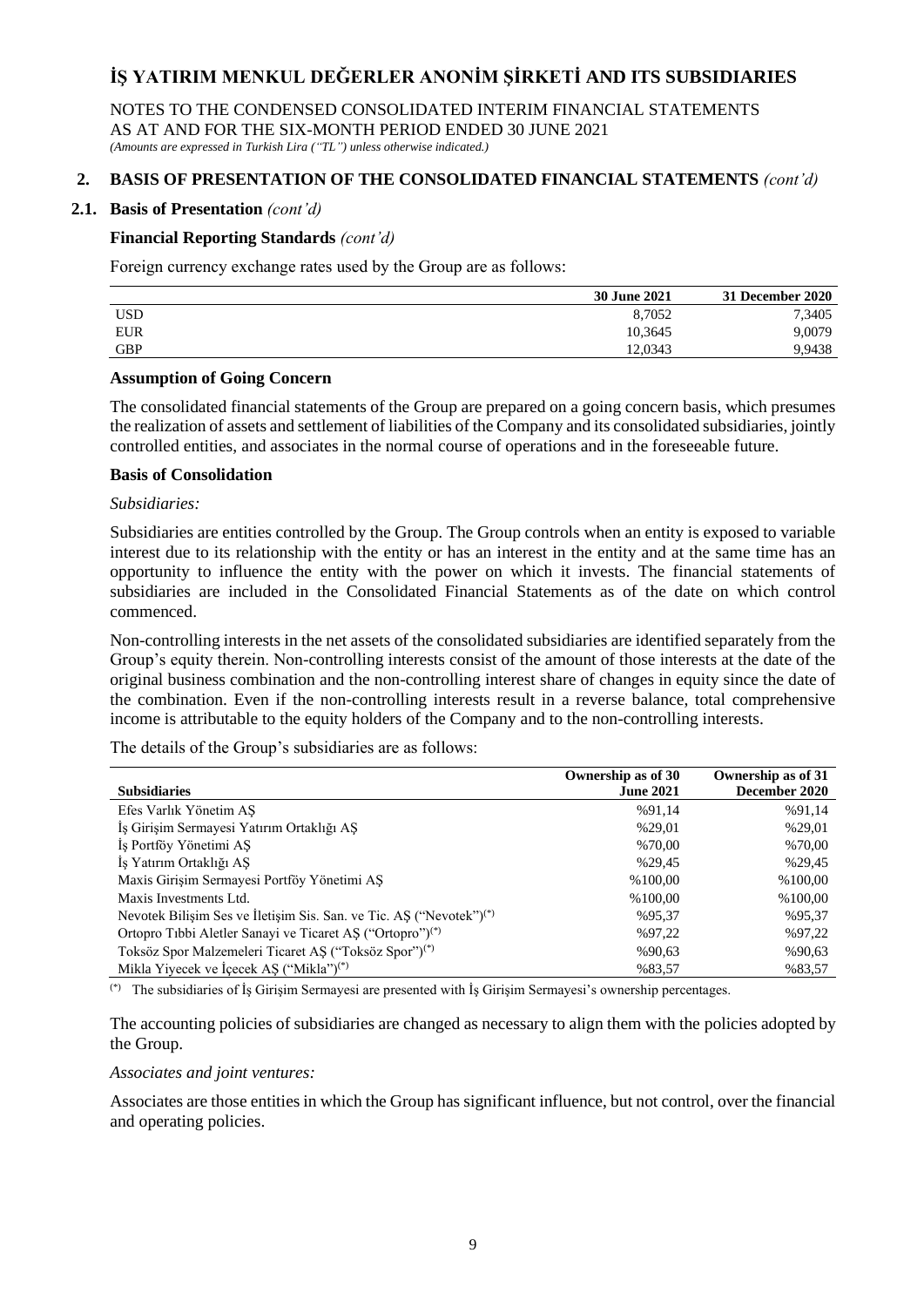NOTES TO THE CONDENSED CONSOLIDATED INTERIM FINANCIAL STATEMENTS AS AT AND FOR THE SIX-MONTH PERIOD ENDED 30 JUNE 2021

*(Amounts are expressed in Turkish Lira ("TL") unless otherwise indicated.)*

# **2. BASIS OF PRESENTATION OF THE CONSOLIDATED FINANCIAL STATEMENTS** *(cont'd)*

## **2.1. Basis of Presentation** *(cont'd)*

## **Basis of Consolidation** *(cont'd)*

## *Associates and joint ventures: (cont'd)*

Jointly controlled entities are those entities over whose activities the Group has joint control, established by contractual agreement and requiring unanimous consent for strategic financial and operating decisions. Investments in associates and jointly controlled entities are accounted for using the equity method and are recognized initially at cost.

The consolidated financial statements include the Group's share of the profit or loss and other comprehensive income of equity accounted investees from the date that significant influence or joint control commences until the date that significant influence or joint control ceases. When the Group's share of losses exceeds its interest in an equity-accounted investee, the carrying amount of the investment, including any long-term interests that form part thereof, is reduced to zero, and the recognition of further losses is discontinued except to the extent that the Group has an obligation or has made payments on behalf of the investee.

The details of the Group's associates are as follows:

|                   |                               | Share on capital $(\% )$      |       |                        |
|-------------------|-------------------------------|-------------------------------|-------|------------------------|
| <b>Associates</b> | <b>Place of incorporation</b> | 30 June 2021 31 December 2020 |       | <b>Business Line</b>   |
| Radore $(*)$      | Türkiye                       | 25.50                         | 25,50 | Information technology |
| Mika $Tur^{(*)}$  | Türkiye                       | 20,00                         | 20,00 | <b>Travel Agency</b>   |
| Elidaş            | Türkive                       | 10.05                         | 10.05 | Licensed Warehouse     |

(\*) The subsidiaries of İş Girişim Sermayesi are presented with İş Girişim Sermayesi's ownership percentages.

## Goodwill:

Goodwill represents the excess of the cost of an acquisition over the fair value of the Group's share of the net identifiable assets of the acquired subsidiary/associate at the date of the acquisition. Goodwill on acquisitions of associates is included in "associates" and is tested for impairment as part of the overall balance. Separately recognized goodwill is tested annually for impairment and carried at cost less accumulated impairment losses. Impairment losses on goodwill are not reversed.

Gains and losses on the disposal of an entity include the carrying amount of goodwill relating to the entity sold. Goodwill is allocated to cash-generating units for the purpose of impairment testing. The allocations made to those cash-generating units or groups of cash-generating units that are expected to benefit from the business combination in which the goodwill arose.

If the fair value of the identifiable assets, liabilities and contingent liabilities acquired can only be determined temporarily based on their carrying amounts and the cost of the combination can only be determined on a temporary basis, the acquirer recognizes the transaction in temporary amounts if it is to be temporarily recognized for the first time at the end of the period in which the combination takes place. Completion of provisionally agreed merger accounting should be completed within 12 months following the merger date and adjustment records including goodwill should be made from the date of merger.

### Adjustments in consolidation:

The financial statements and the profit or loss statements of the companies included in the consolidation have been consolidated by using the full consolidation method and their shares in equity have been netted off against the recorded value in the Company's assets. Portions of the net assets of the subsidiaries that are not directly and / or indirectly controlled by the parent company are classified in the Consolidated Statement of Financial Position as "Non-controlling Interests". Portions of subsidiaries' net period profit or loss that are not included in the direct and / or indirect control of the parent company are classified as "noncontrolling share" in the consolidated income statement. In-group transactions and transactions between companies included in the consolidation are eliminated. Profits and losses arising from transactions between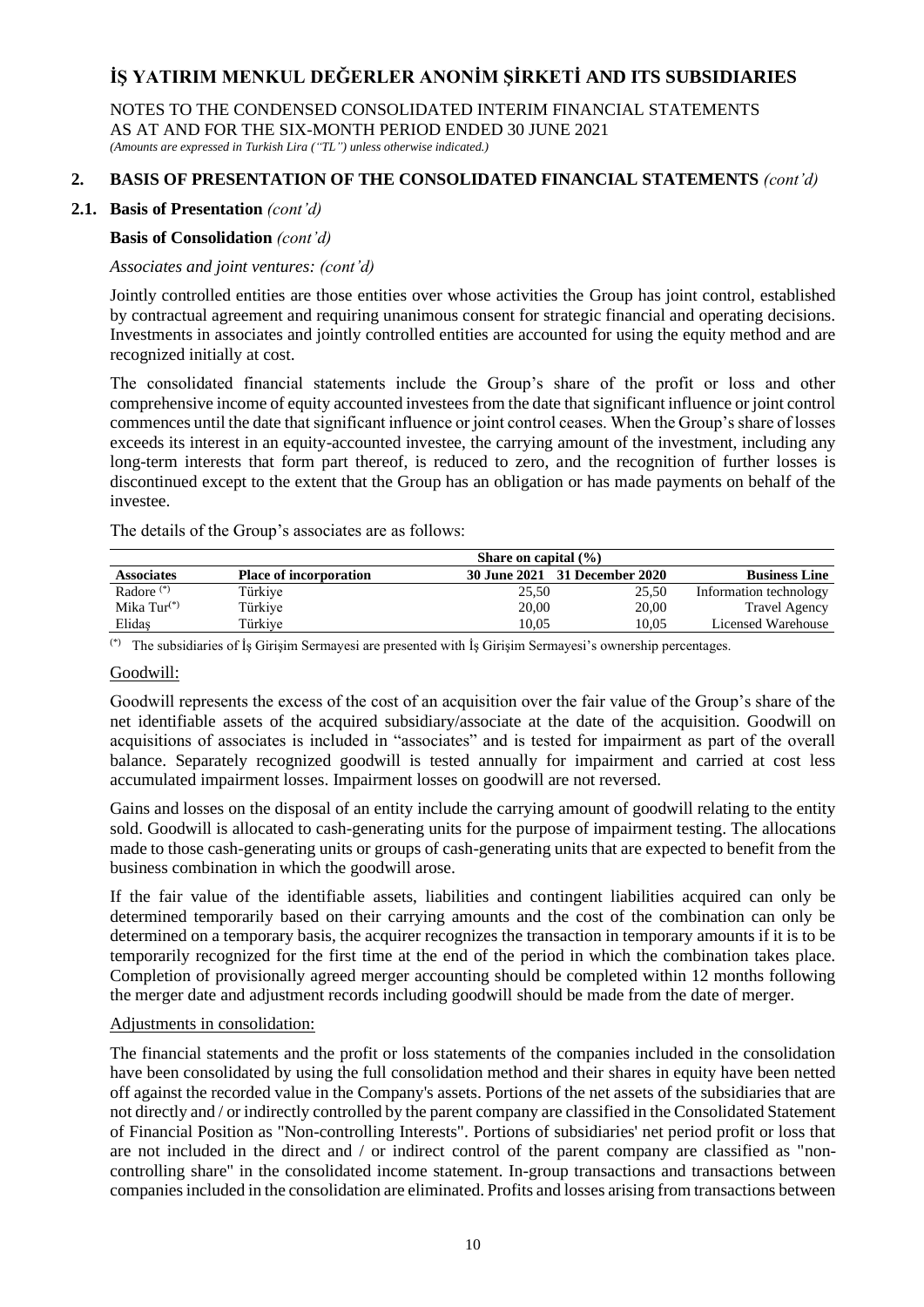### NOTES TO THE CONDENSED CONSOLIDATED INTERIM FINANCIAL STATEMENTS AS AT AND FOR THE SIX-MONTH PERIOD ENDED 30 JUNE 2021

*(Amounts are expressed in Turkish Lira ("TL") unless otherwise indicated.)*

one of the Group companies and an associate or a joint venture of the Group are eliminated at the rate of the Group's interest in the relevant subsidiary / joint venture.

# **2. BASIS OF PRESENTATION OF THE CONSOLIDATED FINANCIAL STATEMENTS** *(cont'd)*

## **2.2. Changes in the Accounting Estimates and Errors**

If changes in accounting estimates are only for one period, they are applied prospectively in the current period when the change is made, and in the period in which the change is made and in the future periods, significant accounting errors are corrected retrospectively, and the financial statements of the previous periods are restated.

## **2.3. Basis of presentation of the consolidated financial statements**

## **The new standards, amendments and interpretations**

The accounting policies adopted in preparation of the interim condensed consolidated financial statements as at June 30, 2021 are consistent with those of the previous financial year, except for the adoption of new and amended TFRS and TFRIC interpretations effective as of January 1, 2021. The effects of these standards and interpretations on the Group's financial position and performance have been disclosed in the related paragraphs.

**i) The new standards, amendments and interpretations which are effective as of January 1, 2021 are as follows:**

## **Interest Rate Benchmark Reform – Phase 2 – Amendments to TFRS 9, TAS 39, TFRS 7, TFRS 4 and TFRS 16**

In December 2020, the POA issued Interest Rate Benchmark Reform – Phase 2, Amendments to TFRS 9, TAS 39, TFRS 7, TFRS 4 and TFRS 16 to provide temporary reliefs which address the financial reporting effects when an interbank offering rate (IBOR) is replaced with an alternative nearly risk-free rate (RFR, amending the followings. The amendments are effective for periods beginning on or after 1 January 2021.Earlier application is permitted and must be disclosed.

### *Practical expedient for changes in the basis for determining the contractual cash flows as a result of IBOR reform*

The amendments include a practical expedient to require contractual changes, or changes to cash flows that are directly required by the reform, to be treated as changes to a floating interest rate, equivalent to a movement in a market rate of interest. Under this practical expedient, if the interest rates applicable to financial instruments change as a result of the IBOR reform, the situation is not considered as a derecognition or contract modification; instead, this would be determined by recalculating the carrying amount of the financial instrument using the original effective interest rate to discount the revised contractual cash flows.

The practical expedient is required for entities applying TFRS 4 Insurance Contracts that are using the exemption from TFRS 9 Financial Instruments (and, therefore, apply TAS 39 Financial Instruments: Classification and Measurement) and for TFRS 16 Leases, to lease modifications required by IBOR reform.

# *Relief from discontinuing hedging relationships*

- The amendments permit changes required by IBOR reform to be made to hedge designations and hedge documentation without the hedging relationship being discontinued.
- Amounts accumulated in the cash flow hedge reserve are deemed to be based on the RFR.
- For the TAS 39 assessment of retrospective hedge effectiveness, on transition to an RFR, entities may elect on a hedge-by-hedge basis, to reset the cumulative fair value changes to zero.
- The amendments provide relief for items within a designated group of items (such as those forming part of a macro cash flow hedging strategy) that are amended for modifications directly required by IBOR reform. The reliefs allow the hedging strategy to remain and not be discontinued.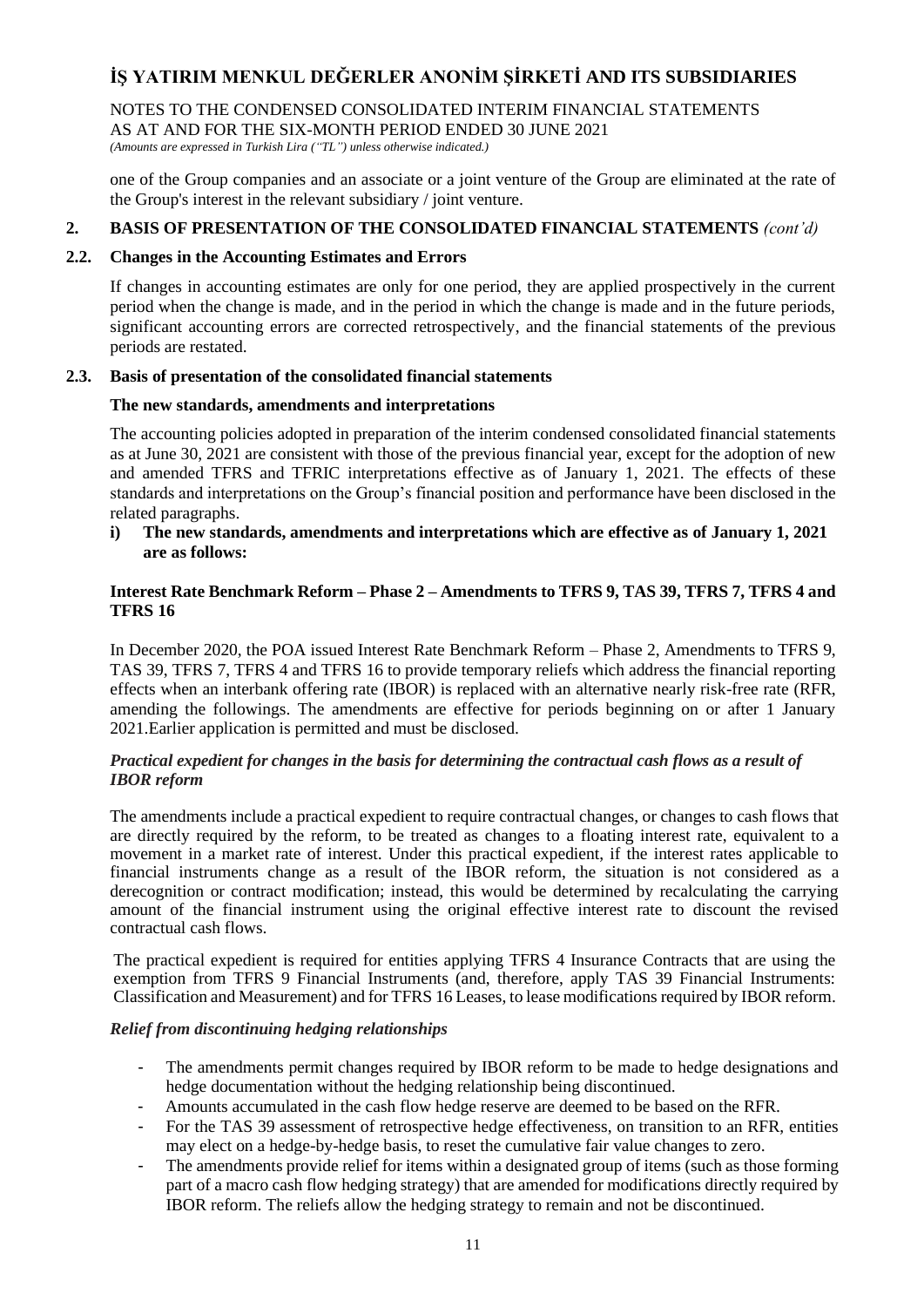NOTES TO THE CONDENSED CONSOLIDATED INTERIM FINANCIAL STATEMENTS AS AT AND FOR THE SIX-MONTH PERIOD ENDED 30 JUNE 2021 *(Amounts are expressed in Turkish Lira ("TL") unless otherwise indicated.)*

### **2. BASIS OF PRESENTATION OF THE CONSOLIDATED FINANCIAL STATEMENTS**  *(cont'd)*

### **2.3. Basis of presentation of the consolidated financial statements** (cont'd)

### **The new standards, amendments and interpretations** (cont'd)

**i) The new standards, amendments and interpretations which are effective as at January 1, 2020 are as follows:** (cont'd)

### **Interest Rate Benchmark Reform – Phase 2 – Amendments to TFRS 9, TAS 39, TFRS 7, TFRS 4 and TFRS 16** (cont'd)

### *Relief from discontinuing hedging relationships* (cont'd)

As instruments transition to RFRs, a hedging relationship may need to be modified more than once. The phase two reliefs apply each time a hedging relationship is modified as a direct result of IBOR reform.

### *Separately identifiable risk components*

The amendments provide temporary relief to entities from having to meet the separately identifiable requirement when an RFR instrument is designated as a hedge of a risk component.

### *Additional disclosures*

Amendments need additional TFRS 7 Financial Instruments disclosures such as; How the entity is managing the transition to RFRs, its progress and the risks to which it is exposed arising from financial instruments due to IBOR reform, quantitative information about financial instruments that have yet to transition to RFRs and If IBOR reform has given rise to changes in the entity's risk management strategy, a description of these changes.

The amendments are mandatory, with earlier application permitted. While application is retrospective, an entity is not required to restate prior periods.

### **Amendments to IFRS 16 - Covid-19-Related Rent Concessions and Covid-19-Related Rent Concessions beyond 30 June 2021**

In June 2020, the POA issued amendments to TFRS 16 Leases to provide relief to lessees from applying TFRS 16 guidance on lease modifications to rent concessions arising a direct consequence of the Covid-19 pandemic. On April 7, 2021, POA extended the exemption to include concessions that cause a decrease in lease payments whose maturity expired on or before June 30, 2022.

A lessee will apply the amendment for annual reporting periods beginning on or after 1 April 2021. Early application of the amendments is permitted.

### **ii) Standards issued but not yet effective and not early adopted**

Standards, interpretations and amendments to existing standards that are issued but not yet effective up to the date of issuance of the consolidated financial statements are as follows. The Group will make the necessary changes if not indicated otherwise, which will be affecting the consolidated financial statements and disclosures, when the new standards and interpretations become effective.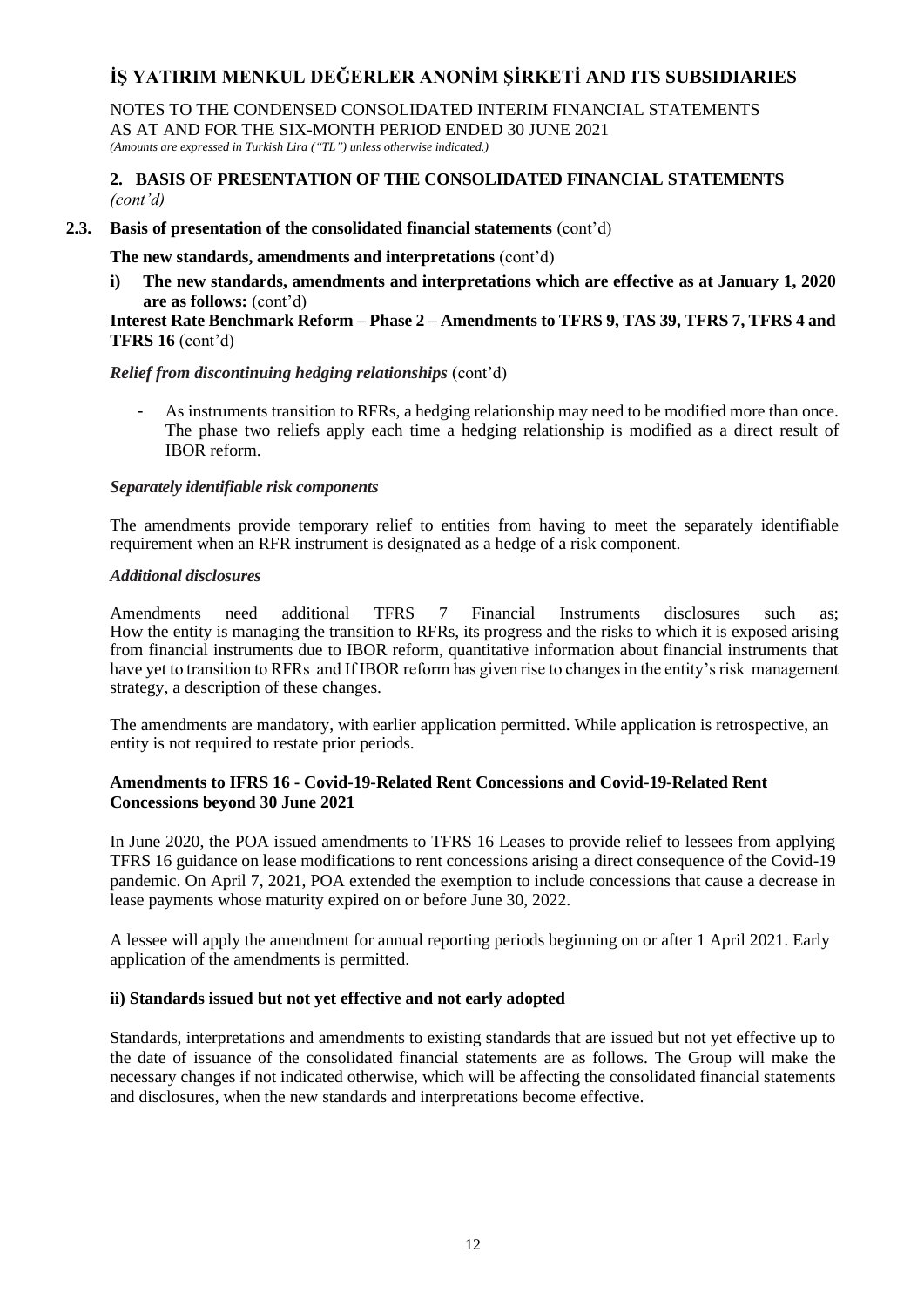NOTES TO THE CONDENSED CONSOLIDATED INTERIM FINANCIAL STATEMENTS AS AT AND FOR THE SIX-MONTH PERIOD ENDED 30 JUNE 2021 *(Amounts are expressed in Turkish Lira ("TL") unless otherwise indicated.)*

## **2.3. Basis of presentation of the consolidated financial statements** (cont'd)

**The new standards, amendments and interpretations** (cont'd)

**ii) Standards issued but not yet effective and not early adopted** (cont'd)

## **Amendments to TFRS 10 and TAS 28: Sale or Contribution of Assets between an Investor and its Associate or Joint Venture**

In December 2017, POA postponed the effective date of this amendment indefinitely pending the outcome of its research project on the equity method of accounting. Early application of the amendments is still permitted.

The Group will wait until the final amendment to assess the impacts of the changes.

## **Amendments to TFRS 3 – Reference to the Conceptual Framework**

In July 2020, the POA issued amendments to TFRS 3 Business combinations. The amendments are intended to replace to a reference to a previous version of the Conceptual Framework (the 1989 Framework) with a reference to the current version issued in March 2018 (the Conceptual Framework) without significantly changing requirements of TFRS 3. At the same time, the amendments add a new paragraph to TFRS 3 to clarify that contingent assets do not qualify for recognition at the acquisition date. The amendments issued to TFRS 3 which are effective for periods beginning on or after 1 January 2022 and must be applied prospectively. Earlier application is permitted if, at the same time or earlier, an entity also applies all of the amendments contained in the Amendments to References to the Conceptual Framework in TFRS standards (March 2018).

The Group is in the process of assessing the impact of the amendments on financial position or performance of the Group.

### **Amendments to TAS 16 – Proceeds before intended use**

In July 2020, the POA issued amendments to TAS 16 Property, plant and equipment. The amendment prohibits entities from deducting from the cost of an item of property, plant and equipment (PP&E), any proceeds of the sale of items produced while bringing that asset to the location and condition necessary for it to be capable of operating in the manner intended by management. Instead, an entity recognizes the proceeds from selling such items, and costs of producing those items, in profit or loss. The amendments issued to TAS 16 which are effective for periods beginning on or after 1 January 2022. Amendments must be applied retrospectively only to items of PP&E made available for use on or after beginning of the earliest period presented when the entity first applies the amendment. There is no transition relief for the first time adopters.

The Group is in the process of assessing the impact of the amendments on financial position or performance of the Group.

## **Amendments to TAS 37 – Onerous contracts – Costs of Fulfilling a Contract**

In July 2020, the POA issued amendments to TAS 37 Provisions, Contingent Liabilities and Contingent assets. The amendments issued to TAS 37 which are effective for periods beginning on or after 1 January 2022, to specify which costs an entity needs to include when assessing whether a contract is onerous or loss-making and also apply a "directly related cost approach". Amendments must be applied retrospectively to contracts for which an entity has not fulfilled all of its obligations at the beginning of the annual reporting period in which it first applies the amendments (the date of initial application). Earlier application is permitted and must be disclosed.

The Group is in the process of assessing the impact of the amendments on financial position or performance of the Group.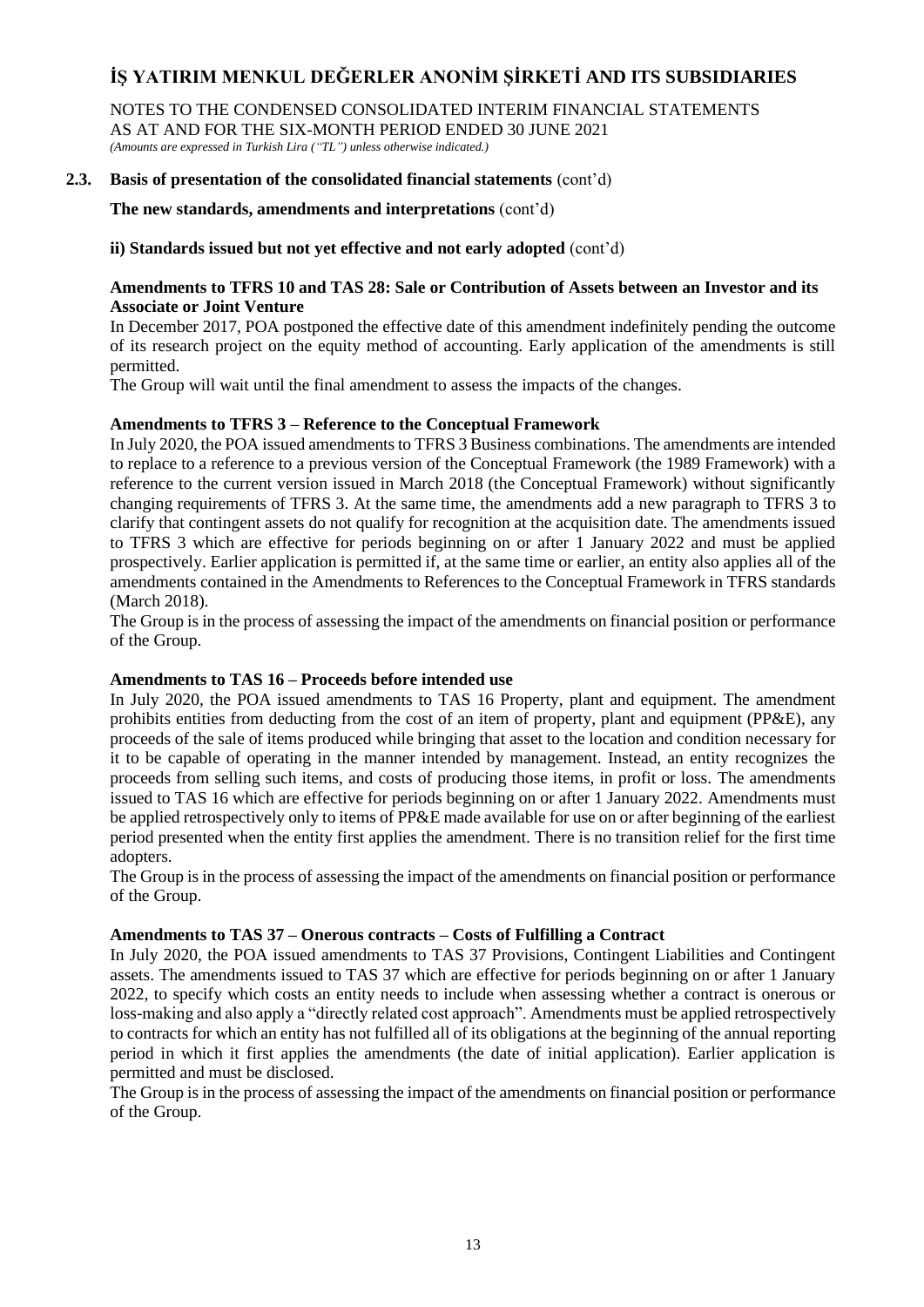NOTES TO THE CONDENSED CONSOLIDATED INTERIM FINANCIAL STATEMENTS AS AT AND FOR THE SIX-MONTH PERIOD ENDED 30 JUNE 2021 *(Amounts are expressed in Turkish Lira ("TL") unless otherwise indicated.)*

## 2 **BASIS OF PRESENTATION OF THE CONSOLIDATED FINANCIAL STATEMENTS** *(cont'd)*

### **2.3. Basis of presentation of the consolidated financial statements** (cont'd)

**The new standards, amendments and interpretations** (cont'd) **ii) Standards published but not enforced and not implemented early (cont.)**

## **TFRS 17 - The new Standard for insurance contracts**

The POA issued TFRS 17 in February 2019, a comprehensive new accounting standard for insurance contracts covering recognition and measurement, presentation and disclosure. TFRS 17 model combines a current balance sheet measurement of insurance contract liabilities with the recognition of profit over the period that services are provided. TFRS 17 will become effective for annual reporting periods beginning on or after 1 January 2023; early application is permitted.

The standard is not applicable for the Group and will not have an impact on the financial position or performance of the Group.

## **Amendments to TAS 1- Classification of Liabilities as Current and Non-Current Liabilities**

On January 15, 2021, the POA issued amendments to TAS 1 Presentation of Financial Statements. The amendments issued to TAS 1 which are effective for periods beginning on or after 1 January 2023, clarify the criteria for the classification of a liability as either current or non-current. Amendments must be applied retrospectively in accordance with TAS 8 Accounting Policies, Changes in Accounting Estimates and Errors. Early application is permitted.

The Group is in the process of assessing the impact of the amendments on financial position or performance of the Group.

### **Annual Improvements - 2018-2020 Period**

" In July 2020, the IASB issued Annual Improvements to IFRS Standards 2018–2020 Cycle, amending the followings:

- IFRS 1 First-time Adoption of International Financial Reporting Standards Subsidiary as a firsttime adopter: The amendment permits a subsidiary to measure cumulative translation differences using the amounts reported by the parent. The amendment is also applied to an associate or joint venture.
- IFRS 9 Financial Instruments Fees in the "10 per cent test" for derecognition of financial liabilities: The amendment clarifies the fees that an entity includes when assessing whether the terms of a new or modified financial liability are substantially different from the terms of the original financial liability. These fees include only those paid or received between the borrower and the lender, including fees paid or received by either borrower or lender on the other's behalf.
- IAS 41 Agriculture Taxation in fair value measurements: The amendment removes the requirement in paragraph 22 of IAS 41 that entities exclude cash flows for taxation when measuring fair value of assets within the scope of IAS 41.

Improvements are effective for annual reporting periods beginning on or after 1 January 2022. Earlier application is permitted for all.

The Group is in the process of assessing the impact of the amendments on financial position or performance of the Group.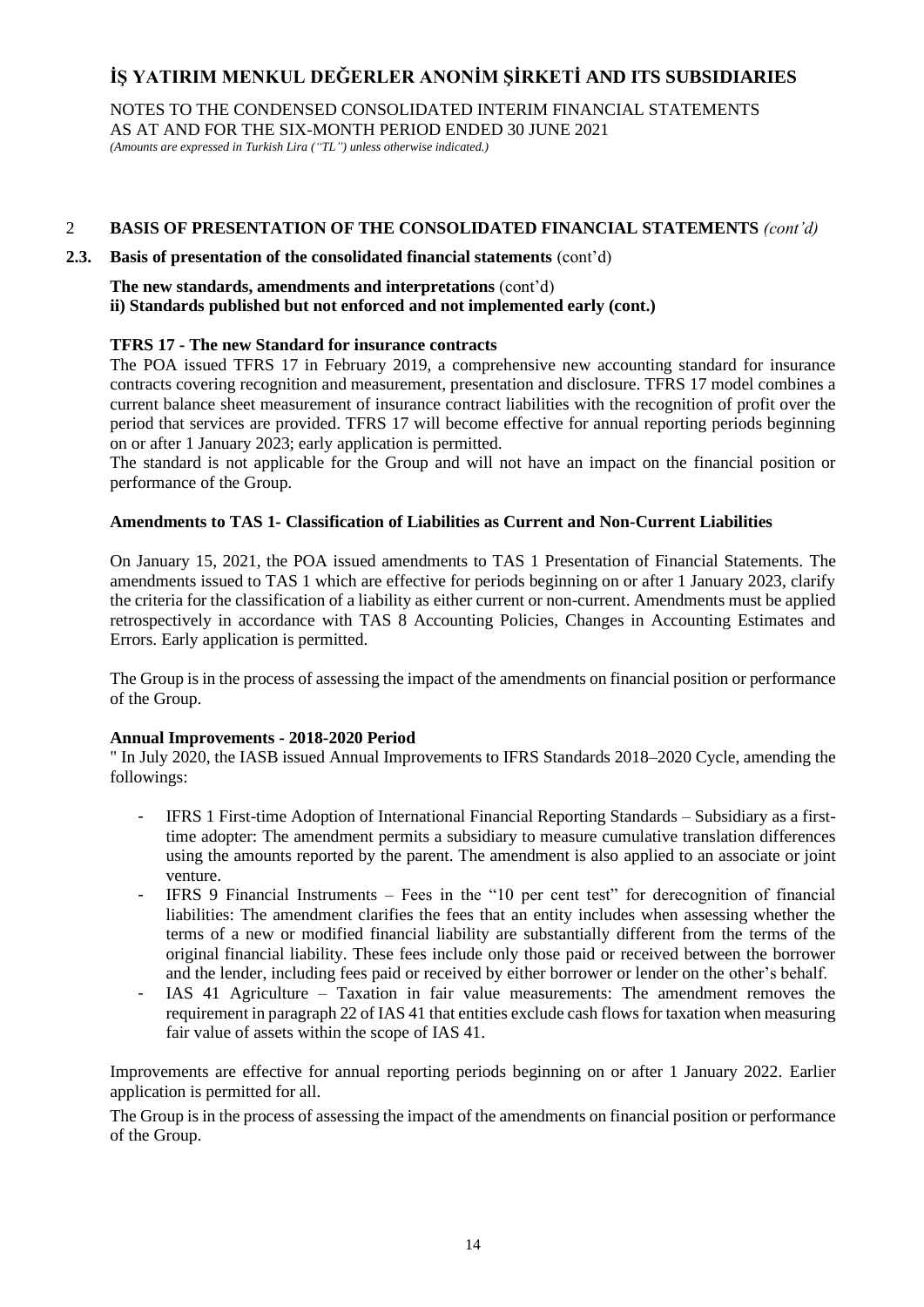NOTES TO THE CONDENSED CONSOLIDATED INTERIM FINANCIAL STATEMENTS AS AT AND FOR THE SIX-MONTH PERIOD ENDED 30 JUNE 2021

*(Amounts are expressed in Turkish Lira ("TL") unless otherwise indicated.)*

# **2. BASIS OF PRESENTATION OF THE CONSOLIDATED FINANCIAL STATEMENTS** *(cont'd)*

## **2.3. Basis of presentation of the consolidated financial statements** (cont'd)

**The new standards, amendments and interpretations** (cont'd)

## **iii) The new standards, amendments and interpretations that are issued by the International Accounting Standards Board (IASB) but not issued by Public Oversight Authority (POA)**

The following standards, interpretations and amendments to existing IFRS standards are issued by the IASB but not yet effective up to the date of issuance of the financial statements. However, these standards, interpretations and amendments to existing IFRS standards are not yet adapted/issued by the POA, thus they do not constitute part of TFRS. The Group will make the necessary changes to its consolidated financial statements after the new standards and interpretations are issued and become effective under TFRS.

## **Amendments to IAS 8 - Definition of Accounting Estimates**

In February 2021, the Board issued amendments to IAS 8, in which it introduces a new definition of 'accounting estimates'. The amendments issued to IAS 8 are effective for annual periods beginning on or after 1 January 2023. The amendments clarify the distinction between changes in accounting estimates and changes in accounting policies and the correction of errors. Also, they clarify how entities use measurement techniques and inputs to develop accounting estimates. The amended standard clarifies that the effects on an accounting estimate of a change in an input or a change in a measurement technique are changes in accounting estimates if they do not result from the correction of prior period errors. The previous definition of a change in accounting estimate specified that changes in accounting estimates may result from new information or new developments. Therefore, such changes are not corrections of errors. This aspect of the definition was retained by the Board.

The Group is in the process of assessing the impact of the amendments on financial position or performance of the Group.

### **Amendments to IAS 1 and IFRS Practice Statement 2 - Disclosure of Accounting Policies**

In February 2021, the Board issued amendments to IAS 1 and IFRS Practice Statement 2 Making Materiality Judgements, in which it provides guidance and examples to help entities apply materiality judgements to accounting policy disclosures. The amendments issued to IAS 1 are effective for annual periods beginning on or after 1 January 2023. In the absence of a definition of the term 'significant' in IFRS, the Board decided to replace it with 'material' in the context of disclosing accounting policy information. 'Material' is a defined term in IFRS and is widely understood by the users of financial statements, according to the Board. In assessing the materiality of accounting policy information, entities need to consider both the size of the transactions, other events or conditions and the nature of them. Examples of circumstances in which an entity is likely to consider accounting policy information to be material have been added.

The Group is in the process of assessing the impact of the amendments on financial position or performance of the Group.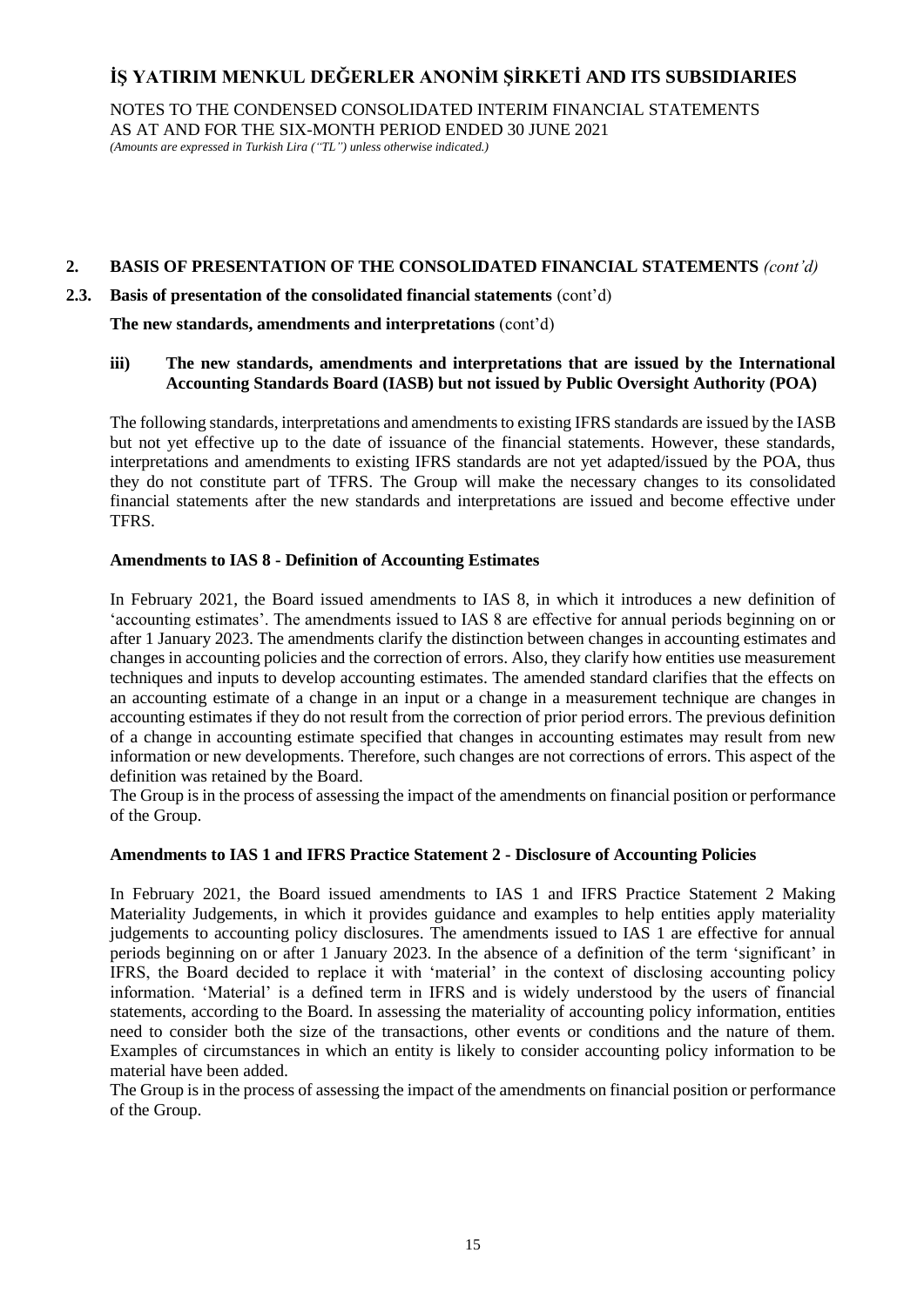NOTES TO THE CONDENSED CONSOLIDATED INTERIM FINANCIAL STATEMENTS AS AT AND FOR THE SIX-MONTH PERIOD ENDED 30 JUNE 2021

*(Amounts are expressed in Turkish Lira ("TL") unless otherwise indicated.)*

# **2. BASIS OF PRESENTATION OF THE CONSOLIDATED FINANCIAL STATEMENTS** *(cont'd)*

## **2.3. Basis of presentation of the consolidated financial statements** (cont'd)

**The new standards, amendments and interpretations** (cont'd)

## **iii) The new standards, amendments and interpretations that are issued by the International Accounting Standards Board (IASB) but not issued by Public Oversight Authority (POA)**

# **Amendments to IAS 12 – Deferred Tax related to Assets and Liabilities arising from a Single Transaction**

In May 2021, the Board issued amendments to IAS 12, which narrow the scope of the initial recognition exception under IAS 12, so that it no longer applies to transactions that give rise to equal taxable and deductible temporary differences. The amendments issued to IAS 12 are effective for annual periods beginning on or after 1 January 2023. The amendments clarify that where payments that settle a liability are deductible for tax purposes, it is a matter of judgement (having considered the applicable tax law) whether such deductions are attributable for tax purposes to the liability recognized in the financial statements (and interest expense) or to the related asset component (and interest expense). This judgement is important in determining whether any temporary differences exist on initial recognition of the asset and liability.

The Group is in the process of assessing the impact of the amendments on financial position or performance of the Group.

# **2.4. Comparative Figures**

To allow the determination of financial position and performance trends, the Group's condensed consolidated financial statements are prepared in comparison with the previous period.To ensure comparability of the condensed consolidated financial statements, prior period financial statements are also classified accordingly.

# **2.5. Summary of Significant Accounting Policies**

Apart from the accounting policies used in the preparation of the condensed consolidated financial statements of the Group for the six-month interim period ended on 30 June 2021 and the application of new standards and amendments effective from 1 January 2021, prepared for the accounting period ended on 31 December 2020. consistent with the accounting policies applied in the annual financial statements.

### **2.6. Significant Accounting Judgements, Estimates and Assumptions**

The preparation of consolidated financial statements requires management of Company to make judgments, estimates and assumptions that affect the application of accounting policies and the reported amounts of assets, liabilities, income and expenses. Actual results may differ from these estimates.

There has not been significant change in estimates and assumptions of the Company management for the accounting policies adopted in the preparation of consolidated financial statements.

The Covid-19 epidemic, which has recently emerged in China, spreads to various countries around the world and causes potentially fatal respiratory infections, causes disruptions in operations, especially in countries that are overly exposed to the epidemic, and negatively affects economic conditions both regionally and globally. As a result of the spread of Covid-19 around the world, various measures have been taken in our country as well as in the world to prevent the transmission of the virus and are still being taken. In addition to these measures, economic measures are also taken to minimize the economic effects of the virus epidemic on individuals and businesses in our country and worldwide. The Company Management predicts that the effects of the current situation will not be significant in the financial statements prepared as of June 30, 2021. In addition, the estimates and assumptions used in the upcoming periods will be reviewed.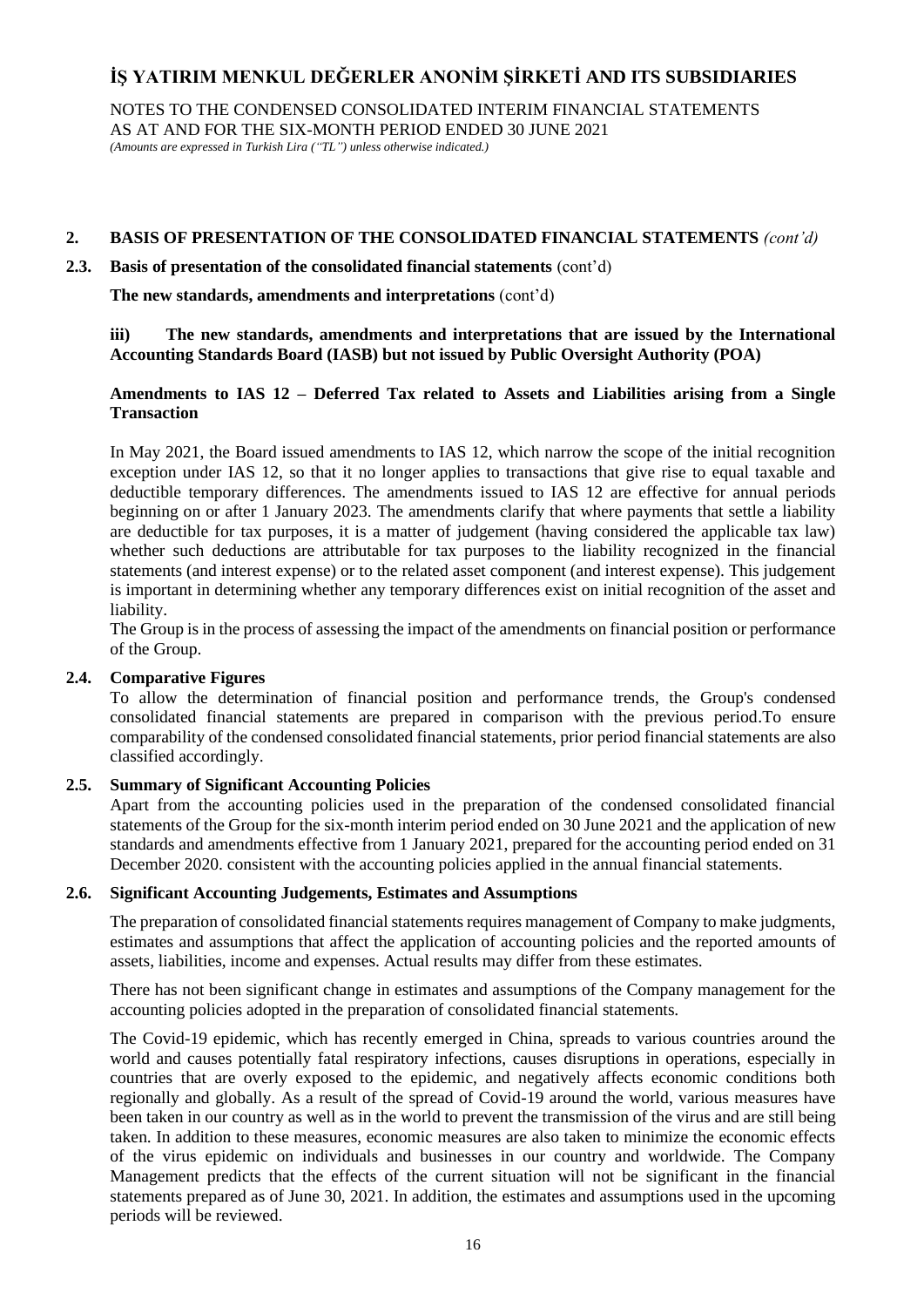NOTES TO THE CONDENSED CONSOLIDATED INTERIM FINANCIAL STATEMENTS

AS AT AND FOR THE SIX-MONTH PERIOD ENDED 30 JUNE 2021

*(Amounts are expressed in Turkish Lira ("TL") unless otherwise indicated.)*

# **2. BASIS OF PRESENTATION OF THE CONSOLIDATED FINANCIAL STATEMENTS** *(cont'd)*

# **2.6. Significant Accounting Judgements, Estimates and Assumptions** (cont'd)

Estimates and underlying assumptions are reviewed on an ongoing basis. Revisions to accounting estimates are recognized in the period in which the estimates are revised and in any future periods affected. The estimates are used particularly in the following notes:

Note 9 – Trade receivables and payables

Note 10 – Investments in equity accounted investees

Note  $11 - Goodwill (*)$ 

Note 12 – Tangible assets

Note 13 – Intangible assets

Note 14 – Provisions, contingent assets and liabilities

Note 18 – Nature and level of risks arising from financial instruments

Note 19 – Financial instruments

(\*) Estimated impairment of goodwill

According to accounting policies explained in note 2.1, the Group tests impairment of goodwill every year. Recoverable amount of cash generating units are specified according to value in use. These calculations require estimations.

# **3. JOINT VENTURES**

Disclosed in Note 10.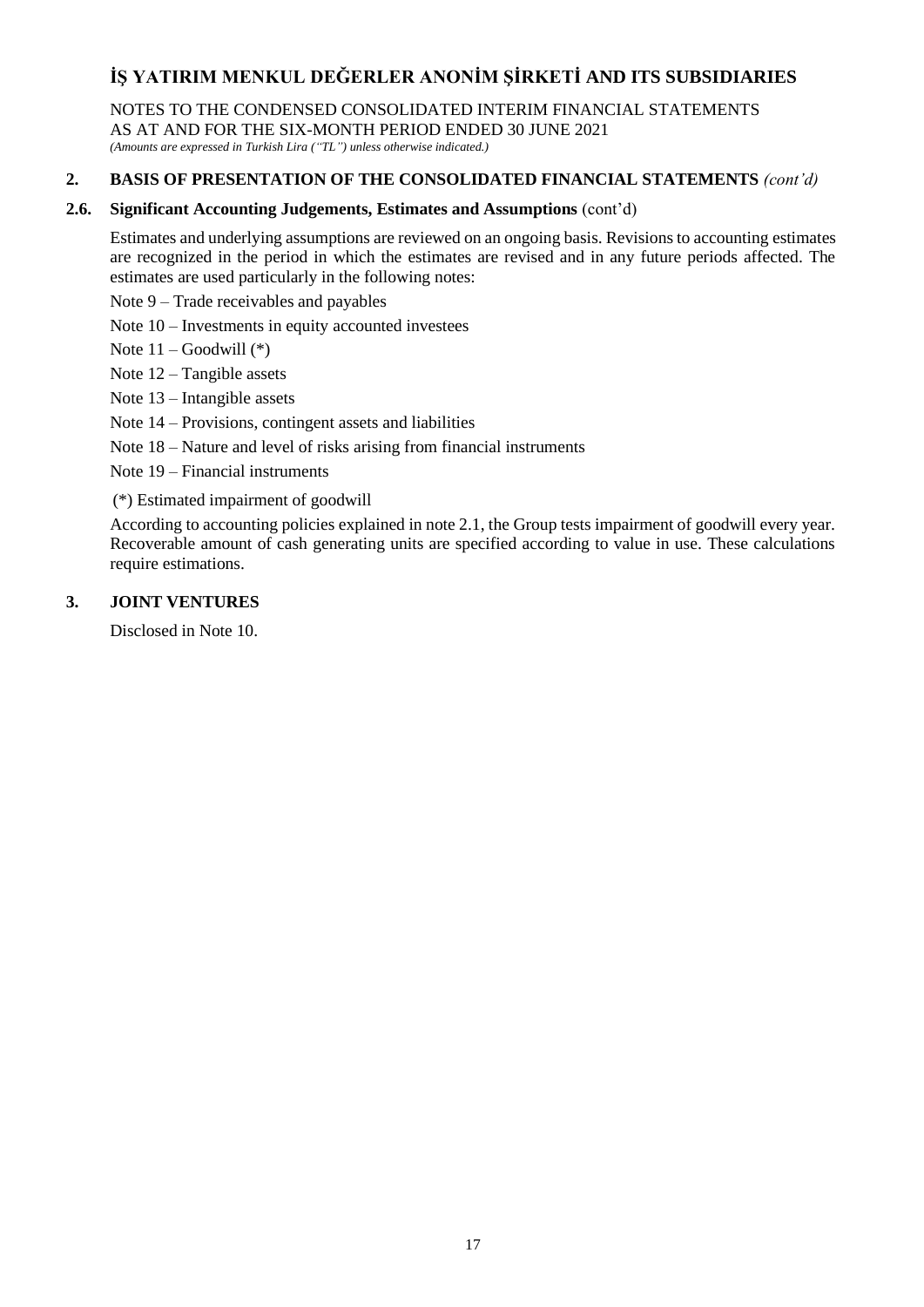## NOTES TO THE CONDENSED CONSOLIDATED INTERIM FINANCIAL STATEMENTS AS AT AND FOR THE SIX MONTH ENDED 30 JUNE 2020 (Amounts are expressed in Turkish Lira ("TL") unless otherwise indicated.)

# **4. SEGMENT REPORTING**

|                                                                | <b>Securities</b> |                         | Portfolio         |                       | Asset             | <b>Elimination</b> |                  |
|----------------------------------------------------------------|-------------------|-------------------------|-------------------|-----------------------|-------------------|--------------------|------------------|
| <b>Segments</b>                                                | <b>Brokerage</b>  | <b>Investment Trust</b> | <b>Management</b> | <b>Private Equity</b> | <b>Management</b> | <b>Adjustments</b> | <b>Total</b>     |
|                                                                | 1 January-        | 1 January-              | 1 January-        | 1 January-            | 1 January-        | 1 January-         | 1 January-       |
|                                                                | 30 June           | 30 June                 | 30 June           | 30 June               | 30 June           | 30 June            | 30 June          |
|                                                                | 2021              | 2021                    | 2021              | 2021                  | 2021              | 2021               | 2021             |
| Revenue                                                        |                   |                         |                   |                       |                   |                    |                  |
| Sales revenue                                                  | 60.911.850.700    | 105.087.468             | 15.512.813        | 158.541.356           | 3.300.085         |                    | 61.194.292.422   |
| Interest and derivative income from operating activities (net) | 76.896.875        | 18.409.613              |                   |                       | 43.667.457        |                    | 138.973.945      |
| Services income (net)                                          | 370.557.770       | $\sim$                  | 71.206.640        |                       |                   | (1.692.265)        | 440.072.145      |
| Other operating income (net)                                   | 192.757.353       | ÷.                      | 1.958.096         |                       |                   |                    | 194.715.449      |
| Cost of sales (-)                                              | (60.581.770.725)  | (108.739.761)           | (10.260.024)      | (107.341.110)         |                   |                    | (60.808.111.620) |
| <b>GROSS PROFIT/LOSS</b>                                       | 970.291.973       | 14.757.320              | 78.417.525        | 51.200.246            | 46.967.542        | (1.692.265)        | 1.159.942.341    |
| Administrative expenses (-)                                    | (186.488.491)     | (2.322.307)             | (35.659.290)      | (14.216.345)          | (19.693.643)      | 669.561            | (257.710.515)    |
| Marketing expenses (-)                                         | (69.889.545)      | (1.049.407)             | (1.888.282)       | (24.405.689)          |                   | 1.150.221          | (96.082.702)     |
| Research and development expenses (-)                          |                   |                         |                   | (1.782.229)           |                   |                    | (1.782.229)      |
| Other operating income                                         | 16.501.647        |                         | 13.194            | 6.039.257             |                   | (127.517)          | 22.426.581       |
| Other operating expenses (-)                                   | (10.705.641)      |                         | (704)             | (5.597.723)           | (5.352.669)       |                    | (21.656.737)     |
| <b>OPERATING PROFIT/LOSS</b>                                   | 719.709.943       | 11.385.606              | 40.882.443        | 11.237.517            | 21.921.230        |                    | 805.136.739      |
| Share of profit/loss of equity accounted investees             | 116.769           |                         |                   | (1.285.505)           |                   |                    | (1.168.736)      |
| OEPRATING PROFIT/LOSS BEFORE FINANCE COSTS                     | 719.826.712       | 11.385.606              | 40.882.443        | 9.952.012             | 21.921.230        | $\blacksquare$     | 803.968.003      |
| Finance income                                                 | 70.575.177        | 656.624                 | 12.053.828        | 14.983.365            | 696.529           | (24.934.035)       | 74.031.488       |
| Finance costs (-)                                              | (1.753.000)       |                         | (3.823.313)       | (34.842.244)          | (7.954.899)       |                    | (48.373.456)     |
| PROFIT OR LOSS BEFORE TAXATION FROM CONTINUING                 |                   |                         |                   |                       |                   |                    |                  |
| <b>OPERATIONS</b>                                              | 788.648.889       | 12.042.230              | 49.112.958        | (9.906.867)           | 14.662.860        | (24.934.035)       | 829.626.035      |
| Tax income/(expense) from continuing Operations                | (167.590.334)     |                         | (12.195.941)      | 251.347               |                   |                    | (179.534.928)    |
| - Current tax expenses                                         | (201.955.745)     |                         | (11.293.210)      | (321.711)             |                   |                    | (213.570.666)    |
| - Deferred tax income / (expense)                              | 34.365.411        |                         | (902.731)         | 573.058               |                   |                    | 34.035.738       |
| PROFIT FOR THE YEAR FROM CONTINUING OPERATIONS                 | 621.058.555       | 12.042.230              | 36.917.017        | (9.655.520)           | 14.662.860        | (24.934.035)       | 650.091.107      |
| PROFIT FOR DISCONTUNIED OPERATIONS                             |                   | $\blacksquare$          | $\blacksquare$    | $\blacksquare$        | $\blacksquare$    | $\blacksquare$     |                  |
| PROFIT/(LOSS) FOR THE YEAR                                     | 621.058.555       | 12.042.230              | 36.917.017        | (9.655.520)           | 14.662.860        | (24.934.035)       | 650.091.107      |
| Profit/(Loss) attributable to:                                 |                   |                         |                   |                       |                   |                    |                  |
| Non-Controlling interests                                      | $\sim$            | 8.495.793               | 11.057.966        | (6.854.454)           | 1.299.129         | (424.244)          | 13.574.191       |
| Equity holders of the Company                                  | 621.058.555       | 3.546.437               | 25.859.051        | (2.801.066)           | 13.363.731        | (24.509.791)       | 636.516.916      |
|                                                                | 621.058.555       | 12.042.230              | 36.917.017        | (9.655.520)           | 14.662.860        | (24.934.035)       | 650.091.107      |
| <b>Other informations</b>                                      |                   |                         |                   |                       |                   |                    |                  |
| Acquisition of tangible and intangible assets                  | 9.431.237         |                         | 724.047           | 1.538.158             | 36.200            |                    | 11.729.642       |
| Depreciation and amortization charges                          | (8.503.597)       | (140.105)               | (2.038.854)       | (4.371.460)           | (424.481)         |                    | (15.478.497)     |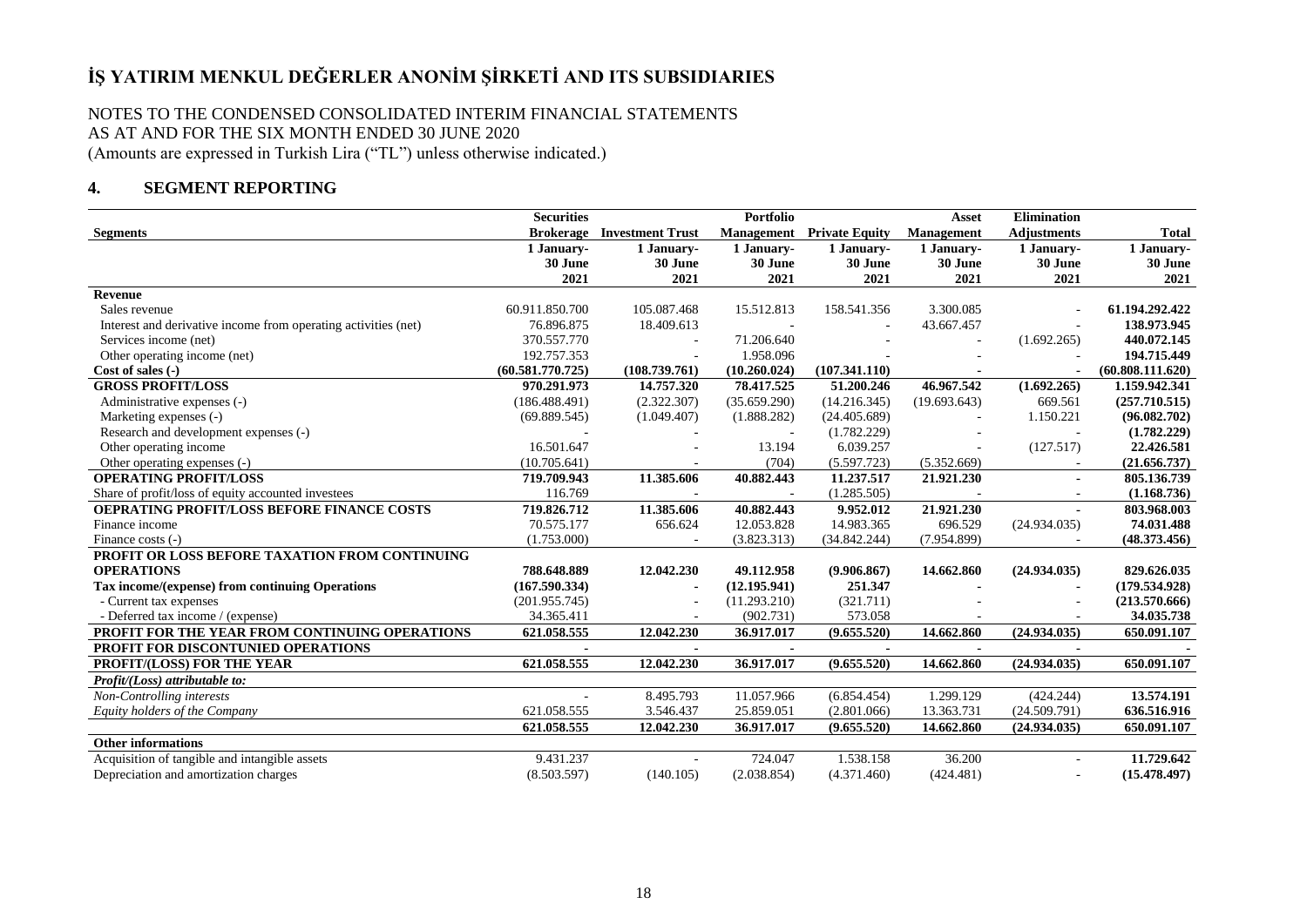#### NOTES TO THE CONDENSED CONSOLIDATED INTERIM FINANCIAL STATEMENTS AS AT AND FOR THE SIX-MONTH PERIOD ENDED 30 JUNE 2021

*(Amounts are expressed in Turkish Lira ("TL") unless otherwise indicated.)*

# **4. SEGMENT REPORTING** *(cont'd)*

|                                          | <b>Securities</b> |                         | Portfolio         |                       | Asset             | <b>Elimination</b> |               |
|------------------------------------------|-------------------|-------------------------|-------------------|-----------------------|-------------------|--------------------|---------------|
| <b>Segments</b>                          | <b>Brokerage</b>  | <b>Investment Trust</b> | <b>Management</b> | <b>Private Equity</b> | <b>Management</b> | adjustments        | Total         |
|                                          | 30 June           | 30 June                 | 30 June           | 30 June               | 30 June           | 30 June            | 30 June       |
| <b>Balance sheet information</b>         | 2021              | 2021                    | 2021              | 2021                  | 2021              | 2021               | 2021          |
| Assets                                   | 7.431.001.765     | 236.346.857             | 203.135.610       | 350.480.007           | 206.780.161       | (252.651.576)      | 8.175.092.824 |
| Cash and cash equivalents                | 138.387.898       | 117.020.675             | 91.629.451        | 59.057.502            | 3.479.185         |                    | 409.574.711   |
| Financial investments (short term)       | 1.232.249.778     | 109.784.567             | 49.592.352        | 21.602.935            |                   | (1.551.962)        | 1.411.677.670 |
| Financial investments (long term)        | 278.054.960       |                         | 33.359.696        |                       |                   | (243.529.422)      | 67.885.235    |
| Trade receivables                        | 5.278.794.814     | 8.943.536               | 16.408.855        | 88.892.851            | 191.322.323       | (9.410.696)        | 5.574.951.683 |
| Other receivables                        | 399.969.421       | 34.787                  | 270.898           | 3.952.404             |                   | 332.494            | 404.560.004   |
| Derivative instruments                   | 32.636.155        |                         |                   |                       |                   |                    | 32.636.155    |
| Investment in equity accounted investees | 1.791.782         |                         |                   |                       |                   |                    | 1.791.782     |
| Other assets                             | 69.116.957        | 563.291                 | 11.874.358        | 176.974.315           | 11.978.653        | 1.508.010          | 272.015.584   |
| <b>Liabilities</b>                       | 5.317.686.584     | 1.248.560               | 21.843.544        | 288.843.171           | 89.454.116        | (10.395.460)       | 5.708.680.515 |
| Financial liabilities                    | 958.434.505       | 619.334                 | 6.028.106         | 196.226.143           | 83.978.747        | (984.762)          | 1.244.302.073 |
| Other financial liabilities              | 27.788.573        |                         |                   |                       |                   |                    | 27.788.573    |
| Trade payables                           | 3.942.802.700     | 125.314                 | 359.810           | 72.145.556            | 670.436           | (9.410.698)        | 4.006.693.118 |
| Other payables                           | 20.384.103        | 74.017                  | 1.160.607         | 1.690.800             | 3.888.128         |                    | 27.197.655    |
| Derivative instruments                   | 74.410.914        |                         | 35.372            |                       |                   |                    | 74.446.286    |
| Other liabilities                        | 293.865.789       | 429.895                 | 14.259.649        | 18.780.672            | 916.805           |                    | 328.252.810   |
| Net assets                               | 2.113.315.181     | 235.098.297             | 181.292.066       | 61.636.836            | 117.326.045       | (242.256.116)      | 2.466.412.309 |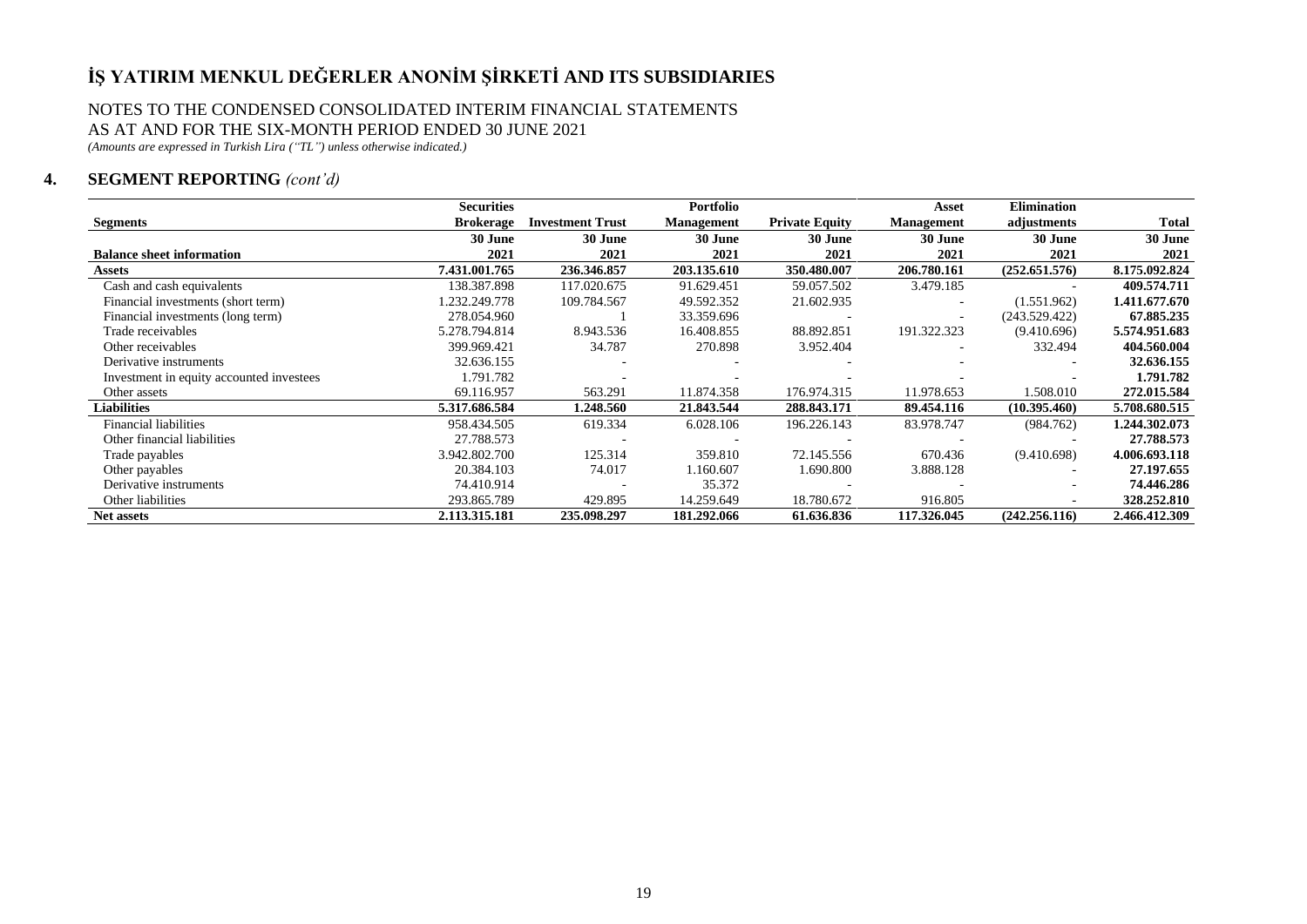#### NOTES TO THE CONDENSED CONSOLIDATED INTERIM FINANCIAL STATEMENTS AS AT AND FOR THE SIX-MONTH PERIOD ENDED 30 JUNE 2021

*(Amounts are expressed in Turkish Lira ("TL") unless otherwise indicated.)*

# **4. SEGMENT REPORTING** *(cont'd)*

|                                                                | <b>Securities</b> |                          | <b>Portfolio</b> |                                  | <b>Asset</b>             | <b>Elimination</b>       |                  |
|----------------------------------------------------------------|-------------------|--------------------------|------------------|----------------------------------|--------------------------|--------------------------|------------------|
| <b>Segments</b>                                                | <b>Brokerage</b>  | <b>Investment Trust</b>  |                  | <b>Management</b> Private Equity | Management               | <b>Adjustments</b>       | <b>Total</b>     |
|                                                                | 1 January-        | 1 January-               | 1 January-       | 1 January-                       | 1 January-               | 1 January-               | 1 January-       |
|                                                                | 30 June           | 30 June                  | 30 June          | 30 June                          | 30 June                  | 30 June                  | $30\,{\rm June}$ |
|                                                                | 2020              | 2020                     | 2020             | 2020                             | 2020                     | 2020                     | 2020             |
| Revenue                                                        |                   |                          |                  |                                  |                          |                          |                  |
| Sales revenue                                                  | 60.294.226.820    | 56.108.231               | 17.573.761       | 136.695.645                      | 2.367.527                |                          | 60.506.971.984   |
| Interest and derivative income from operating activities (net) | 58.589.988        | 5.142.294                |                  |                                  | 36.698.607               | 485.131                  | 100.916.020      |
| Services income (net)                                          | 250.437.974       | 17.629                   | 58.934.695       |                                  |                          | (1.322.950)              | 308.067.348      |
| Other operating income (net)                                   | 30.347.757        |                          |                  |                                  |                          |                          | 30.347.757       |
| Cost of sales (-)                                              | (60.069.234.301)  | (55.004.711)             | (21.610.512)     | (74.374.547)                     |                          | (1.372.258)              | (60.221.596.329) |
| <b>GROSS PROFIT/LOSS</b>                                       | 564.368.238       | 6.263.443                | 54.897.944       | 62.321.098                       | 39.066.134               | (2.210.077)              | 724.706.780      |
| Administrative expenses (-)                                    | (115.358.313)     | (2.321.707)              | (26.687.827)     | (14.422.211)                     | (11.415.050)             | 246.426                  | (169.958.682)    |
| Marketing expenses (-)                                         | (37.294.836)      | (1.316.112)              | (4.308.692)      | (23.134.254)                     |                          | 1.316.294                | (64.737.600)     |
| Research and development expenses (-)                          |                   |                          |                  | (1.492.355)                      |                          |                          | (1.492.355)      |
| Other operating income                                         | 8.263.913         |                          | 314.116          | 9.426.064                        |                          | (239.770)                | 17.764.323       |
| Other operating expenses (-)                                   | (7.756.455)       |                          | (2.351)          | (6.723.912)                      | (7.069.569)              | $\sim$                   | (21.552.287)     |
| <b>OPERATING PROFIT/LOSS</b>                                   | 412.222.547       | 2.625.624                | 24.213.190       | 25.974.430                       | 20.581.515               | (887.127)                | 484.730.179      |
| Share of profit/(loss) of equity accounted investees           |                   | $\overline{\phantom{a}}$ | $\sim$           | (4.557.643)                      | $\overline{\phantom{a}}$ | $\overline{\phantom{a}}$ | (4.557.643)      |
| OEPRATING PROFIT/LOSS BEFORE FINANCE COSTS                     | 412.222.547       | 2.625.624                | 24.213.190       | 21.416.787                       | 20.581.515               | (887.127)                | 480.172.536      |
| Finance income                                                 | 39.668.630        | 10.256.521               | 12.995.543       | 13.837.242                       | $\sim$                   | (33.562.963)             | 43.194.973       |
| Finance costs (-)                                              | (10.145.924)      |                          | (2.201.620)      | (23.016.664)                     | (14.149.159)             |                          | (49.513.367)     |
| PROFIT OR LOSS BEFORE TAXATION FROM                            |                   |                          |                  |                                  |                          |                          |                  |
| <b>CONTINUING OPERATIONS</b>                                   | 441.745.253       | 12.882.145               | 35.007.113       | 12.237.365                       | 6.432.356                | (34.450.090)             | 473.854.142      |
| Tax income/(expense) from continuing Operations                | (91.796.117)      | $\blacksquare$           | (7.865.208)      | (5.072.084)                      |                          |                          | (104.733.409)    |
| - Current tax expenses                                         | (84.467.599)      |                          | (6.864.448)      | (264.575)                        |                          |                          | (91.596.622)     |
| - Deferred tax income / (expense)                              | (7.328.518)       |                          | (1.000.760)      | (4.807.509)                      |                          |                          | (13.136.787)     |
| PROFIT FOR THE YEAR FROM CONTINUING                            |                   |                          |                  |                                  |                          |                          |                  |
| <b>OPERATIONS</b>                                              | 349.949.136       | 12.882.145               | 27.141.905       | 7.165.281                        | 6.432.356                | (34.450.090)             | 369.120.733      |
| PROFIT FOR DISCONTUNIED OPERATIONS                             |                   | $\overline{\phantom{a}}$ |                  |                                  | $\overline{a}$           | $\blacksquare$           |                  |
| PROFIT/(LOSS) FOR THE YEAR                                     | 349.949.136       | 12.882.145               | 27.141.905       | 7.165.281                        | 6.432.356                | (34.450.090)             | 369.120.733      |
| Profit/(Loss) attributable to:                                 |                   |                          |                  |                                  |                          |                          |                  |
| Non-Controlling interests                                      |                   | 8.967.261                | 8.248.638        | 5.086.633                        | 569.907                  | 690.050                  | 23.562.489       |
| Equity holders of the Company                                  | 349.949.136       | 3.914.884                | 18.893.267       | 2.078.649                        | 5.862.449                | (35.140.141)             | 345.558.244      |
|                                                                | 349.949.136       | 12.882.145               | 27.141.905       | 7.165.282                        | 6.432.356                | (34.450.091)             | 369.120.733      |
| <b>Other informations</b>                                      |                   |                          |                  |                                  |                          |                          |                  |
| Acquisition of tangible and intangible assets                  | 1.410.362         |                          | 2.123.678        | 2.803.390                        | 2.328.591                |                          | 8.666.021        |
| Depreciation and amortization charges                          | (6.173.003)       | (118.333)                | (1.848.682)      | (1.584.147)                      | (144.465)                |                          | (9.868.630)      |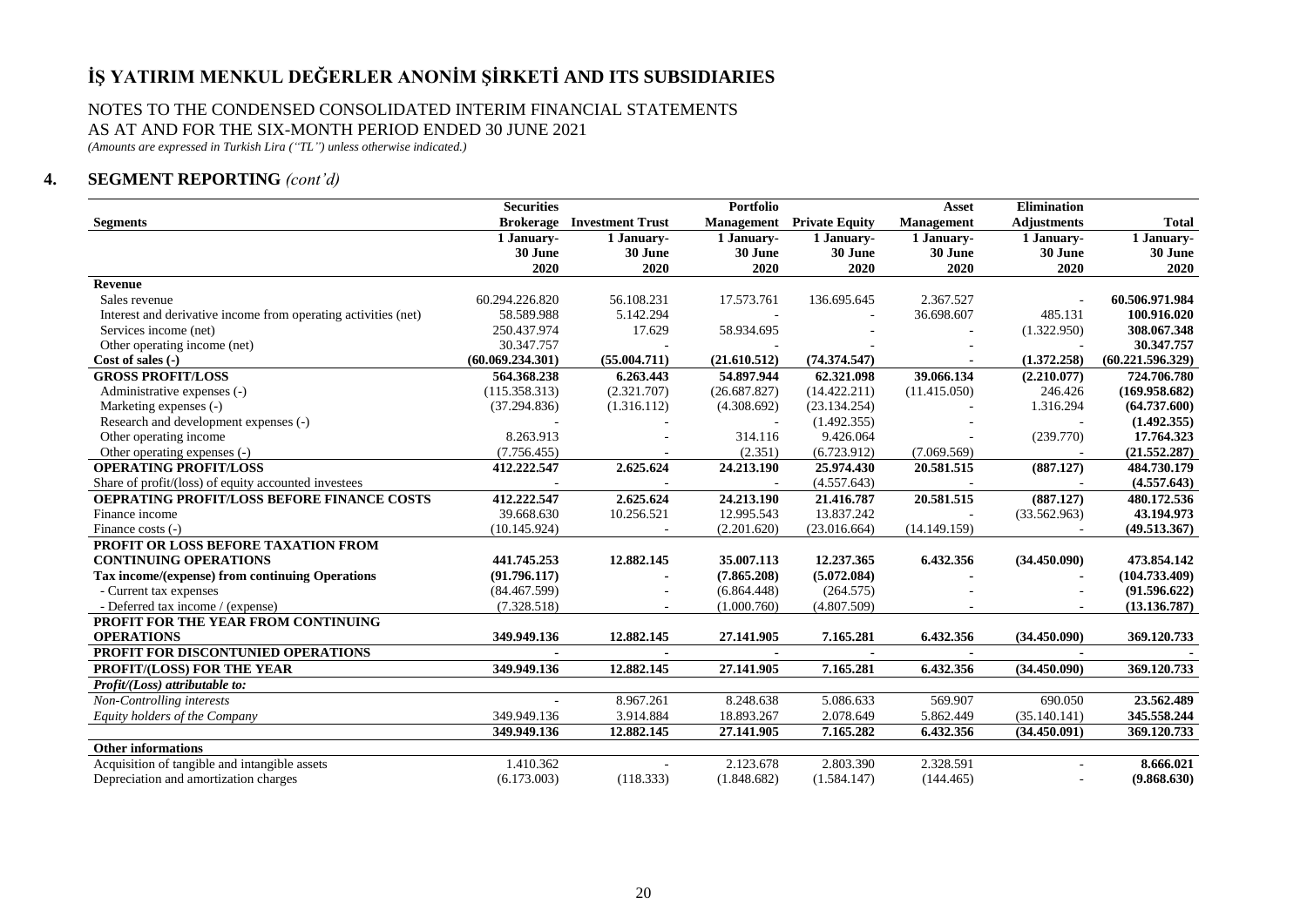#### NOTES TO THE CONDENSED CONSOLIDATED INTERIM FINANCIAL STATEMENTS AS AT AND FOR THE SIX-MONTH PERIOD ENDED 30 JUNE 2021

*(Amounts are expressed in Turkish Lira ("TL") unless otherwise indicated.)*

# **4. SEGMENT REPORTING** *(cont'd)*

|                                          | <b>Securities</b> |                         | Portfolio         |                       | Asset                    | <b>Elimination</b> |               |
|------------------------------------------|-------------------|-------------------------|-------------------|-----------------------|--------------------------|--------------------|---------------|
| <b>Segments</b>                          | <b>Brokerage</b>  | <b>Investment Trust</b> | <b>Management</b> | <b>Private Equity</b> | <b>Management</b>        | adjustments        | Total         |
|                                          | 31 December       | 31 December             | 31 December       | 31 December           | 31 December              | 31 December        | 31 December   |
| <b>Balance sheet information</b>         | 2020              | 2020                    | 2020              | 2020                  | 2020                     | 2020               | 2020          |
| Assets                                   | 7.970.725.339     | 250.106.554             | 190.264.891       | 337.376.019           | 227.830.800              | (200.859.193)      | 8.775.444.410 |
| Cash and cash equivalents                | 165.629.214       | 169.085.932             | 91.525.128        | 60.287.829            | 14.218.917               |                    | 500.747.020   |
| Financial investments (short term)       | 1.743.691.132     | 73.099.942              | 38.465.057        | 18.109.746            |                          | (10.260.840)       | 1.863.105.037 |
| Financial investments (long term)        | 227.517.070       |                         | 28.793.101        |                       | $\overline{\phantom{a}}$ | (182.799.905)      | 73.510.266    |
| Trade receivables                        | 5.272.132.075     | 7.259.208               | 19.165.867        | 81.847.210            | 197.720.231              | (8.096.096)        | 5.570.028.495 |
| Other receivables                        | 410.538.095       | 23.505                  | 36.206            | 4.774.183             | ٠                        | 332.494            | 415.704.483   |
| Derivative instruments                   | 108.525.239       |                         | 768.268           |                       |                          |                    | 109.293.507   |
| Investment in equity accounted investees | 1.675.013         |                         |                   | 1.285.505             |                          |                    | 2.960.518     |
| Other assets                             | 41.017.500        | 637.967                 | 11.511.264        | 171.071.546           | 15.891.652               | (34.845)           | 240.095.084   |
| <b>Liabilities</b>                       | 6.128.086.677     | 1.997.000               | 21.269.475        | 262.565.624           | 185.206.596              | (8.096.097)        | 6.591.029.275 |
| <b>Financial liabilities</b>             | 687.662.081       | 668.034                 | 5.498.366         | 171.842.886           | 174.907.451              |                    | 1.040.578.818 |
| Other financial liabilities              | 32.144.533        |                         |                   | 104.944               |                          |                    | 32.249.477    |
| Trade payables                           | 4.969.946.942     | 849.887                 | 74.715            | 68.313.973            | 908.743                  | (8.046.595)        | 5.032.047.665 |
| Other payables                           | 28.914.779        | 68.717                  | 1.847.183         | 3.084.225             | 3.658.636                | (49.502)           | 37.524.038    |
| Derivative instruments                   | 184.926.984       |                         |                   |                       |                          |                    | 184.926.984   |
| Other liabilities                        | 224.491.358       | 410.362                 | 13.849.211        | 19.219.596            | 5.731.766                |                    | 263.702.293   |
| <b>Net assets</b>                        | 1.842.638.662     | 248.109.554             | 168.995.416       | 74.810.395            | 42.624.204               | (192.763.096)      | 2.184.415.135 |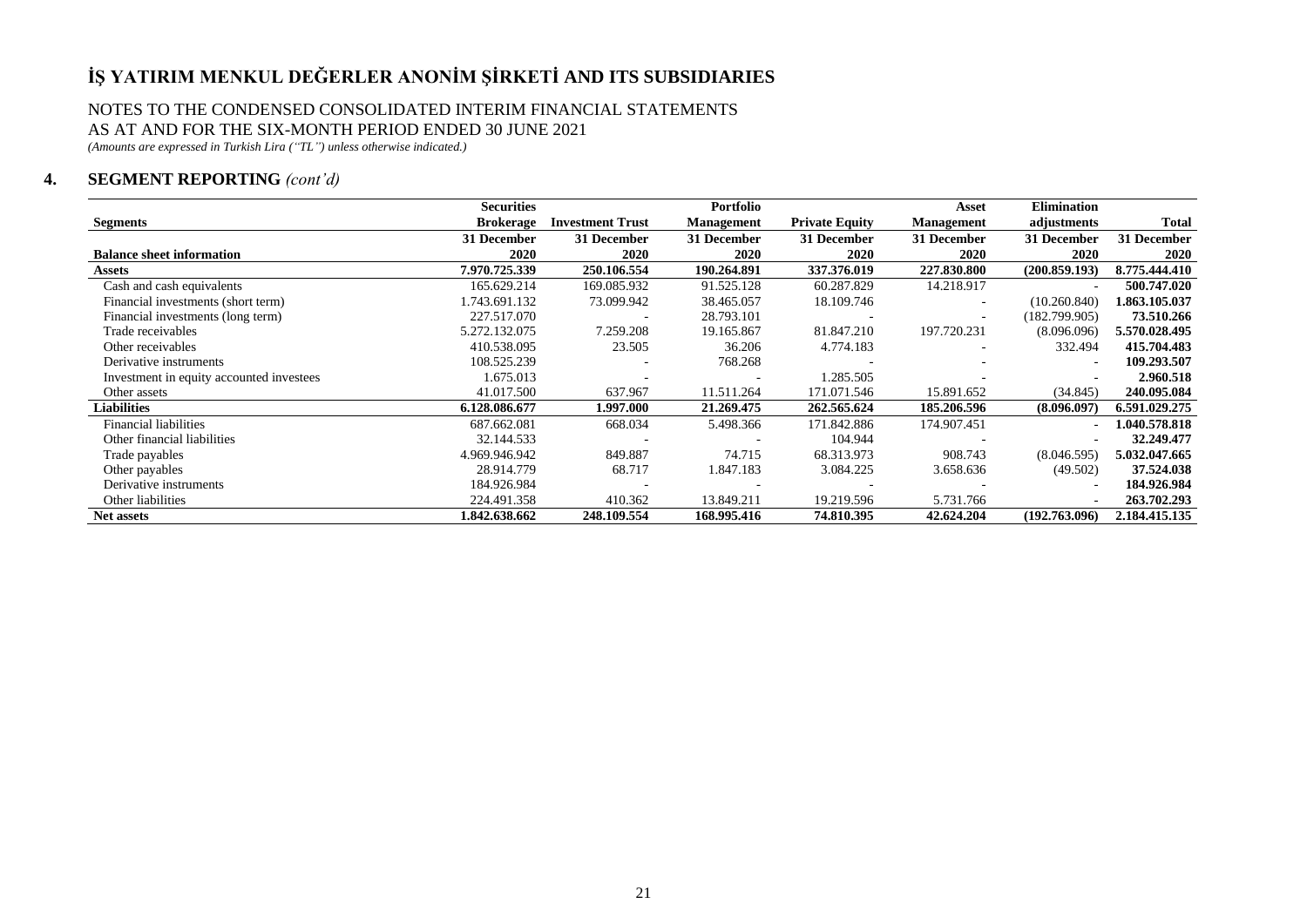NOTES TO THE CONDENSED CONSOLIDATED INTERIM FINANCIAL STATEMENTS AS AT AND FOR THE SIX-MONTH PERIOD ENDED 30 JUNE 2021

*(Amounts are expressed in Turkish Lira ("TL") unless otherwise indicated.)*

# **5. RELATED PARTY TRANSACTIONS**

The immediate parent and ultimate controlling party of the Group is Türkiye İş Bankası A.Ş. incorporated in Turkey. Transactions between the Company and its subsidiaries, related parties of the Company, have been eliminated on consolidation and are not disclosed in this note. The details of transactions between the Group and other related parties are disclosed below.

| Deposits in Türkiye Is Bankası AS     | <b>30 June 2021</b> | 31 December 2020 |
|---------------------------------------|---------------------|------------------|
| <b>Demand Deposits</b>                | 5.888.173           | 27.948.783       |
| Time Deposits                         | 46.980.804          | 139.108.343      |
|                                       | 52.868.977          | 167.057.126      |
|                                       |                     |                  |
| Borrowings from Türkiye Iş Bankası AŞ | <b>30 June 2021</b> | 31 December 2020 |
| Loans                                 | 63.986.832          | 96.330.314       |
|                                       | 63.986.832          | 96.330.314       |
|                                       |                     |                  |
| Is Faktoring AS                       | <b>30 June 2021</b> | 31 December 2020 |
| Factoring debt                        | 9.438.897           | 5.507.890        |
|                                       | 9.438.897           | 5.507.890        |
|                                       |                     |                  |
| <b>Lease Pavables</b>                 | <b>30 June 2021</b> | 31 December 2020 |
| Türkiye İs Bankası AS                 | 7.539.990           | 5.215.966        |
| Is Gayrimenkul Yatırım Ortaklığı A.S. | 12.275.841          | 14.980.361       |
|                                       | 19.815.831          | 20.196.327       |

|                                                     | <b>30 June 2021</b> |                    |                 |                    |  |  |  |  |
|-----------------------------------------------------|---------------------|--------------------|-----------------|--------------------|--|--|--|--|
|                                                     | <b>Receivables</b>  |                    | <b>Pavables</b> |                    |  |  |  |  |
| <b>Balances with related parties</b>                | <b>Trading</b>      | <b>Non-Trading</b> | Trading         | <b>Non-Trading</b> |  |  |  |  |
| Türkiye İs Bankası AS                               | 806.855             |                    | 2.107.942       | 455.966            |  |  |  |  |
| Anadolu Anonim Türk Sigorta Şirketi                 | 2.834.729           |                    | 78.905          | 91.357             |  |  |  |  |
| Anadolu Hayat Emeklilik AŞ                          | 2.905.907           |                    |                 |                    |  |  |  |  |
| Funds Managed or Founded                            | 9.954.766           | 267.070            |                 |                    |  |  |  |  |
| SoftTech Yazılım Tekn. Aras. Gel. ve Paz. Tic. A.S. | 3.500.000           |                    | 277.856         |                    |  |  |  |  |
| Other                                               | 539.840             | 38.765             | 20.160          | 558.186            |  |  |  |  |
|                                                     | 20.542.097          | 305.835            | 2.484.863       | 1.105.509          |  |  |  |  |

|                                                     | 31 December 2020   |                    |                 |                    |  |  |  |  |
|-----------------------------------------------------|--------------------|--------------------|-----------------|--------------------|--|--|--|--|
|                                                     | <b>Receivables</b> |                    | <b>Pavables</b> |                    |  |  |  |  |
| <b>Balances with related parties</b>                | <b>Trading</b>     | <b>Non-Trading</b> | <b>Trading</b>  | <b>Non-Trading</b> |  |  |  |  |
| Türkiye İş Bankası AŞ                               | 3.947.338          | 150                | 1.054.589       | 527                |  |  |  |  |
| Anadolu Anonim Türk Sigorta Şirketi                 | 4.997.587          |                    | 115.132         | 10.480             |  |  |  |  |
| Anadolu Hayat Emeklilik AŞ                          | 4.388.395          |                    |                 |                    |  |  |  |  |
| Funds Managed or Founded                            | 8.608.829          | 32.968             |                 |                    |  |  |  |  |
| SoftTech Yazılım Tekn. Araş. Gel. ve Paz. Tic. A.Ş. | 1.000.000          |                    | 939.867         |                    |  |  |  |  |
| Other                                               | 269.189            | 26.743             | 64.754          | 242.296            |  |  |  |  |
|                                                     | 23.211.338         | 59.861             | 2.174.342       | 253,303            |  |  |  |  |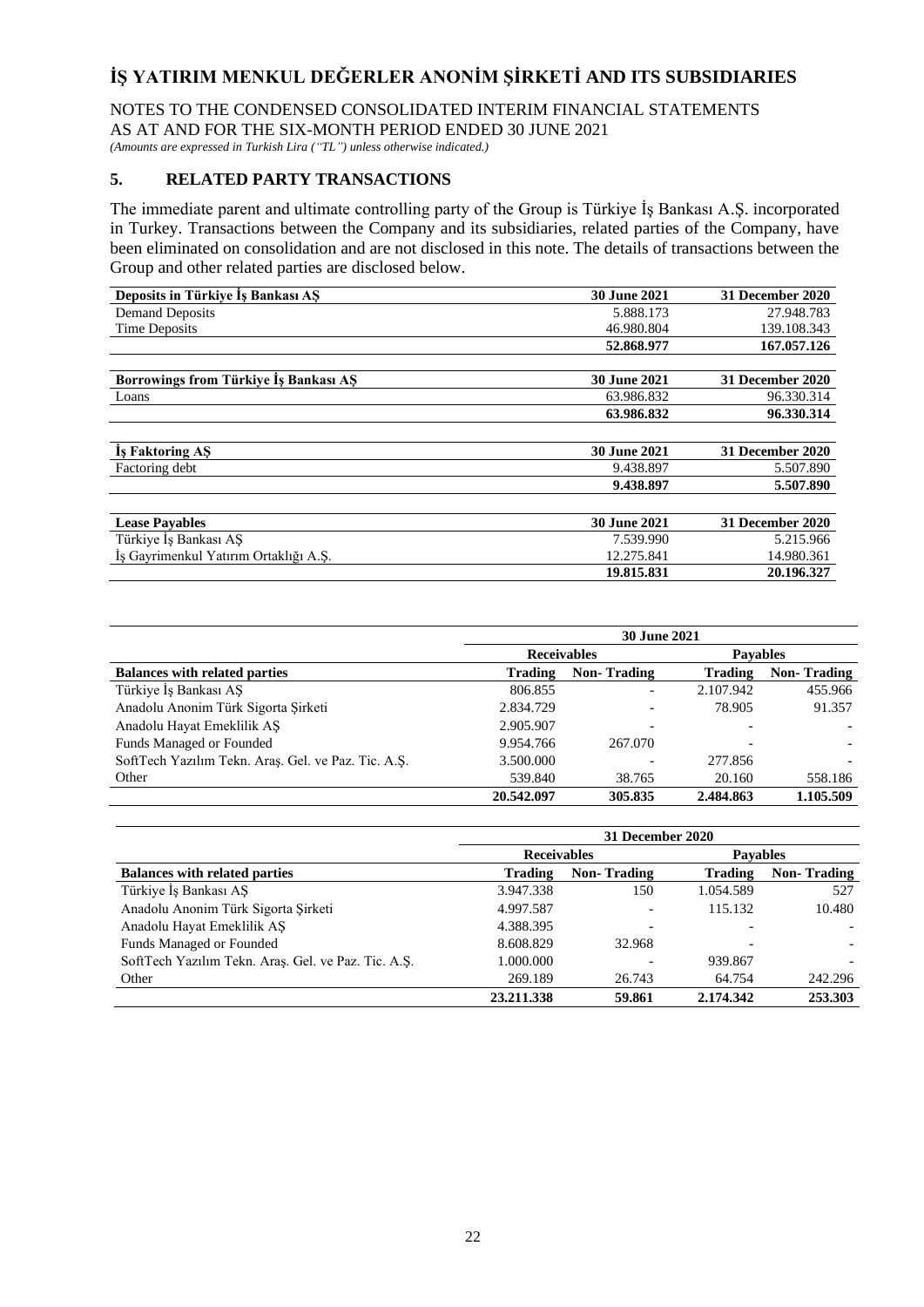### NOTES TO THE CONDENSED CONSOLIDATED INTERIM FINANCIAL STATEMENTS AS AT AND FOR THE SIX-MONTH PERIOD ENDED 30 JUNE 2021

*(Amounts are expressed in Turkish Lira ("TL") unless otherwise indicated.)*

# **5. RELATED PARTY TRANSACTIONS** *(cont'd)*

|                                     | 1 January - 30 June 2021                                    |                                                            |                             |              |  |  |  |  |
|-------------------------------------|-------------------------------------------------------------|------------------------------------------------------------|-----------------------------|--------------|--|--|--|--|
| Related party transactions (income) | Fund<br>management<br>and brokerage<br>commission<br>income | <b>Interest</b><br>income on<br>time deposits<br>and bonds | <b>Dividend</b><br>received | <b>Other</b> |  |  |  |  |
| Türkiye İş Bankası AŞ               | 92.414.449                                                  | 10.335.229                                                 |                             |              |  |  |  |  |
| Anadolu Hayat Emeklilik AS          | 12.995.342                                                  |                                                            |                             |              |  |  |  |  |
| Anadolu Anonim Türk Sigorta Şirketi | 3.514.129                                                   |                                                            |                             |              |  |  |  |  |
| Türkiye Sınai Kalkınma Bankası AS   |                                                             | 154.589                                                    |                             |              |  |  |  |  |
| T. Sise ve Cam Fabrikaları AS       | 803.507                                                     |                                                            |                             |              |  |  |  |  |
| İş Faktoring AŞ                     | 1.884.584                                                   | 7.531                                                      |                             |              |  |  |  |  |
| Is Finansal Kiralama AS             | 2.117.832                                                   | 1.119                                                      |                             |              |  |  |  |  |
| Funds Managed or Founded            | 53.832.317                                                  |                                                            |                             |              |  |  |  |  |
| Other                               | 1.955.154                                                   | 12.118                                                     | 3.574                       |              |  |  |  |  |
|                                     | 169.517.314                                                 | 10.510.586                                                 | 3.574                       |              |  |  |  |  |

|                                     | 1 January - 30 June 2020                                    |                                                            |                             |              |  |  |  |  |
|-------------------------------------|-------------------------------------------------------------|------------------------------------------------------------|-----------------------------|--------------|--|--|--|--|
| Related party transactions (income) | Fund<br>management<br>and brokerage<br>commission<br>income | <b>Interest</b><br>income on<br>time deposits<br>and bonds | <b>Dividend</b><br>received | <b>Other</b> |  |  |  |  |
| Türkiye İş Bankası AŞ               | 84.522.108                                                  | 15.214.629                                                 |                             |              |  |  |  |  |
| Anadolu Hayat Emeklilik AS          | 11.826.249                                                  |                                                            |                             | 2.429        |  |  |  |  |
| Anadolu Anonim Türk Sigorta Şirketi | 4.152.805                                                   |                                                            |                             | 24.184       |  |  |  |  |
| Türkiye Sınai Kalkınma Bankası AS   |                                                             | 121.331                                                    |                             |              |  |  |  |  |
| T. Sise ve Cam Fabrikaları AS       | 125.217                                                     |                                                            | 2.788                       | 127.731      |  |  |  |  |
| Iş Finansal Kiralama AŞ             | 351.125                                                     |                                                            |                             |              |  |  |  |  |
| Trakya Cam San. AS                  | 245.963                                                     |                                                            | 929                         |              |  |  |  |  |
| Soda Sanayii AS                     | 205.039                                                     |                                                            | 2.431                       |              |  |  |  |  |
| Anadolu Cam Sanayii AS              | 84.920                                                      |                                                            |                             |              |  |  |  |  |
| Funds Managed or Founded            | 40.090.630                                                  |                                                            |                             |              |  |  |  |  |
| Other                               | 530.942                                                     |                                                            | 1.787                       | 64.337       |  |  |  |  |
|                                     | 142.134.998                                                 | 15.335.960                                                 | 7.935                       | 218.681      |  |  |  |  |

| Compensation of key management personnel | 1 January - 30 June<br>2021 | 1 January - 30 June<br>2020 |
|------------------------------------------|-----------------------------|-----------------------------|
| Salaries and other short-term benefits   | 19.657.957                  | 18.105.457                  |
|                                          | 19.657.957                  | 18.105.457                  |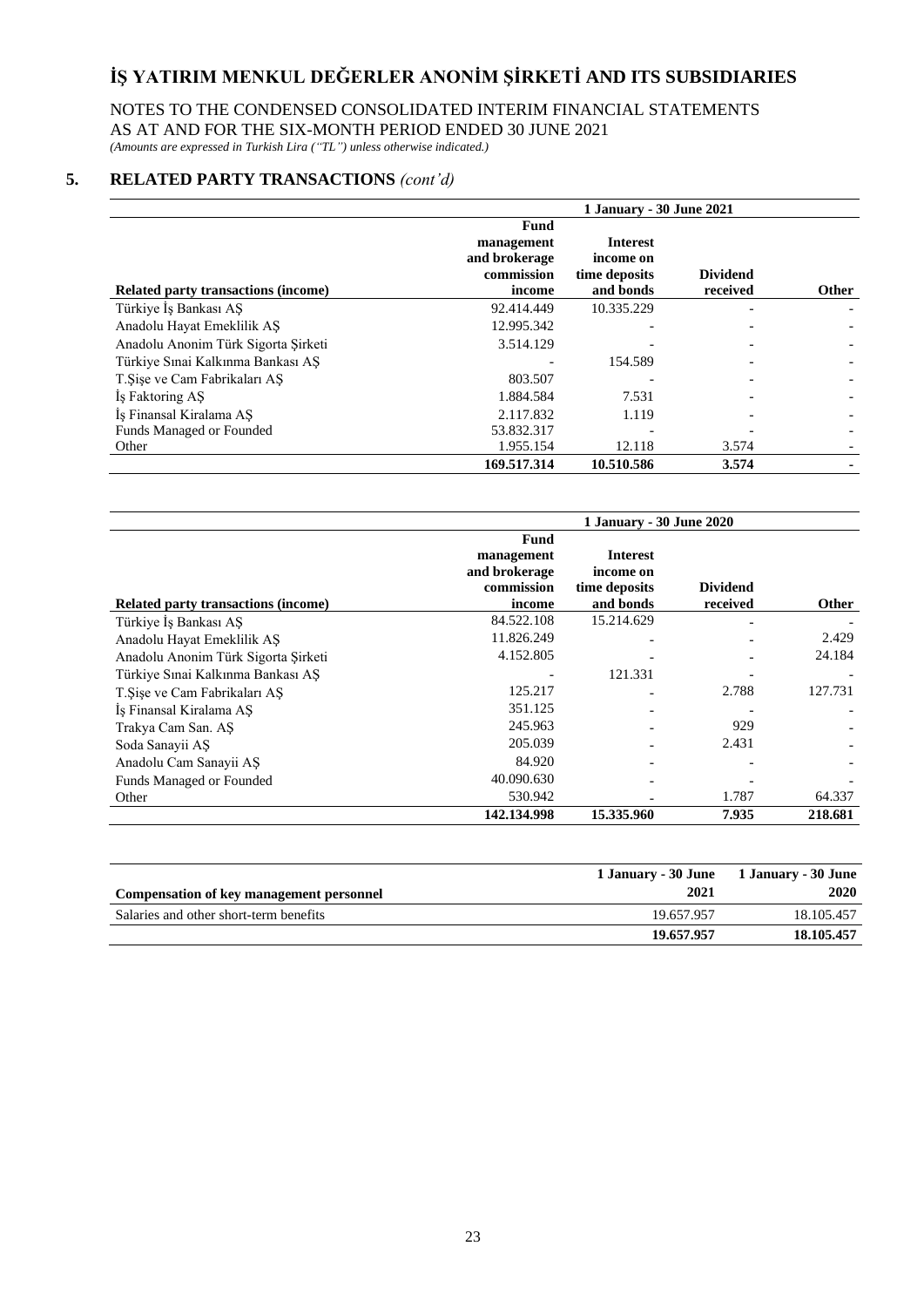### NOTES TO THE CONDENSED CONSOLIDATED INTERIM FINANCIAL STATEMENTS AS AT AND FOR THE SIX-MONTH PERIOD ENDED 30 JUNE 2021

*(Amounts are expressed in Turkish Lira ("TL") unless otherwise indicated.)*

# **5. RELATED PARTY TRANSACTIONS** *(cont'd)*

|                                                        |                                                   |                                   |                           |                               | 1 January - 30 June 2021                     |                                                         |                          |                           |                                   |                                                            |
|--------------------------------------------------------|---------------------------------------------------|-----------------------------------|---------------------------|-------------------------------|----------------------------------------------|---------------------------------------------------------|--------------------------|---------------------------|-----------------------------------|------------------------------------------------------------|
| Related party transactions (expenses)                  | Letters of<br>guarantee<br>commission<br>expenses | Custody<br>commission<br>expenses | Interest on<br>borrowings | Other<br>interest<br>expenses | <b>Transaction</b><br>commission<br>expenses | <b>Personnel</b><br>insurance<br>contribution insurance | <b>Office</b>            | Rent<br>expenses<br>$(*)$ | <b>Administrative</b><br>expenses | <b>Technical</b><br>service and<br>consultancy<br>expenses |
| Türkiye İş Bankası AŞ                                  | 471.867                                           | 435.308                           | 3.893.140                 | 495.952                       | 15.603.568                                   | $\overline{\phantom{0}}$                                | $\sim$                   | 1.605.474                 | 27.069                            | 89.853                                                     |
| Iş Gayrimenkul Yatırım Ortaklığı AŞ                    | $\overline{\phantom{0}}$                          | $\overline{\phantom{a}}$          | $\overline{\phantom{a}}$  | $\overline{\phantom{a}}$      | $\overline{\phantom{0}}$                     | $\overline{\phantom{a}}$                                | $\overline{\phantom{a}}$ | 2.065.932                 | $\overline{\phantom{a}}$          |                                                            |
| Anadolu Anonim Türk Sigorta Şirketi                    |                                                   | $\overline{a}$                    | $\overline{\phantom{a}}$  | 158.704                       | $\sim$                                       | 2.854.220                                               | 201.909                  | $\overline{\phantom{a}}$  | 13.259                            | $\sim$                                                     |
| Anadolu Hayat Emeklilik AŞ                             |                                                   |                                   | $\overline{\phantom{a}}$  | $\overline{\phantom{a}}$      | $\sim$                                       | 457.178                                                 | 26.605                   | $\overline{\phantom{a}}$  | $\overline{\phantom{a}}$          |                                                            |
| İş Merkezleri Yönetim ve İşletim AŞ                    |                                                   | $\overline{a}$                    | $\overline{\phantom{a}}$  | $\sim$                        | $\overline{\phantom{0}}$                     | $\overline{\phantom{a}}$                                | $\overline{\phantom{0}}$ | $\sim$                    | 1.984.832                         |                                                            |
| İş Net Elektronik Bilgi Ür. Dağ. Tic. ve İlet. Hiz. AŞ |                                                   |                                   | $\overline{\phantom{a}}$  | $\overline{\phantom{a}}$      |                                              | $\overline{\phantom{a}}$                                | $\overline{\phantom{0}}$ |                           | $\overline{\phantom{0}}$          | 2.869.118                                                  |
| Is Faktoring AS                                        | $\overline{\phantom{0}}$                          | -                                 | $\overline{\phantom{0}}$  | 175.373                       |                                              | $\overline{a}$                                          | $\sim$                   |                           | $\overline{\phantom{0}}$          |                                                            |
| Türkiye İş Bankası AŞ Mensupları Emekli San. Vakfı     |                                                   |                                   | $\overline{\phantom{a}}$  | $\overline{\phantom{a}}$      |                                              | $\overline{\phantom{0}}$                                | $\overline{\phantom{a}}$ | 406.867                   | $\sim$                            |                                                            |
| SoftTech Yazılım Tekn. Araş. Gel. ve Paz. Tic. A.Ş.    |                                                   |                                   |                           |                               |                                              |                                                         |                          |                           | $\sim$                            | 6.175.251                                                  |
| Other                                                  | $\overline{\phantom{0}}$                          |                                   | $\overline{\phantom{a}}$  | 97.333                        |                                              | $\overline{\phantom{a}}$                                |                          |                           | 30.000                            | 43.140                                                     |
|                                                        | 471.867                                           | 435.308                           | 3.893.140                 | 927.362                       | 15.603.568                                   | 3.311.398                                               | 228.514                  | 4.078.273                 | 2.055.160                         | 9.177.362                                                  |

(\*) Financial expenses paid under TFRS 16

|                                                        | <b>1 January - 30 June 2020</b>                   |                                   |                           |                               |                                              |                                                  |                          |                        |                                   |                                                            |
|--------------------------------------------------------|---------------------------------------------------|-----------------------------------|---------------------------|-------------------------------|----------------------------------------------|--------------------------------------------------|--------------------------|------------------------|-----------------------------------|------------------------------------------------------------|
| Related party transactions (expenses)                  | Letters of<br>guarantee<br>commission<br>expenses | Custody<br>commission<br>expenses | Interest on<br>borrowings | Other<br>interest<br>expenses | <b>Transaction</b><br>commission<br>expenses | Personnel<br>insurance<br>contribution insurance | <b>Office</b>            | Rent<br>expenses<br>(* | <b>Administrative</b><br>expenses | <b>Technical</b><br>service and<br>consultancy<br>expenses |
| Türkiye İş Bankası AŞ                                  | 313.038                                           | 261.348                           | 16.671.485                | 256.370                       | 10.301.137                                   |                                                  | $\sim$                   | 426.231                | $\overline{\phantom{a}}$          | 38.359                                                     |
| İş Gayrimenkul Yatırım Ortaklığı AŞ                    |                                                   |                                   |                           |                               |                                              |                                                  | $\overline{\phantom{a}}$ | 2.831.483              |                                   |                                                            |
| Anadolu Anonim Türk Sigorta Şirketi                    |                                                   | $\overline{a}$                    | $\sim$                    | 168.586                       | $\overline{\phantom{a}}$                     | 2.031.786                                        | 142.391                  |                        |                                   |                                                            |
| Anadolu Hayat Emeklilik AŞ                             |                                                   |                                   |                           |                               | $\overline{\phantom{a}}$                     | 230.383                                          | $\overline{\phantom{0}}$ |                        |                                   |                                                            |
| İş Merkezleri Yönetim ve İşletim AŞ                    |                                                   | $\overline{\phantom{0}}$          |                           | $\overline{\phantom{a}}$      |                                              |                                                  |                          | $\sim$                 | 1.943.491                         |                                                            |
| İş Net Elektronik Bilgi Ür. Dağ. Tic. ve İlet. Hiz. AŞ |                                                   |                                   | $\sim$                    | $\overline{\phantom{a}}$      |                                              | $\sim$                                           | $\overline{\phantom{a}}$ |                        | $\overline{\phantom{a}}$          | 479.633                                                    |
| Is Faktoring AS                                        |                                                   |                                   | $\sim$                    | 2.190.481                     |                                              | $\sim$                                           | $\overline{\phantom{a}}$ |                        |                                   | ٠                                                          |
| Türkiye İş Bankası AŞ Mensupları Emekli San. Vakfı     |                                                   |                                   | $\sim$                    | $\overline{\phantom{a}}$      |                                              | $\sim$                                           | $\overline{\phantom{a}}$ | 329.033                | $\overline{\phantom{a}}$          | $\overline{a}$                                             |
| SoftTech Yazılım Tekn. Araş. Gel. ve Paz. Tic. A.Ş.    |                                                   | $\overline{\phantom{0}}$          | $\overline{\phantom{a}}$  | $\overline{\phantom{0}}$      |                                              |                                                  | $\overline{\phantom{a}}$ |                        | $\overline{\phantom{0}}$          | 2.559.128                                                  |
| Other                                                  |                                                   | $\overline{\phantom{0}}$          |                           | 50                            |                                              | $\overline{\phantom{0}}$                         |                          |                        | 834                               | 43.161                                                     |
|                                                        | 313.038                                           | 261.348                           | 16.671.485                | 2.615.487                     | 10.301.137                                   | 2.262.169                                        | 142.391                  | 3.586.747              | 1.944.325                         | 3.120.281                                                  |

(\*) Financial expenses paid under TFRS 16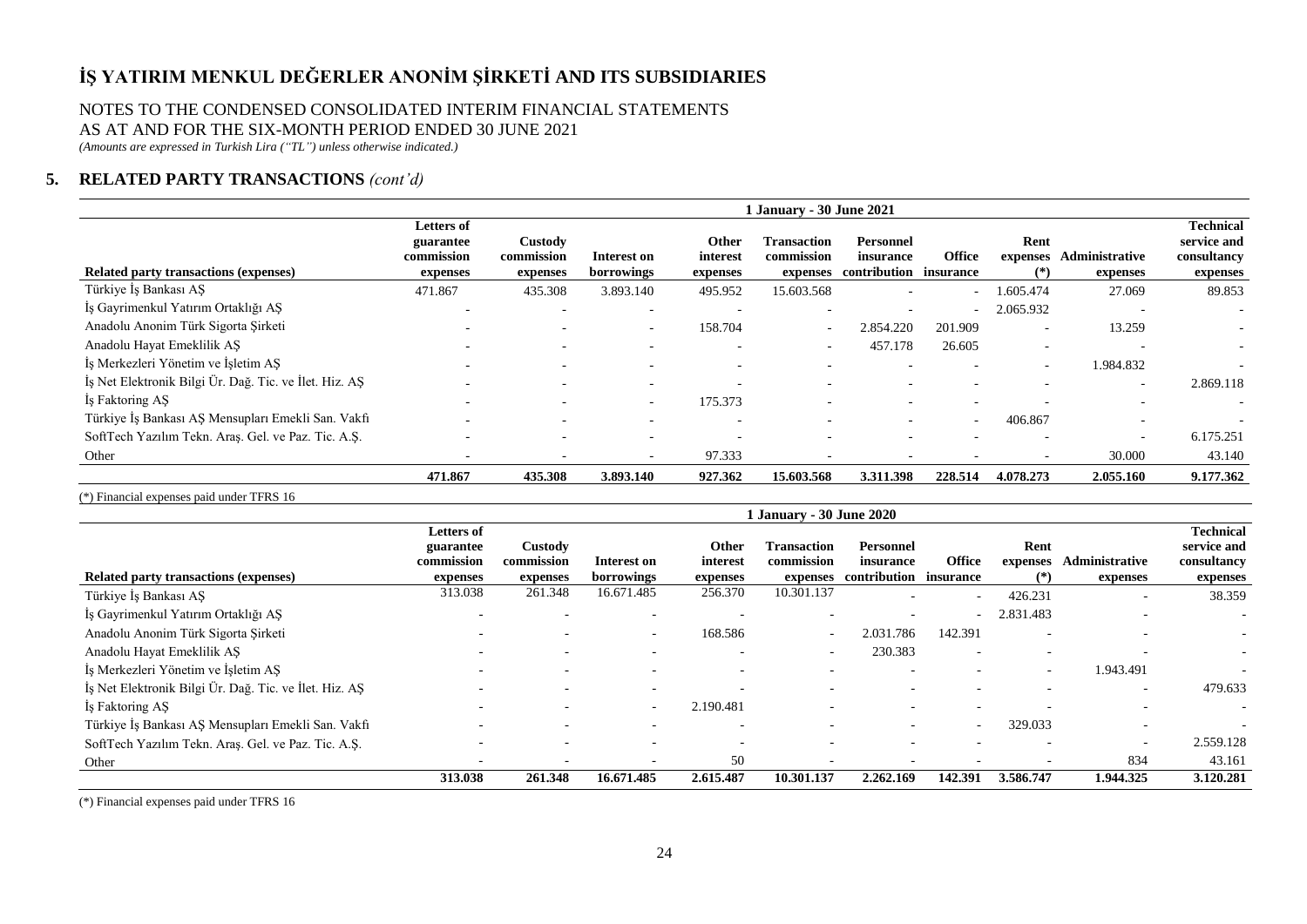### NOTES TO THE CONDENSED CONSOLIDATED INTERIM FINANCIAL STATEMENTS AS AT AND FOR THE SIX-MONTH PERIOD ENDED 30 JUNE 2021

*(Amounts expressed in Turkish Lira ("TL") unless otherwise stated.)*

## **6. CASH AND CASH EQUIVALENTS**

|                                                        | <b>30 June 2021</b> | <b>31 December 2020</b> |
|--------------------------------------------------------|---------------------|-------------------------|
| Cash                                                   | 52.795              | 30.574                  |
| Cash at banks                                          | 253.548.609         | 253.288.816             |
| Demand deposits                                        | 70.641.499          | 72.291.762              |
| Time deposits (with maturities less than three months) | 182,907,110         | 180.997.054             |
| B Type liquid funds                                    | 2.865.954           | 2.642.353               |
| Receivable from reverse repurchase agreements          | 136.301.672         | 206.890.922             |
| Other cash equivalents                                 | 73.473              | 10.000                  |
| Receivables from money market placements               | 20.295.711          | 41.787.912              |
| Provision for expected losses                          | (3.563.503)         | (3.903.557)             |
|                                                        | 409.574.711         | 500.747.020             |

Cash and cash equivalents in the Group's consolidated statement of cash flows as of 30 June 2021 and 31 December 2020 are presented by netting off interest accruals and time deposits:

|                               | <b>30 June 2021</b> | 31 December 2020 |
|-------------------------------|---------------------|------------------|
| Cash and cash equivalents     | 409.574.711         | 500.747.020      |
| Interest accrual              | (329.935)           | (1.574.466)      |
| Restricted deposits           | 5.662               |                  |
| Provision for expected losses | 3.563.503           | 3.903.557        |
|                               | 412.813.941         | 503.076.111      |

### **7. FINANCIAL INVESTMENTS**

| <b>Current financial assets</b>                                          | <b>30 June 2021</b> | 31 December 2020        |  |
|--------------------------------------------------------------------------|---------------------|-------------------------|--|
| Time deposits with maturities more than three months                     |                     |                         |  |
| and settlement and custody bank money market receivables                 |                     |                         |  |
| Financial assets at fair value through profit or loss                    | 1.411.677.670       | 1.863.105.037           |  |
|                                                                          | 1.411.677.670       | 1.863.105.037           |  |
|                                                                          |                     |                         |  |
| <b>Non-current financial assets</b>                                      | <b>30 June 2021</b> | 31 December 2020        |  |
| Financial assets with fair value reflected on other comprehensive income | 55.061.356          | 62.831.573              |  |
| Financial assets at fair value through profit or loss                    | 12.823.879          | 10.678.693              |  |
|                                                                          | 67.885.235          | 73.510.266              |  |
|                                                                          |                     |                         |  |
|                                                                          | <b>30 June 2021</b> |                         |  |
| Financial assets at fair value through profit or loss                    | Cost                | <b>Registered Value</b> |  |

| Financial assets at fair value through profit of loss | vost          | Registeled value |
|-------------------------------------------------------|---------------|------------------|
| Government bonds and treasury bills                   | 10.279.090    | 10.124.803       |
| Private sector bonds                                  | 121.239.020   | 128.428.907      |
| Equity shares                                         | 965.143.680   | 889.707.896      |
| Foreign currency securities                           | 112.852.570   | 127.909.996      |
| Investment funds                                      | 227.659.664   | 268.329.947      |
|                                                       | 1.437.174.024 | 1.424.501.549    |

|                                                       | 31 December 2020 |                         |  |
|-------------------------------------------------------|------------------|-------------------------|--|
| Financial assets at fair value through profit or loss | Cost             | <b>Registered Value</b> |  |
| Government bonds and treasury bills                   | 7.639.751        | 7.930.665               |  |
| Private sector bonds                                  | 137.136.787      | 140.677.915             |  |
| Equity shares                                         | 1.293.065.477    | 1.308.194.208           |  |
| Foreign currency securities                           | 260.654.023      | 275.410.262             |  |
| Investment funds                                      | 112.298.477      | 141.570.680             |  |
|                                                       | 1.810.794.515    | 1.873.783.730           |  |

Average annual interest rate of government bonds and treasury bills held for trading purposes as at 30 June 2021 is 22,90% (31 December 2020: Government Bonds and Private Sector Bonds' average annual interest rate is %17,39).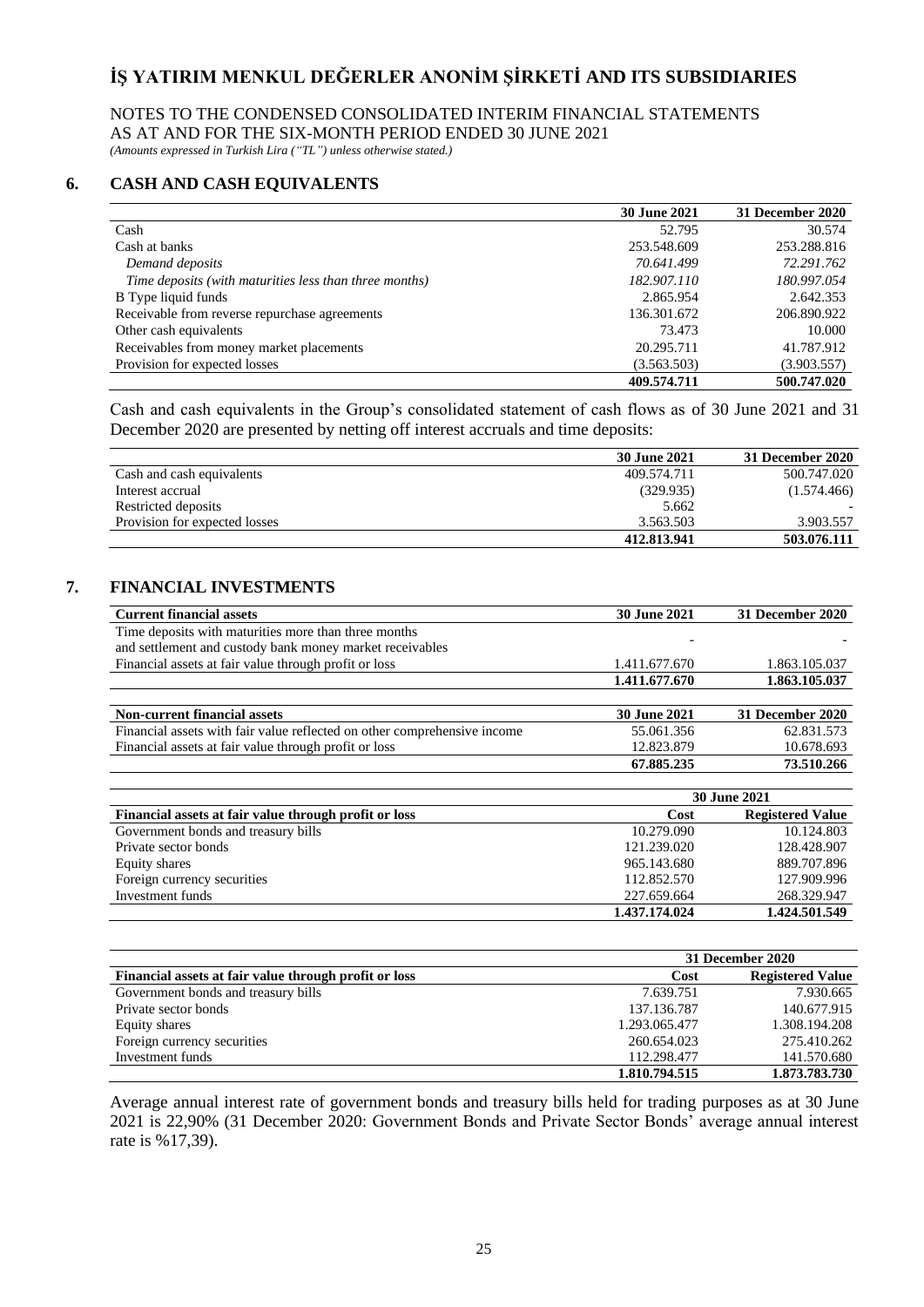### NOTES TO THE CONDENSED CONSOLIDATED INTERIM FINANCIAL STATEMENTS AS AT AND FOR THE SIX-MONTH PERIOD ENDED 30 JUNE 2021

*(Amounts expressed in Turkish Lira ("TL") unless otherwise stated.)*

# **7. FINANCIAL INVESTMENTS** *(cont'd)*

The details of the equity instruments classified as financial assets at fair value through other comprehensive income are as follows:

|                                                                       | <b>30 June 2021</b>    |                         |  |
|-----------------------------------------------------------------------|------------------------|-------------------------|--|
| Financial assets at fair value through other comprehensive income (*) | Ownership Rate $(\% )$ | <b>Registered Value</b> |  |
| <b>Listed Entities</b>                                                |                        |                         |  |
| İş Gayrimenkul Yatırım Ortaklığı AŞ                                   | 1.13                   | 28.404.404              |  |
| <b>Unlisted Entities</b>                                              |                        |                         |  |
| İstanbul Takas ve Saklama Bankası AS                                  | 0.87                   | 11.543.400              |  |
| Borsa İstanbul AŞ                                                     | 0,38                   | 15.096.668              |  |
| Yatırım Finansman Menkul Değ. AS                                      | 0.06                   | 16.884                  |  |
|                                                                       |                        | 55.061.356              |  |

|                                            | 31 December 2020       |                         |  |  |
|--------------------------------------------|------------------------|-------------------------|--|--|
| <b>Financial assets available for sale</b> | Ownership Rate $(\% )$ | <b>Registered Value</b> |  |  |
| <b>Listed Entities</b>                     |                        |                         |  |  |
| Is Gayrimenkul Yatırım Ortaklığı AS        | 1.13                   | 36.174.621              |  |  |
| <b>Unlisted Entities</b>                   |                        |                         |  |  |
| İstanbul Takas ve Saklama Bankası AS       | 0,87                   | 11.543.400              |  |  |
| Borsa Istanbul AS                          | 0.38                   | 15.096.668              |  |  |
| Yatırım Finansman Menkul Değ. AS           | 0.06                   | 16.884                  |  |  |
|                                            |                        | 62.831.573              |  |  |

# **8. FINANCIAL LIABILITIES**

| <b>Financial Liabilities</b>                                            | <b>30 June 2021</b> | 31 December 2020 |
|-------------------------------------------------------------------------|---------------------|------------------|
| Payables to Stock Exchange Money Market                                 | 730.845.000         | 666.607.000      |
| Payables from bills                                                     | 185.786.548         |                  |
| Short-term bank loans                                                   | 232.282.593         | 297.560.470      |
| Long-term bank loans                                                    | 18.438.458          | 17.729.139       |
| Short-term portion of long-term bank loans                              | 8.036.442           | 4.200.689        |
| Interest accruals on payables to Stock Exchange Money Markets           | 3.153.323           | 790.320          |
| Interest accruals on bank loans                                         | 2.402.013           | 4.434.906        |
| Long term payables from leasing transactions                            | 4.074.640           | 3.869.012        |
| Long term finance lease and factoring liabilities                       | 37.445.734          | 35.857.067       |
| Short-term portion of long-term finance lease and factoring liabilities | 5.801.182           |                  |
| Short term finance lease and factoring liabilities                      | 16.036.140          | 9.530.215        |
|                                                                         | 1.244.302.073       | 1.040.578.818    |

9.438.896 TL portion of the factoring and leasing liabilities amounting to TL 16.036.140 in financial liabilities is denominated in US Dollars.

As of 30 June 2021 and 31 December 2020, interest rates and maturities of bank borrowings are as follows:

| <b>30 June 2021</b> |             |             |                       |                       |                  |
|---------------------|-------------|-------------|-----------------------|-----------------------|------------------|
|                     |             | Currency    |                       |                       |                  |
| <b>Description</b>  | Amount      | <b>Type</b> | Interest Rate $(\% )$ | <b>Maturity</b>       | <b>Amount TL</b> |
| Principal           | 202.674.034 | TL          | 7.50-26.00            | 02.07.2021-13.12.2024 | 202.674.034      |
| Interest accrual    | 1.789.599   |             |                       |                       | 1.789.599        |
| Principal           | 56.083.459  | <b>USD</b>  | $3.25 - 7.50$         | 18.03.2022-20.08.2050 | 56.083.459       |
| Interest accrual    | 612.414     |             |                       |                       | 612.414          |
|                     |             |             |                       |                       | 261.159.506      |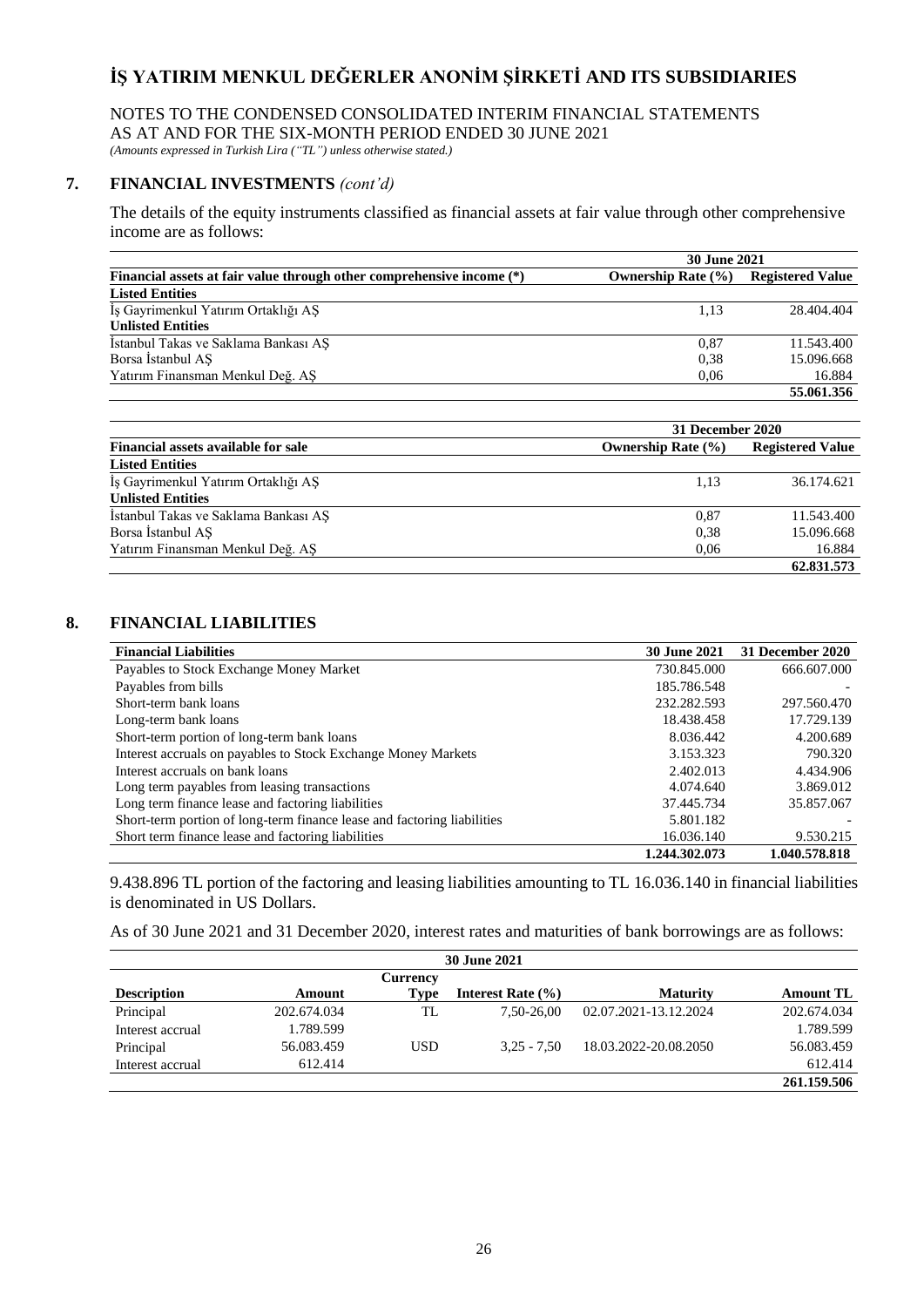NOTES TO THE CONDENSED CONSOLIDATED INTERIM FINANCIAL STATEMENTS AS AT AND FOR THE SIX-MONTH PERIOD ENDED 30 JUNE 2021

*(Amounts expressed in Turkish Lira ("TL") unless otherwise stated.)*

### **8. FINANCIAL LIABILITIES***(cont'd)*

| 31 December 2020   |             |            |                      |                       |                  |  |  |
|--------------------|-------------|------------|----------------------|-----------------------|------------------|--|--|
|                    |             | Currency   | <b>Interest Rate</b> |                       |                  |  |  |
| <b>Description</b> | Amount      | Type       | $\frac{9}{6}$        | <b>Maturity</b>       | <b>Amount TL</b> |  |  |
| Principal          | 267.868.269 | TL         | 8.00-22.50           | 13.01.2021-13.12.2024 | 267.868.269      |  |  |
| Interest accrual   | 3.442.714   |            |                      |                       | 3.442.714        |  |  |
| Principal          | 7.032.495   | <b>USD</b> | $2.26 - 7.50$        | 04.01.2021-20.08.2050 | 51.622.029       |  |  |
| Interest accrual   | 135.167     |            |                      |                       | 992.192          |  |  |
|                    |             |            |                      |                       | 323,925.204      |  |  |

As of June 30, 2021 the maturity and interest rates of the debt securities issued by the Group are as follows:

| <b>30 June 2021</b> |             |          |                       |                 |             |  |
|---------------------|-------------|----------|-----------------------|-----------------|-------------|--|
| <b>Description</b>  | Amount      | Currencv | Interest Rate $(\% )$ | <b>Maturity</b> | Amount (TL) |  |
| Principal           | 184.851.881 | ᅭ        | 21.20                 | 18.05.2021      | 184.851.881 |  |
| Interest accrual    | 934.667     | .        |                       |                 | 934.667     |  |
|                     | 185.786.548 |          |                       |                 | 185.786.548 |  |

As of December 31, 2020, there are no debt securities issued by the Group.

As of 30 June 2021 and 31 December 2020, interest rates and maturities of payables to stock exchange money market are as follows:

| <b>30 June 2021</b> |             |          |                       |                       |             |
|---------------------|-------------|----------|-----------------------|-----------------------|-------------|
| <b>Description</b>  | Amount      | Currencv | Interest Rate $(\% )$ | <b>Maturity</b>       | Amount (TL) |
| Principal           | 730.845.000 | TL       | 17,70-19,65           | 01.07.2021-26.08.2021 | 730.845.000 |
| Interest accrual    | 3.153.323   | TL       |                       |                       | 3.153.323   |
|                     | 733,998.323 |          |                       |                       | 733.998.323 |
| 31 December 2020    |             |          |                       |                       |             |
| <b>Description</b>  | Amount      | Currency | Interest Rate $(\% )$ | <b>Maturity</b>       | Amount (TL) |
| Principal           | 666.607.000 | TL       | 16.00-18.25           | 04.01.2021-29.01.2021 | 666.607.000 |

Interest accrual 790.320 TL 790.320 TL

**667.397.320 667.397.320**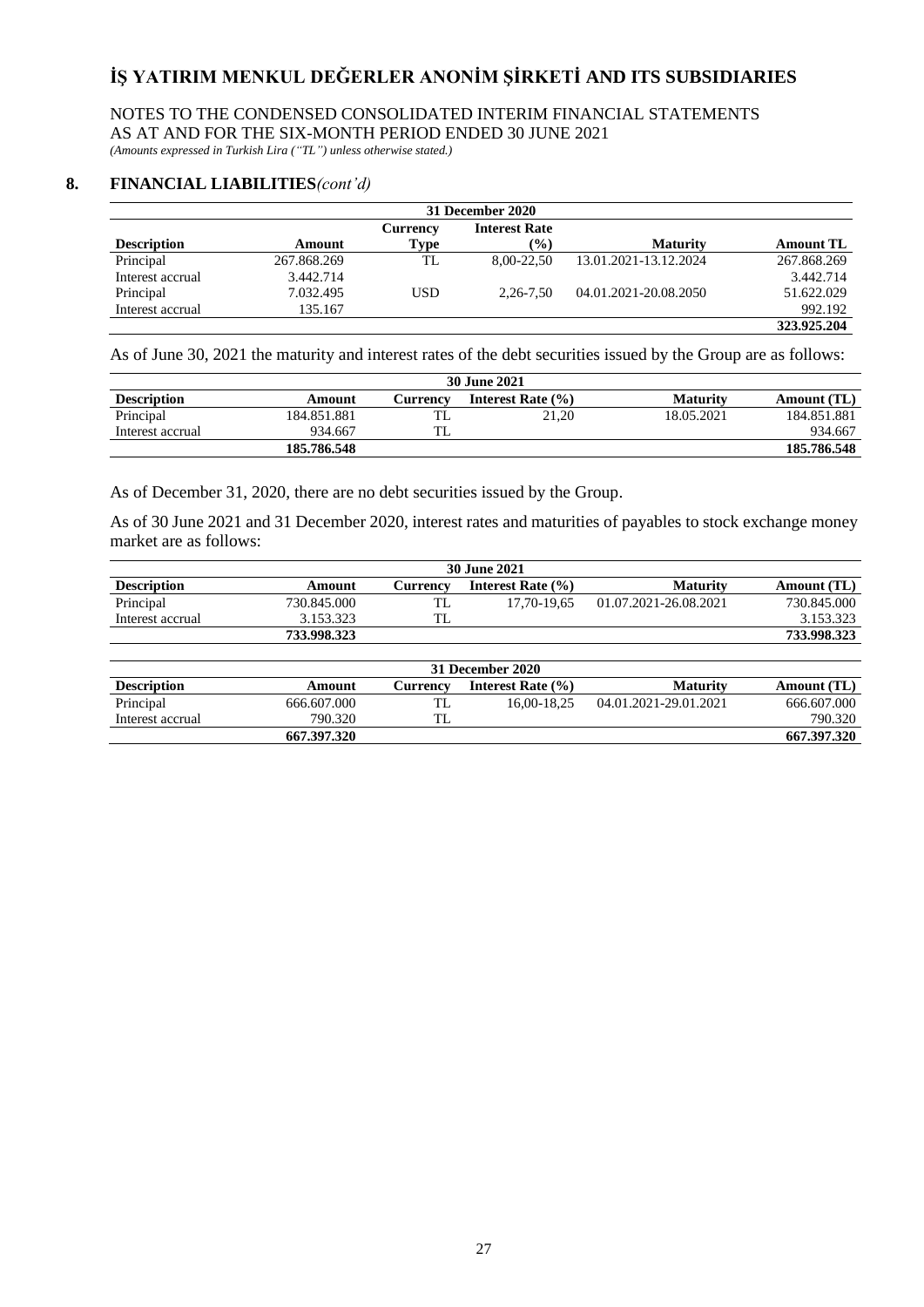### NOTES TO THE CONDENSED CONSOLIDATED INTERIM FINANCIAL STATEMENTS AS AT AND FOR THE SIX-MONTH PERIOD ENDED 30 JUNE 2021

*(Amounts expressed in Turkish Lira ("TL") unless otherwise stated.)*

## **9. TRADE RECEIVABLES AND PAYABLES**

| Short term trade receivables                                | <b>30 June 2021</b> | 31 December 2020 |
|-------------------------------------------------------------|---------------------|------------------|
| Receivables from customers                                  | 1.127.415.609       | 2.360.791.591    |
| Receivables from clearing houses on derivative transactions | 1.576.125.962       | 1.162.825.554    |
| Receivables from credit customers                           | 1.463.041.266       | 1.051.661.164    |
| Receivables from clearing houses                            | 1.193.379.637       | 770.538.467      |
| Purchase of nonperforming loans                             | 191.322.323         | 197.720.231      |
| Due from related parties                                    | 20.542.097          | 23.211.338       |
| Commission and fund management fee receivables              | 2.283.463           | 2.148.059        |
| Other trade receivables                                     | 841.326             | 1.132.091        |
| Doubtful trade receivables                                  | 23.118.391          | 22.911.024       |
| Provisions for doubtful trade receivables (-)               | (23.118.391)        | (22.911.024)     |
|                                                             | 5.574.951.683       | 5.570.028.495    |

As of June 30, 2021, the average interest rates applied to customers on margin trading are 28,44% (31 December 2020: 27,98%).

As of June 30, 2021, the Group obtained collaterals amounting to TL 2.347.869.137 (December 31, 2020: TL 1.733.018.215) from the customers for the loans granted.

As of June 30, 2021, the Group has received letters of guarantee amounting to TL 94.804.246 from its customers for derivatives (December 31, 2020: TL 84.509.618).

| <b>Movement of Doubtful Trade Pavables</b>             | <b>30 June 2021</b> | 31 December 2020 |
|--------------------------------------------------------|---------------------|------------------|
| Opening balance                                        | 22.911.024          | 23.569.232       |
| Provisions for the period                              | 38.596              |                  |
| Cancelled provisions                                   | 205.629             | (542.014)        |
| Collections                                            | (36.858)            | (116.194)        |
| <b>Closing balance</b>                                 | 23.118.391          | 22.911.024       |
|                                                        |                     |                  |
| Short term trade payables                              | <b>30 June 2021</b> | 31 December 2020 |
| Payables to customers                                  | 1.276.798.562       | 3.070.867.094    |
| Payables to clearing houses on derivative transactions | 2.580.036.175       | 1.842.574.280    |
| Payables to clearing house                             | 71.423.577          | 69.151.995       |
| Trade payables                                         | 70.921.999          | 40.606.321       |
| Due to related parties                                 | 5.027.942           | 6.673.633        |
| Other trade payables                                   | 2.484.863           | 2.174.342        |
|                                                        | 4.006.693.118       | 5.032.047.665    |

## **10. INVESTMENTS IN EQUITY ACCOUNTED INVESTEES**

The details of the Group's associates valued by equity method as of 30 June 2021 and 31 December 2020 are as follows:

|          |                     | Shareholding interest $(\% )$ |                           |
|----------|---------------------|-------------------------------|---------------------------|
|          | <b>30 June 2021</b> | 31 December 2020              | <b>Main business line</b> |
| Radore   | 25.50               | 25.50                         | Data Services             |
| Mika Tur | 40.00               | 20.00                         | <b>Travel Agency</b>      |
| Elidaş   | 10.05               | 10.05                         | Licensed Warehouse        |

Summary financial information of the Group's associate is as follows:

|                                             | 30 June 2021 | <b>31 December 2020</b> |
|---------------------------------------------|--------------|-------------------------|
| The Group's share in associate's net assets | (20.183.869) | (18.988.704)            |
| Goodwill in equity accounted investees      | 7.607.415    | 7.607.415               |
| Intangible assets                           | 14.368.236   | 14.341.807              |
| Investments in equity accounted investees   | 1.791.782    | 2.960.518               |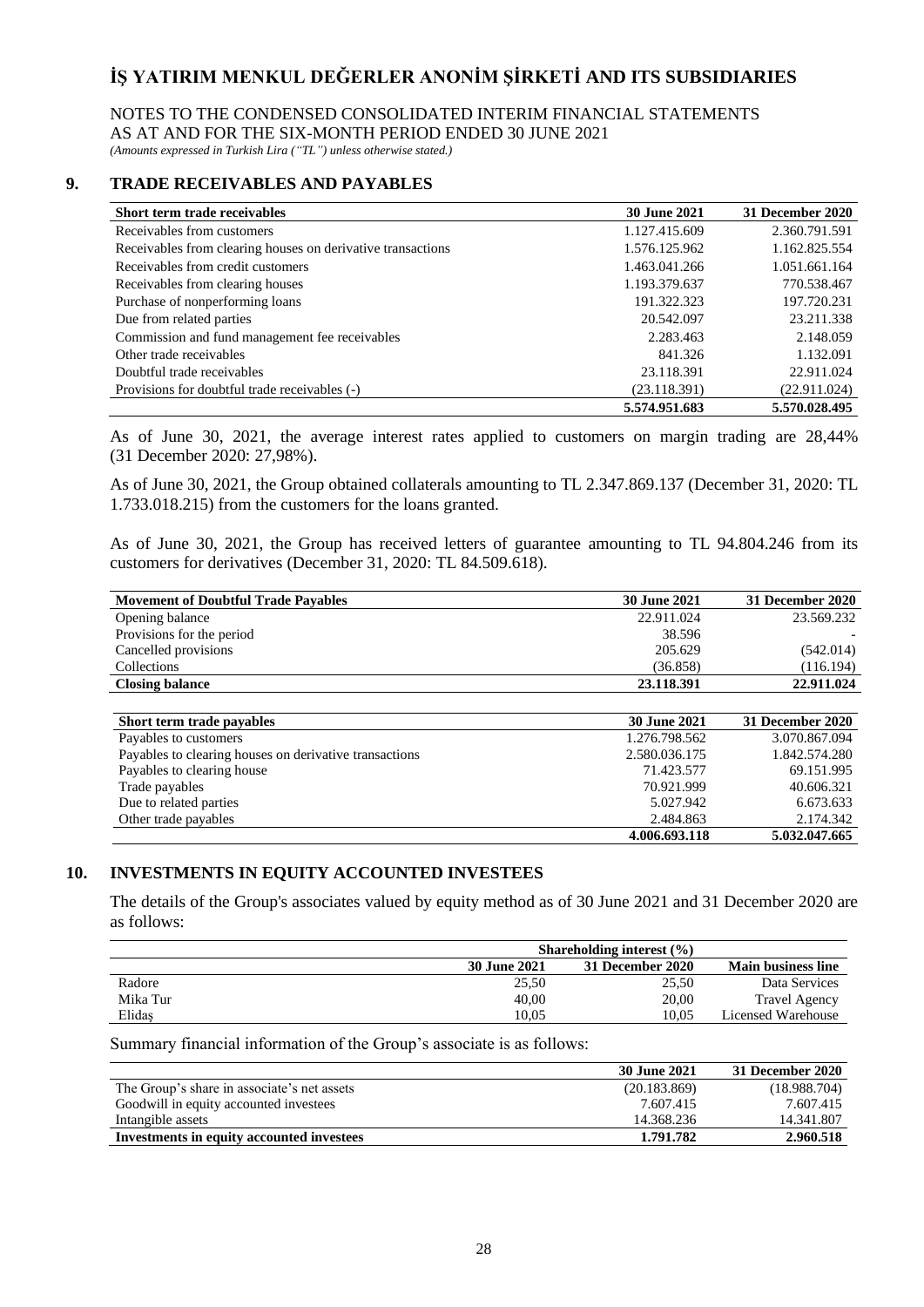NOTES TO THE CONDENSED CONSOLIDATED INTERIM FINANCIAL STATEMENTS AS AT AND FOR THE SIX-MONTH PERIOD ENDED 30 JUNE 2021 *(Amounts expressed in Turkish Lira ("TL") unless otherwise stated.)*

## **10. INVESTMENTS IN EQUITY ACCOUNTED INVESTEES** *(cont'd)*

| Goodwill in equity accounted investees:              |                     |                         |
|------------------------------------------------------|---------------------|-------------------------|
| <b>Associates</b>                                    | <b>30 June 2021</b> | <b>31 December 2020</b> |
| Radore                                               | 7.607.415           | 7.607.415               |
| Mika Tur                                             |                     |                         |
| Elidas                                               | -                   |                         |
| <b>Total</b>                                         | 7.607.415           | 7.607.415               |
|                                                      |                     |                         |
|                                                      | 1 January-30 June   | 1 January-30 June       |
|                                                      | 2021                | 2020                    |
| Revenue                                              | (371.906.502)       | 115.475.941             |
| Profit/(Loss) for the period                         | 1.828.620           | (21.498.017)            |
| The Group's share in the profit/(loss) of associates | (1.168.736)         | (4.557.643)             |

#### **Radore:**

The Group participated in the capital of Radore Data Services Anonim Şirketi ("Radore"), which operates in the data center management branch of the information technologies sector, at a rate of 25.50% on December 1, 2014.

|                                                    | <b>30 June 2021</b> | 31 December 2020 |
|----------------------------------------------------|---------------------|------------------|
|                                                    |                     |                  |
| The Group's share in associate's net assets        | (2.681.521)         | (2.070.976)      |
| Goodwill in equity accounted investees             | 7.607.415           | 7.607.415        |
| Intangible assets                                  | 3.080.041           | 3.053.612        |
| Investments in equity accounted investees          | 8.005.935           | 8.590.051        |
|                                                    |                     |                  |
|                                                    |                     |                  |
|                                                    | <b>30 June 2021</b> | 31 December 2020 |
|                                                    |                     |                  |
| Balance at 1 January                               | 8.590.051           | 9.611.763        |
| Share of Profit/Loss of Equity Accounted Investees | (610.545)           | (1.048.141)      |
| Other                                              | 26.429              | 26.429           |
| <b>Closing Balance</b>                             | 8.005.935           | 8.590.051        |

### **Mika Tur (Tatil Budur):**

The Group purchased 20% (twenty percent) of the shares of Tatil Budur's main capital on 6 November 2015 from the shareholders of Tatil Budur. On August 4, 2020, Çetin Yılmaz, one of the partners, transferred the shares corresponding to 20% of his capital to İş Girişim, free of charge, in accordance with the share transfer agreement signed. After the share transfer, the Group's share in This is Holiday has become 40%.

|                                                                 | <b>30 June 2021</b> | 31 December 2020 |
|-----------------------------------------------------------------|---------------------|------------------|
| The Group's share in associate's net assets                     | (19.042.458)        | (18.341.068)     |
| Intangible assets                                               | 11.288.195          | 11.288.195       |
| <b>Investments in equity accounted investees</b>                | (7.754.263)         | (7.052.873)      |
|                                                                 |                     |                  |
|                                                                 | <b>30 June 2021</b> | 31 December 2020 |
| Balance at 1 January                                            | (7.052.873)         | 156.637          |
| Share of Profit/Loss of Equity Accounted Investees              | (701.390)           | (8.285.449)      |
| Increase in the Group's share in the net assets of subsidiaries |                     | 1.075.939        |
| <b>Closing Balance</b>                                          | (7.754.263)         | (7.052.873)      |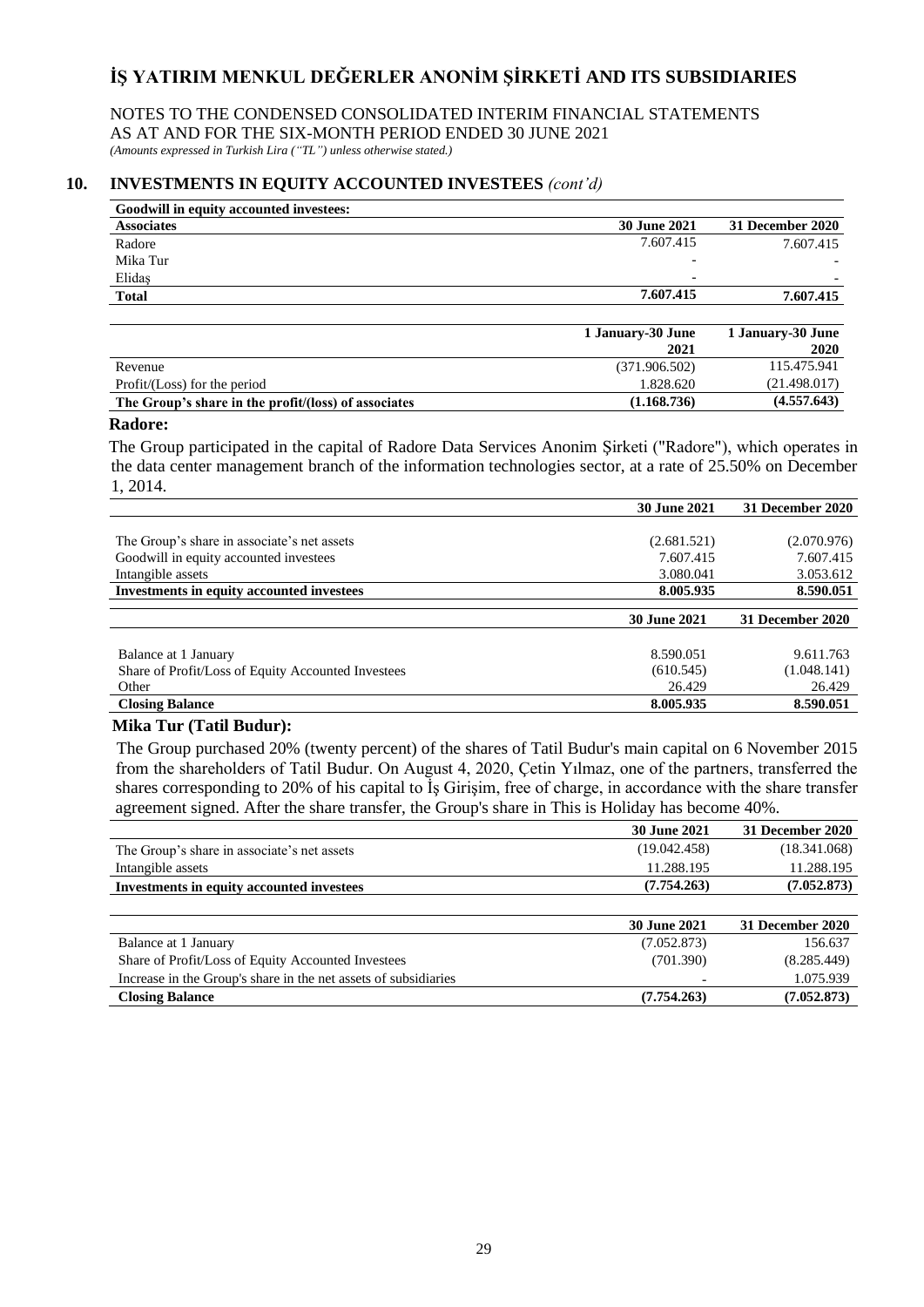NOTES TO THE CONDENSED CONSOLIDATED INTERIM FINANCIAL STATEMENTS AS AT AND FOR THE SIX-MONTH PERIOD ENDED 30 JUNE 2021 *(Amounts expressed in Turkish Lira ("TL") unless otherwise stated.)*

# **10. INVESTMENTS IN EQUITY ACCOUNTED INVESTEES** *(cont'd)*

## **Elidaş :**

The Group participated with a 10% share in the founding capital of Ege Tarım Ürünleri Licensed Depoculuk A.Ş. (Elidaş), which was established on January 3, 2011 to carry out licensed cotton warehousing. As a result of the capital increases made in the capital in 2012 and 2013, the share ratio in the capital increased to 10,05. The Group has classified Elidaş, which has been classified in Financial Assets with Fair Value Differences Reflected in Other Comprehensive Income in previous years, into Investments Valued by Equity Method since 2020.

|                                                    | <b>30 June 2021</b> | 31 December 2020 |
|----------------------------------------------------|---------------------|------------------|
| The Group's share in associate's net assets        | 1.540.110           | 1.423.340        |
| Intangible assets                                  | ۰                   |                  |
| Investments in equity accounted investees          | 1.540.110           | 1.423.340        |
|                                                    |                     |                  |
|                                                    | <b>30 June 2021</b> | 31 December 2020 |
| Balance at 1 January                               | 1.423.340           |                  |
| Current period inflow                              |                     | 1.175.991        |
| Share of Profit/Loss of Equity Accounted Investees | 116.770             | 247.349          |
|                                                    | 1.540.110           | 1.423.340        |

# **11. GOODWILL**

Each cash-generating unit ("CGU") to be distributed to the carrying value of goodwill is as follows:

|            | <b>30 June 2021</b> | 31 December 2020 |
|------------|---------------------|------------------|
| Ortopro    | 9.206.500           | 9.206.500        |
| Toksöz     | 22.354.606          | 22.354.606       |
| Mikla      | 26.871.534          | 26.871.534       |
| Impairment | (19.838.793)        | (19.838.793)     |
|            | 38.593.847          | 38.593.847       |

As three separate CGUs, valuations of Ortopro, Toksöz and Mikla were conducted by an independent valuation firm. Income and market approaches have been used for determining the fair values of Ortopro, Toksöz and Mikla. Analysis is made mostly using income approach (discounted cash flow method) method while lower weight is applied for values determined using similar transactions.

5-year business plans prepared by the management have been used. Growth in business of Ortopro, Toksöz and Mikla stems from the opportunities in the industry and new customer acquisitions.

The significant assumptions used in the calculation of the recoverable amount are discount rate and terminal growth rate. These assumptions are as follows:

|         | <b>Discount Rate</b> | <b>Growth Rate</b> |
|---------|----------------------|--------------------|
| Ortopro | % 14,8               | %1.9               |
| Toksöz  | % 30,3               | % 6.8              |
| Mikla   | % 32.4               | % 6.8              |

As a result of the impairment test made using the assumptions mentioned above, the Group has not recorded any additional goodwill impairment in the current year.

### **12. TANGIBLE ASSETS**

For the six-month period ended 30 June 2021, acquisition of tangible assets is TL 2.893.713. For the six-month period ended 30 June 2021, disposals of tangible assets is TL 4.679.039. There are no pledges on tangible assets (For the six-month period ended 30 June 2020, acquisition of tangible assets is TL 7.289.000 For the six-month period ended 30 June 2020, disposals of tangible assets is TL 4.174.617. There are no pledges on tangible assets)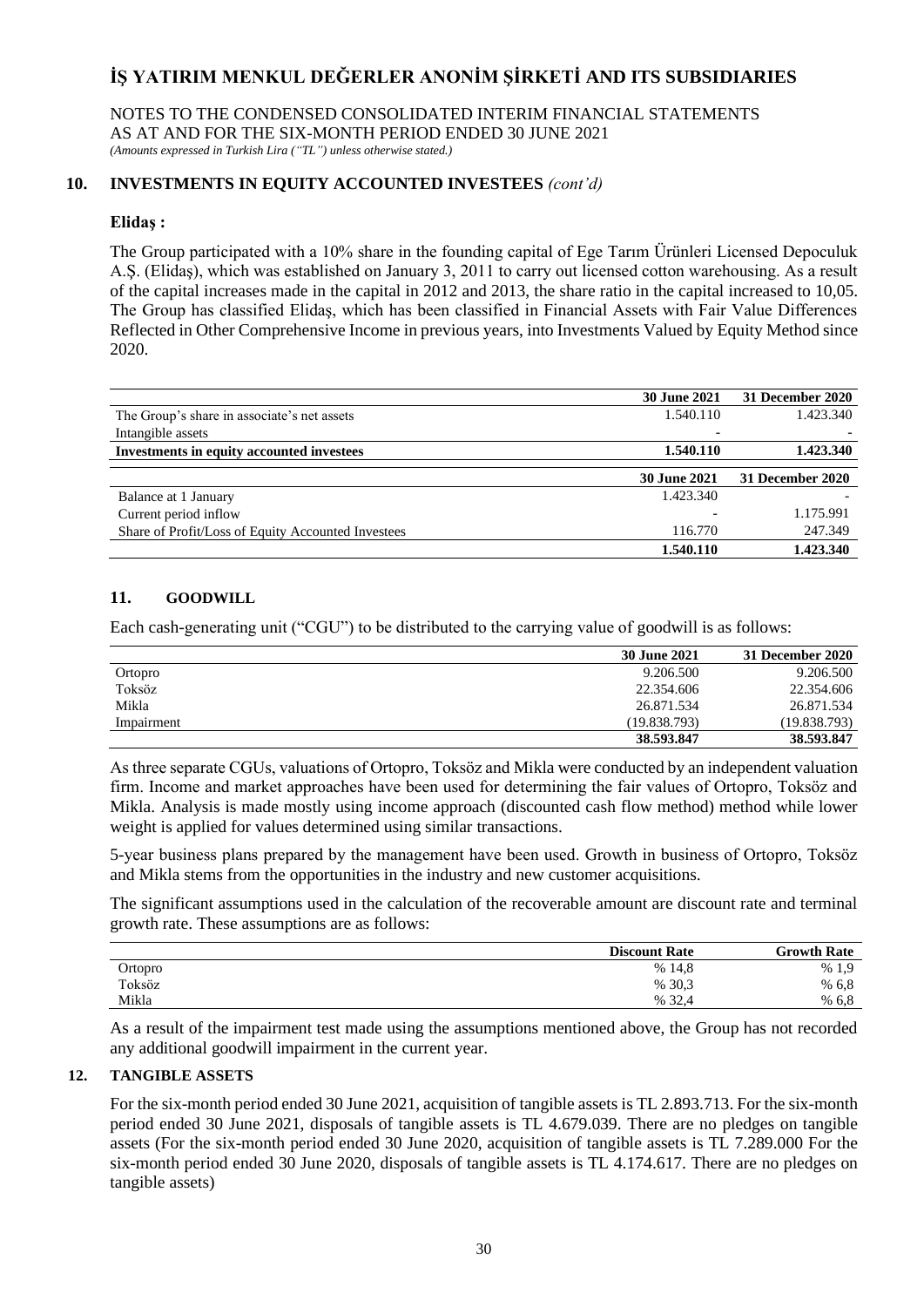NOTES TO THE CONDENSED CONSOLIDATED INTERIM FINANCIAL STATEMENTS AS AT AND FOR THE SIX-MONTH PERIOD ENDED 30 JUNE 2021 *(Amounts expressed in Turkish Lira ("TL") unless otherwise stated.)*

### **13. INTANGIBLE ASSETS**

 For the six-month period ended 30 June 2021 acquisition of intangible assets is TL 8.835.929. For the sixmonth period ended 30 June 2021, disposal of intangable assets is TL 309.697. (For the six-month period ended 30 June 2020, acquisition of intangible assets is TL 1.377.021. For the six-month period ended 30 June 2020, disposals of tangible assets is TL 204.340.).

### **14. PROVISIONS, CONTINGENT ASSETS AND LIABILITIES**

| <b>Short Term Liability Provisions</b> | 30 June 2021 | 31 December 2020 |
|----------------------------------------|--------------|------------------|
| Provisions for legal claims            | 31.911.265   | 21.905.327       |
| Provisions for other liabilities       | 36.110.085   | 39.414.578       |
|                                        | 68.021.350   | 61.319.905       |

|                        | <b>1 January-30 June 2021</b> |             |              |
|------------------------|-------------------------------|-------------|--------------|
|                        | <b>Litigations</b>            | Other       | <b>Total</b> |
| Opening balance        | 21.905.327                    | 39.414.578  | 61.319.905   |
| Charge for the period  | 11.252.023                    | 6.592       | 11.258.615   |
| Cancelled provisions   | (1.151.161)                   | (3.311.085) | (4.462.246)  |
| Payments               | (94.924)                      |             | (94.924)     |
| <b>Closing balance</b> | 31.911.265                    | 36.110.085  | 68.021.350   |

|                        |                    | 1 January-31 December 2020 |              |  |
|------------------------|--------------------|----------------------------|--------------|--|
|                        | <b>Litigations</b> | <b>Other</b>               | <b>Total</b> |  |
| Opening balance        | 10.349.297         | 1.417.337                  | 11.766.634   |  |
| Charge for period      | 13.092.230         | 38.003.741                 | 51.095.971   |  |
| Canceled provisions    | (1.089.827)        | (6.500)                    | (1.096.327)  |  |
| Payments               | (446.373)          | $\overline{\phantom{0}}$   | (446.373)    |  |
| <b>Closing balance</b> | 21.905.327         | 39.414.578                 | 61.319.905   |  |

In relation to the Company's subsidiary, Toksöz Spor Malzemeleri Ticaret A.Ş., within the case no 2017/372, which was opened in the  $3<sup>rd</sup>$  assembly and the decision of capital increase dated April 7, 2017 by the extraordinary general assembly has been cancelled. Against the decision Toksöz Spor Malzemeleri Ticaret A.Ş. has been appealed to the Istanbul Regional Court of Justice in the 12th Legal Department.

Details of the nominal amounts of government bonds and treasury bills, equity shares, eurobonds and mutual funds belonging to customers and held for custody purposes are as follows:

|                                                          | 30 June 2021   | 31 December 2020 |
|----------------------------------------------------------|----------------|------------------|
| Government bonds and treasury bills (customer portfolio) | 2.819.209.738  | 2.516.484.139    |
| Eurobond                                                 | 1.866.839.853  | 1.869.870.363    |
| Equity shares                                            | 21.509.688.144 | 18.665.538.296   |
| Mutual funds - units                                     | 27.682.362.450 | 23.564.179.907   |

As at 30 June 2021 and 31 December 2020, letters of guarantee and promissory notes given by the Group are as follows:

|                                      | 30 June 2021 | 31 December 2020 |
|--------------------------------------|--------------|------------------|
| Istanbul Takas ve Saklama Bankası AS | 295,000,000  | 295.000.000      |
| Borsa Istanbul AS                    | 135,000      | 135.000          |
| Sermaye Piyasası Kurulu              | 1.776        | 1.776            |
| Other                                | 180.793.838  | 152.595.836      |
|                                      | 475.930.614  | 447.732.612      |

As of 30 June 2021, letters of guarantee and promissory notes amounting to TL 475.930.614 given by the Group contains USD 13.000.000 equivalent of TL 113.167.600 and GBP 5.000.000 equal to TL 60.171.500 (31 December 2020: TL 447.732.612 given by the Group contains USD 13.000.000 equal TL 95.426.500, GBP 5.000.000 equal to TL 49.719.000).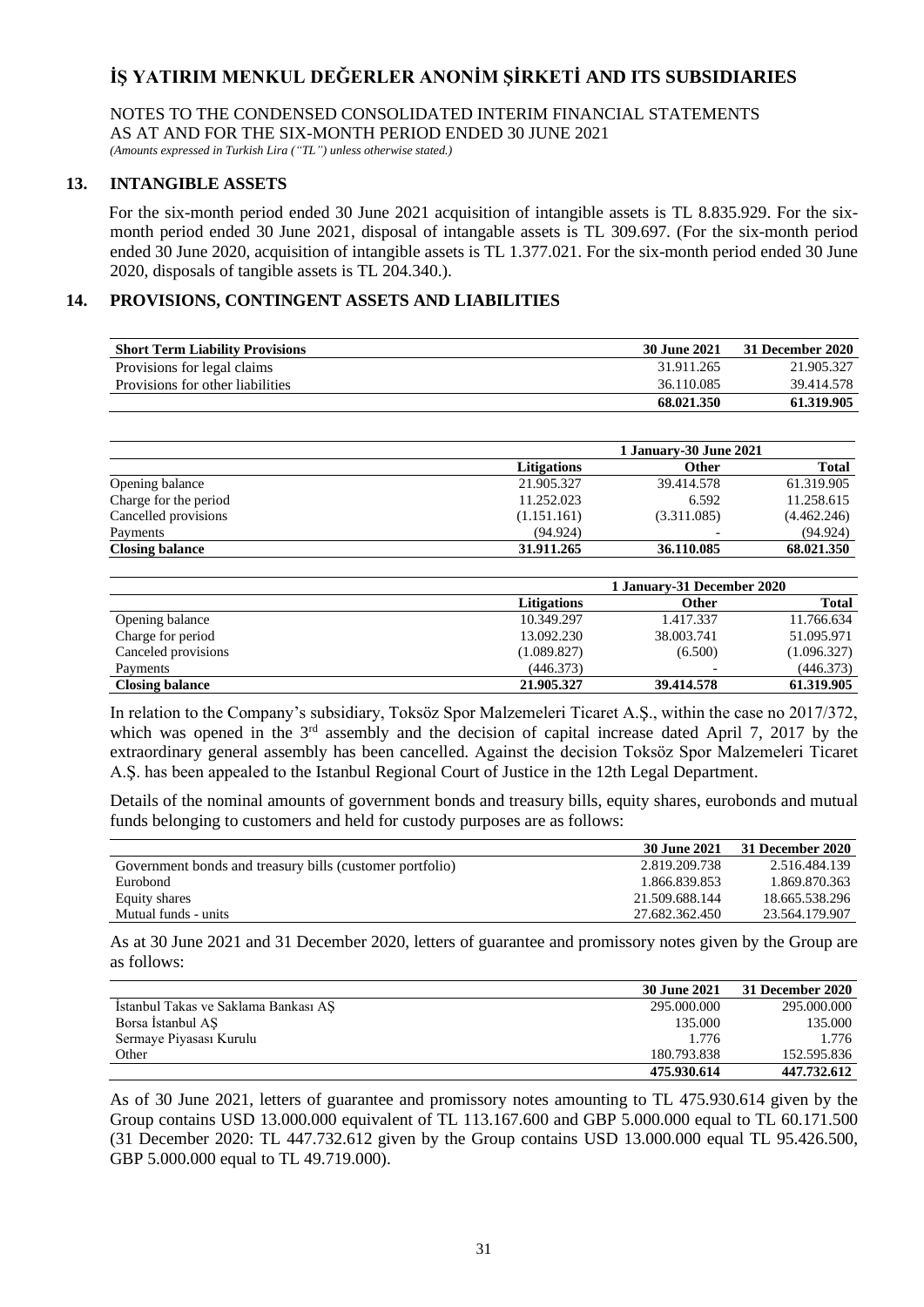# NOTES TO THE CONDENSED CONSOLIDATED INTERIM FINANCIAL STATEMENTS

AS AT AND FOR THE SIX-MONTH PERIOD ENDED 30 JUNE 2021

*(Amounts expressed in Turkish Lira ("TL") unless otherwise stated.)*

# **14. PROVISIONS, CONTINGENT ASSETS AND LIABILITIES** *(cont'd)*

Guarantee/pledge/mortgage ("GPM") position of the Group as at 30 June 2021 and 31 December 2020 are as follows:

|                                                                            | <b>30 June 2021</b> | 31 December 2020 |
|----------------------------------------------------------------------------|---------------------|------------------|
| Guarantees/Pledges/Mortgages given by the Company                          |                     |                  |
| A. GPM given on behalf of its own legal entity                             | 302.591.514         | 302.587.112      |
| <b>GPM</b>                                                                 | 302.591.514         | 302.587.112      |
| Financial investments                                                      |                     |                  |
| <b>B.GPM</b> given on behalf of consolidated subsidiaries                  | 173.339.100         | 145.145.500      |
| <b>GPM</b>                                                                 | 173.339.100         | 145.145.500      |
| Financial investments                                                      |                     |                  |
| C. Total amount of GPM given on behalf of other third parties' debt        |                     |                  |
| D. Other GPM                                                               |                     |                  |
| i. Total amount of GPM given on behalf of the Parent                       |                     |                  |
| ii. Total amount of GPM given on behalf of other group companies           |                     |                  |
| iii. Total amount of GPM given on behalf of third parties not covered in C |                     |                  |
| <b>TOTAL</b>                                                               | 475.930.614         | 447.732.612      |

As of 30 June 2021, GPM, amounting to TL 173.339.100 given for fully consolidated subsidiaries, contains USD 13.000.000 equal to TL 113.167.600 and GBP 5.000.000 equal to TL 60.171.500 (31 December 2020: GPM, TL 145.145.500 given for fully consolidated subsidiaries, contains USD 13.000.000 equal to TL 95.426.500 and GBP 5.000.000 equal to TL 49.719.000 TL). Proportion of GPM to the Group's equity as at 30 June 2021 is 19,30% (31 December 2020: 20,50%).

## **15. COMMITMENTS**

Derivative commitments and option agreements of the Group as of 30 June 2021 and 31 December 2020 are as follows:

|                                    | <b>30 June 2021</b>   |                      |                      |                      |
|------------------------------------|-----------------------|----------------------|----------------------|----------------------|
|                                    | <b>SHORT POSITION</b> |                      | <b>LONG POSITION</b> |                      |
|                                    | <b>Notional</b>       |                      | <b>Nominal</b>       |                      |
| Derivatives instrument description | Amount                | <b>Nominal Value</b> | Amount               | <b>Nominal Value</b> |
| <b>Foreign currency based</b>      |                       |                      |                      |                      |
| Option agreements                  | 43.466.000            | 47.056.623           | 78.136.000           | 188.828.903          |
| Forward and swap agreements        | 151.770.339           | 3.964.053.216        | 173.845.497          | 4.781.196.919        |
| Futures agreements                 | 32.624.131            | 345.260.330          | 25.950.716           | 250.508.389          |
| <b>Index based</b>                 |                       |                      |                      |                      |
| Option agreements                  | 120.117               | 450.376              | 18.602.605           | 127.244.348          |
| Futures agreements                 | 67.377.050            | 1.023.855.892        | 4.511.100            | 1.021.300.792        |
| Other                              |                       |                      | 8.000                | 5.196.507            |

|                                    | 31 December 2020      |                      |                      |                      |
|------------------------------------|-----------------------|----------------------|----------------------|----------------------|
|                                    | <b>SHORT POSITION</b> |                      | <b>LONG POSITION</b> |                      |
|                                    | <b>Notional</b>       |                      | <b>Nominal</b>       |                      |
| Derivatives instrument description | Amount                | <b>Nominal Value</b> | Amount               | <b>Nominal Value</b> |
| <b>Foreign currency based</b>      |                       |                      |                      |                      |
| Option agreements                  | 253.846               | 2.524.195            | 47.555.284           | 66.700.480           |
| Forward and swap agreements        | 458.753.459           | 4.583.391.564        | 490.090.609          | 5.888.981.224        |
| Futures agreements                 | 30.267.412            | 665.346.376          | 72.327.000           | 606.539.736          |
| <b>Index based</b>                 |                       |                      |                      |                      |
| Option agreements                  | 3.000.098             | 14.844.780           | 26.620.205           | 259.930.040          |
| Futures agreements                 | 98.394.200            | 1.059.894.799        | 1.205.700            | 1.057.698.481        |
| Other                              | 2.000                 | 14.681               | 51.000               | 374.366              |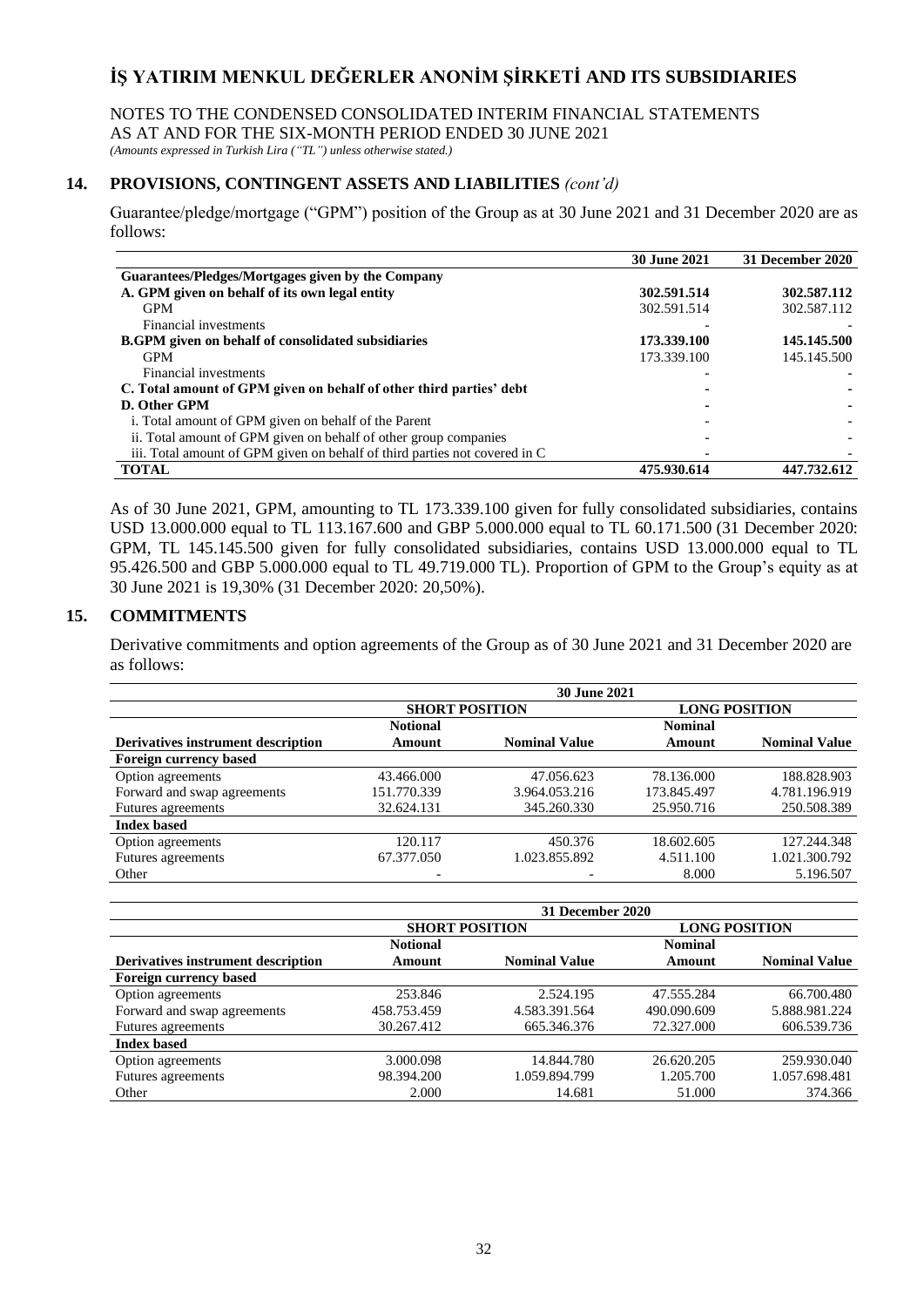NOTES TO THE CONDENSED CONSOLIDATED INTERIM FINANCIAL STATEMENTS AS AT AND FOR THE SIX-MONTH PERIOD ENDED 30 JUNE 2021 *(Amounts expressed in Turkish Lira ("TL") unless otherwise stated.)*

**16. EQUITY**

## **a. Capital**

The capital structure of the Company as of 30 June 2021 and 31 December 2020 are as follows:

|                                 | <b>30 June 2021</b> |             | 31 December 2020 |             |
|---------------------------------|---------------------|-------------|------------------|-------------|
| <b>Shareholders</b>             | Share $(\% )$       | Amount      | Share $(\% )$    | Amount      |
| Türkiye İş Bankası AŞ (Group A) | 0.05                | 150.000     | 0.05             | 150.000     |
| Türkiye İş Bankası AŞ (Group B) | 65.70               | 233.243.388 | 65,70            | 233.243.379 |
| Other (Group B)                 | 34.25               | 121.606.612 | 34.25            | 121.606.621 |
| <b>Total</b>                    | 100.00              | 355,000,000 | 100.00           | 355,000,000 |

The authorized share capital ceiling of the Company is TL 750.000.000 and paid-in capital of the Company is TL 355.000.000 (31 December 2020: TL 355.000.000 TL).

The capital has been divided into 355.000.000 (Three hundred fifty five million) shares each having a value of TL 1.00 (31 December 2020: 355.000.000). TL 150.000 of the shares is Group A (31 December 2020: 150.000 TL), and TL 354.850.000 is Group B shares (31 December 2020: TL 354.850.000). According to the Articles of Association, additional Group A shares cannot be issued during new capital increases. Six members of the Board of Directors out of nine are elected among the nominees determined by Group A shareholders and three members by Group B shareholders.

### **b. Revaluation and reclassification gains / losses**

|                                                                                                                                | 1 January-<br>30 June<br>2021 | 1 January-<br>31 December<br>2020 |
|--------------------------------------------------------------------------------------------------------------------------------|-------------------------------|-----------------------------------|
| Opening balance                                                                                                                | 38.438.563                    | 28.479.669                        |
| Change in non-controlling interests                                                                                            | (5.899.215)                   | 1.210.715                         |
| Value increase / (decrease) in financial assets whose fair value difference is reflected in<br>other comprehensive income, net | (671.280)                     | 7.906.538                         |
| Defined benefit plans re-measurement gains and losses                                                                          | (37.262)                      | 841.641                           |
| <b>Closing balance</b>                                                                                                         | 31.830.806                    | 38.438.563                        |

# Revaluation surplus of financial assets:

The valuation of financial assets, fair value differences and other comprehensive income is reflected in the fair value of financial assets. If a financial instrument that is valued at fair value is excluded, the portion of the revaluation fund related to the sold financial asset is recognized directly in profit or loss. If a revalued financial instrument is impaired, the portion of the revaluation fund related to the impaired financial asset is recognized in profit or loss.

### **c. Foreign Currency Translation Differences**

Foreign currency translation differences consist of foreign currency exchange rate differences arising from remeasurement of foreign currency financial statements into Turkish Lira.

### **d. Restricted Reserves Appropriated from Profit**

|                           | 30 June 2021 | 31 December 2020 |
|---------------------------|--------------|------------------|
| Legal reserves            | 181.698.851  | 139.452.620      |
| <b>Statutory reserves</b> | 50.862       | 50.862           |
| <b>Total</b>              | 181.749.713  | 139.503.482      |

Legal reserves consist of first and second legal reserves, which are separated according to the Turkish Commercial Code. The first legal reserve is appropriated out of historical statutory profit at the rate of 5% per annum, until the total reserve reaches 20% of the paid-in share capital. The second legal reserve is appropriated at the rate of 10% per annum of all cash dividend distributions after the first legal reserve and dividends.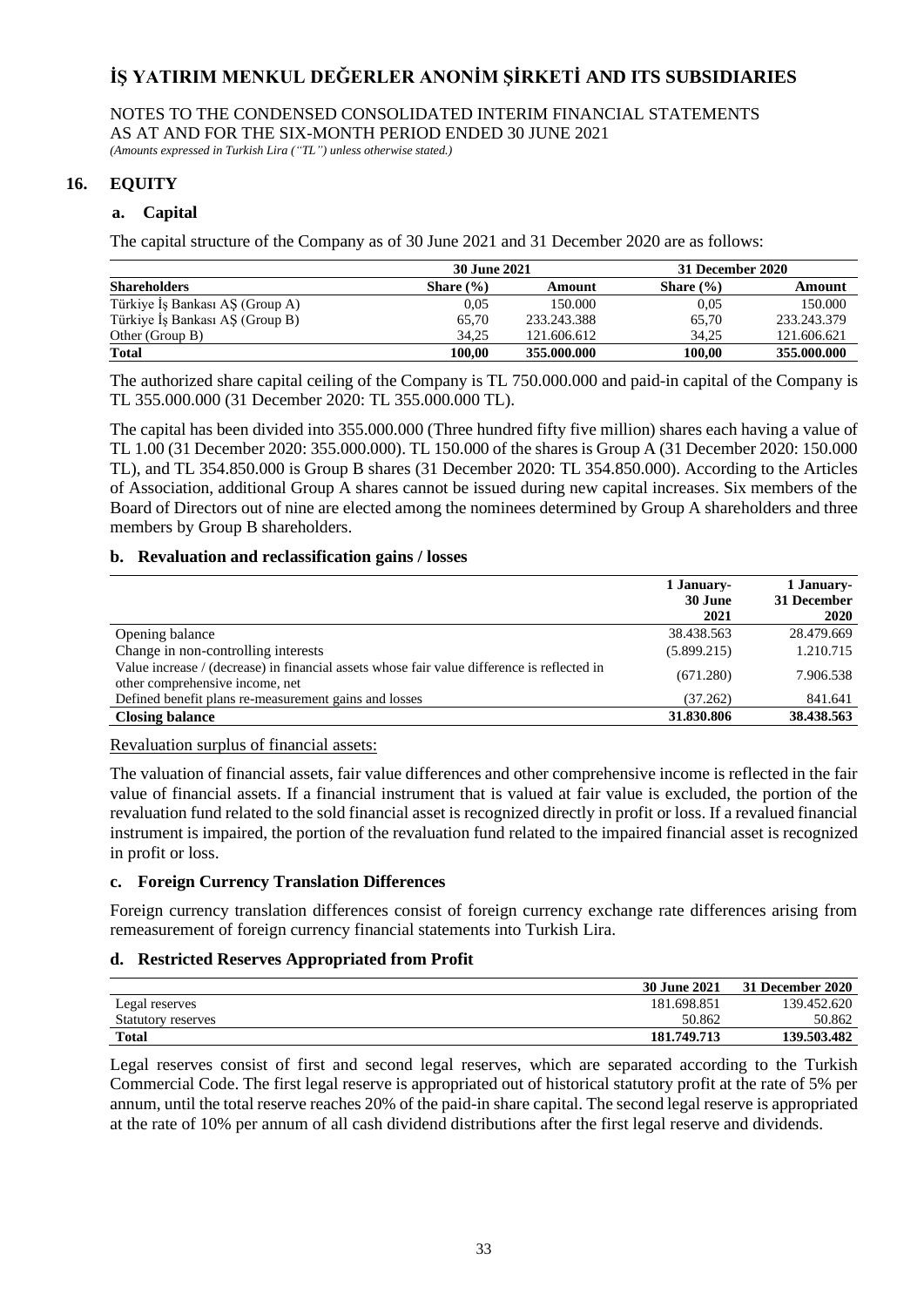# NOTES TO THE CONDENSED CONSOLIDATED INTERIM FINANCIAL STATEMENTS AS AT AND FOR THE SIX-MONTH PERIOD ENDED 30 JUNE 2021

*(Amounts expressed in Turkish Lira ("TL") unless otherwise stated.)*

## **16. EQUITY** *(cont'd)*

## **e. Prior Year's Profit**

The prior year's profit and extraordinary reserves disclosed in prior year's profit in the statement of financial position of the Group as of 30 June 2021 and 31 December 2020 are as follows:

|                        | 30 June 2021 | 31 December 2020 |
|------------------------|--------------|------------------|
| Extraordinary reserves | 733.233.556  | 325.979.808      |
| Prior year's profit    | 45.124.332   | 11.480.404       |
| <b>Total</b>           | 778.357.888  | 337.460.212      |

### Profit Distribution:

In accordance with the Capital Markets Board's "Profit Distribution Communiqué" Serial: II No:19.1 distributable profit will determined by the General Assembly in accordance with the dividend policy and provisions of the relevant legislation dispenses with the decision of the General Assembly.

At the Ordinary General Assembly meeting held on March 29, 2021, it was decided to distribute a total of 355.000.000 TL to shareholders in cash, totally from the year 2020 profit. The dividend payment was made on 2 April 2020.

### **f. Other Reserves**

Other reserves comprised of profit or loss related with the sale of shares while retaining control and increase in share capital (non-reciprocal capital contributions made by a parent or NCI to non-wholly owned subsidiary) after obtained control of a subsidiary which changes its ownership interest in that subsidiary without losing control by buying shares from the non-controlling interest at the beginning of the period. The effects of these transactions on the non-controlling interests in the accompanying consolidated financial statements are allocated to proportionally to non-controlling interest and classified as "non-controlling interests".

|                                              | 1 January-  | 1 January-  |  |
|----------------------------------------------|-------------|-------------|--|
|                                              | 30 June     | 31 December |  |
|                                              | 2021        | 2020        |  |
| Opening balance                              | 83.753.848  | 33.758.962  |  |
| Change in non-controlling interests          |             | (5.114)     |  |
| Reserve for purchase of venture capital fund | 109.000.000 | 50.000.000  |  |
| <b>Closing Balance</b>                       | 192.753.848 | 83.753.848  |  |

#### **g. Changes in non-controlling interest**

Shares of net assets of the subsidiaries that are directly or indirectly not under control of the equity holders of the Company are classified as "non-controlling interests" in the statement of financial position.

|                                                                               | 1 January-   | 1 January-   |
|-------------------------------------------------------------------------------|--------------|--------------|
|                                                                               | 30 June      | 31 December  |
|                                                                               | 2021         | 2020         |
| Opening balance                                                               | 275.156.803  | 286.142.460  |
| Profit / (loss) for the year attributable to non-controlling interest portion | 13.574.191   | 35.330.865   |
| Remeasurement gains of defined benefit plans (including tax effect)           | 23.523       | 248.628      |
| Revaluation and reclassification gains / losses                               | (775.613)    | 1.183.476    |
| Foreign currency translation differences                                      | (3.174.879)  | (6.439.331)  |
| Changes in non-controlling interest                                           | 10.022.084   | 2.058.427    |
| Dividends paid                                                                | (25.119.453) | (43.367.722) |
| <b>Closing balance</b>                                                        | 269.706.656  | 275.156.803  |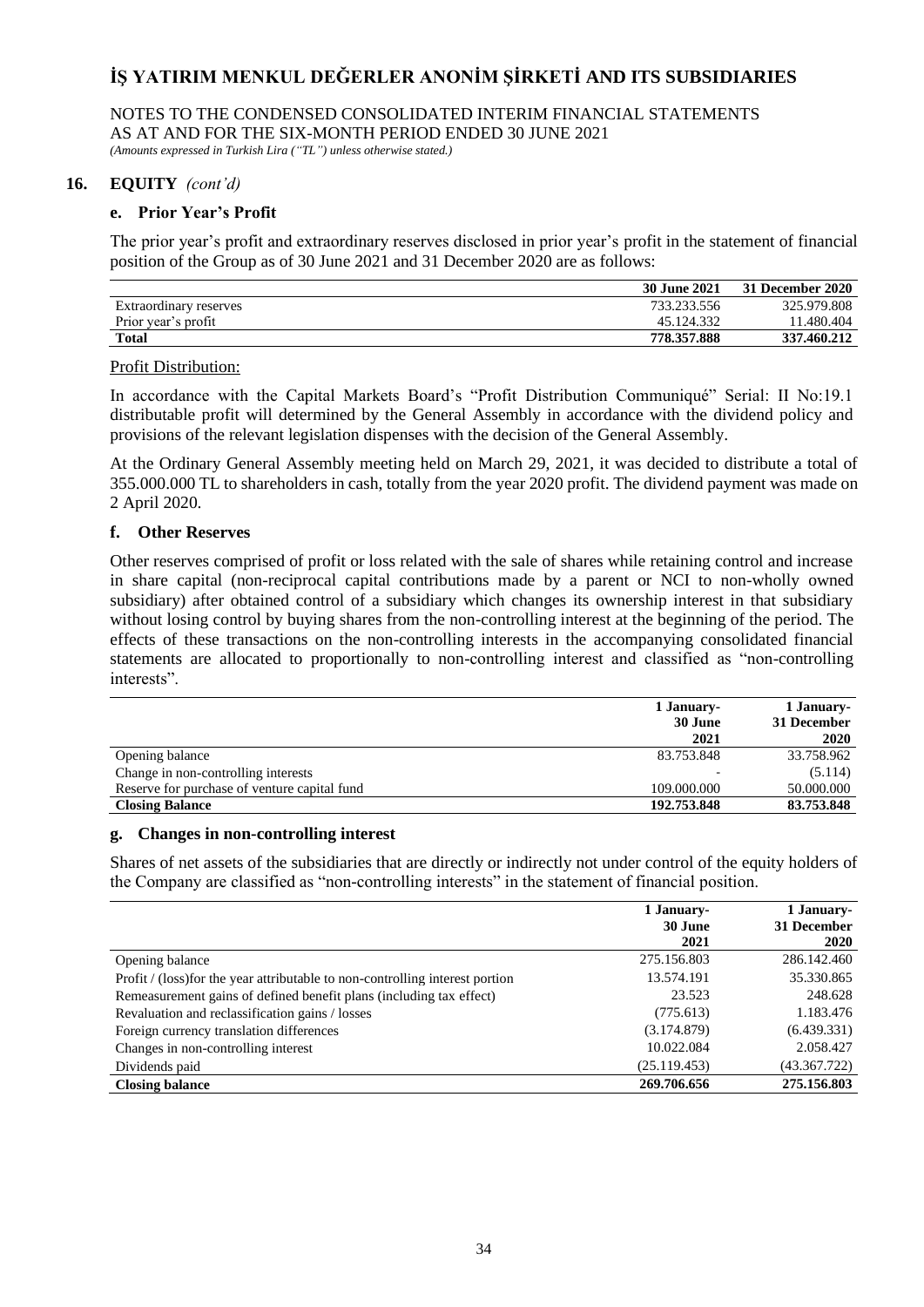NOTES TO THE CONDENSED CONSOLIDATED INTERIM FINANCIAL STATEMENTS AS AT AND FOR THE SIX-MONTH PERIOD ENDED 30 JUNE 2021

*(Amounts expressed in Turkish Lira ("TL") unless otherwise stated.)*

## **17. EARNINGS PER SHARE**

The weighted average of the parent company's shares for the period ended June 30, 2021 and June 30, 2020 and the earnings per share calculation are as follows:

|                                                        | 1 January-  | $1$ April $-$ | 1 January-  | $1$ Nisan $-$ |
|--------------------------------------------------------|-------------|---------------|-------------|---------------|
|                                                        | 30 June     | 30 June       | 30 June     | 30 June       |
| <b>Earning per share</b>                               | 2021        | 2021          | 2020        | 2020          |
| Average number of shares outstanding during the period |             |               |             |               |
| (full value)                                           | 355,000,000 | 355,000,000   | 355,000,000 | 355,000,000   |
| Profit from continuing operations for the period       |             |               |             |               |
| attributable to the Parent                             | 636.516.916 | 256.013.803   | 345.558.244 | 232.403.960   |
| Profit per ordinary and diluted share from continuing  |             |               |             |               |
| <b>Operations</b>                                      | 1.7930      | 0.7212        | 0.9734      | 0,6547        |
| Profit from discontinued operations for the period     |             |               |             |               |
| attributable to the shareholders of the Parent         |             |               |             |               |

# **18. NATURE AND LEVEL OF RISKS RELATED TO FINANCIAL INSTRUMENTS**

### **Capital Risk Management:**

In its capital management, while the Group maintains to continue its operations on a going concern basis, it also maximizes its return through the optimization of the debt and equity balance.

The funding structure of the Group consists of debt, which includes the borrowings disclosed in Note 9, equity comprising issued capital, reserves and retained earnings.

The Group's Board of Directors reviews the capital structure on a monthly basis. As part of this review, the Board considers the cost of capital and the risks associated with each class of equity. Based on the recommendations of the Board of Directors, the Group balances its overall capital structure through the payment of dividends, new share issues and investment in shares of associates and subsidiaries as well as issuance of a new debt or the redemption of an existing debt.

The Group continues its general capital risk management strategy since 2007.

### **Financial Risk Factors:**

The Group's activities expose it to a variety of financial risks: market risk (including currency risk, fair value interest rate risk, cash flow interest rate risk and equity price risk), credit risk and liquidity risk. The Group's overall risk management program focuses on the uncertainty of financial markets and seeks to minimize the potential negative effects on the Group's financial performance. The Group uses derivative financial instruments to hedge certain risk exposures.

Risk management is carried out by the Risk Management Department, which is independent from steering, under policies approved by the Board of Directors. The Group's Risk Management Department identifies, evaluates and hedges financial risks in close co-operation with the Group's operating units. The Board sets out written principles for overall risk management, as well as written policies covering specific areas, such as; foreign exchange risk, interest rate risk, credit risk, use of derivative financial instruments and non-derivative financial instruments, and investment of excess liquidity.

### **Credit Risk:**

Credit risk refers to the risk that counterparty will default on its contractual obligations resulting in financial loss to the Group. The Group has adopted a policy of only dealing with creditworthy counterparties and obtaining sufficient collateral where appropriate, as a means of mitigating the risk of financial loss from defaults. Credit risk is mitigated by receiving equity shares of listed entities as collateral in accordance with the legal requirements of the CMB against credit lines utilized by customers. The Group's credit risk is predominantly in Turkey, where it operates.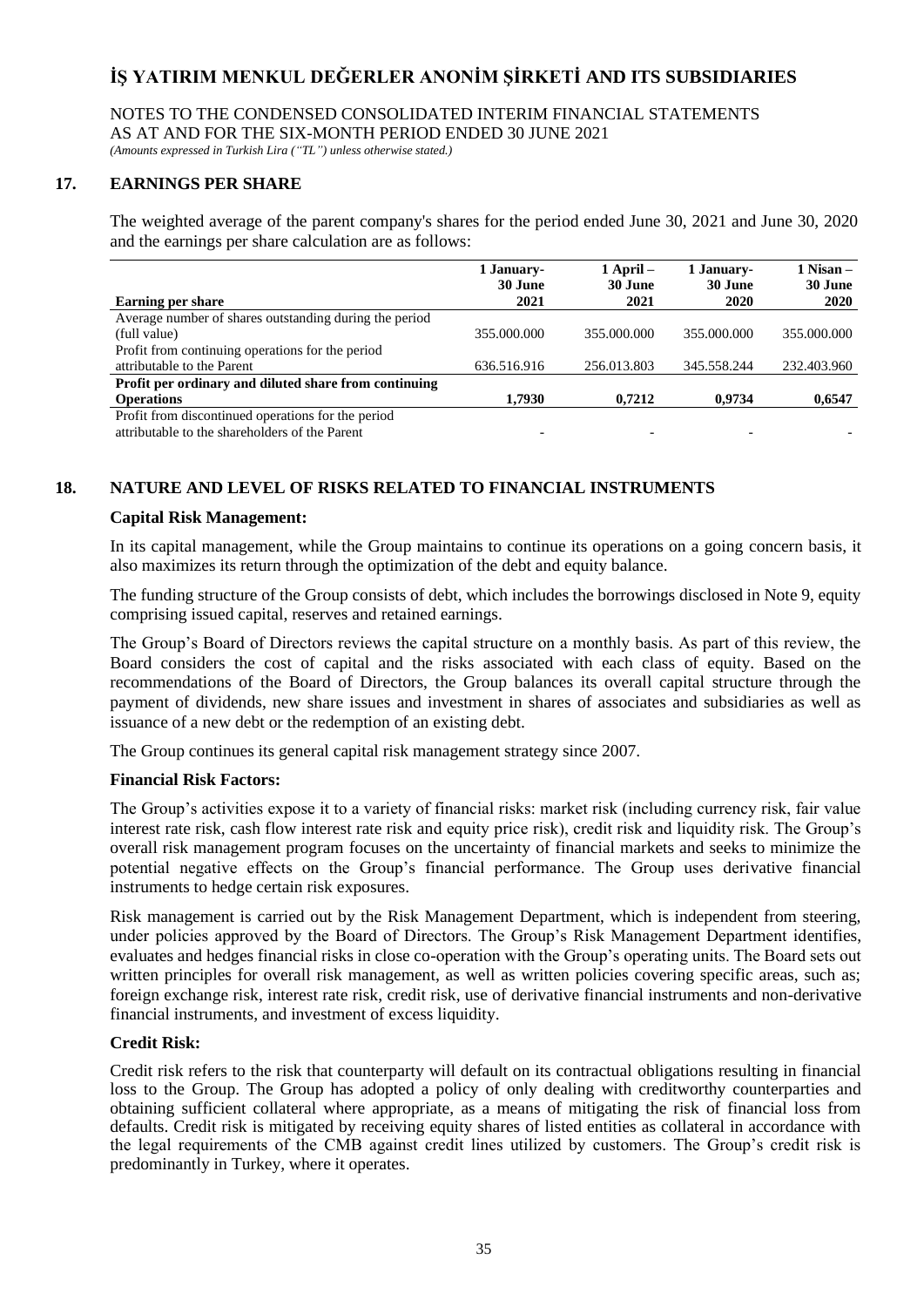### NOTES TO THE CONDENSED CONSOLIDATED INTERIM FINANCIAL STATEMENTS AS AT AND FOR THE SIX-MONTH PERIOD ENDED 30 JUNE 2021

*(Amounts expressed in Turkish Lira ("TL") unless otherwise stated.)*

## **18. NATURE AND LEVEL OF RISKS RELATED TO FINANCIAL INSTRUMENTS** *(cont'd)*

### **Foreign currency risk:**

Foreign currency risk is the risk of volatility in the foreign currency denominated monetary assets, monetary liabilities and off-balance sheet liabilities due to changes in currency exchange rates. The breakdown of the Group's foreign currency denominated monetary assets and monetary liabilities as of 30 June 2021 and 31 December 2020 are as follows:

|                                                                                                                  | 30 June 2021          |              |             |            |              |              |
|------------------------------------------------------------------------------------------------------------------|-----------------------|--------------|-------------|------------|--------------|--------------|
|                                                                                                                  | <b>TL Equivalent</b>  |              |             |            |              |              |
|                                                                                                                  | (Functional currency) | <b>USD</b>   | <b>EURO</b> | <b>GBP</b> | <b>JPY</b>   | <b>OTHER</b> |
| 1. Trade receivables                                                                                             | 1.574.224.408         | 170.507.302  | 8.278.152   | 279.561    | 4.688.576    | 47.751       |
| 2a. Monetary financial assets                                                                                    | 297.046.131           | 28.591.469   | 2.740.860   | 48.318     | 2.070.681    | 2.350.340    |
| 2b. Non-monetary financial assets                                                                                |                       |              |             |            |              |              |
| 3.Other                                                                                                          | 2.056.986             | 171.116      | 51.913      |            |              |              |
| 4. Current assets                                                                                                | 1.873.327.525         | 199.269.887  | 11.070.925  | 327.879    | 6.759.257    | 2.398.091    |
| 5. Trade receivables                                                                                             |                       |              |             |            |              |              |
| 6a. Monetary financial assets                                                                                    | 19.241.192            |              |             | 6.500.000  |              |              |
| 6b. Non-monetary financial assets                                                                                | 653.000               | 75.013       |             |            |              |              |
| 7. Other                                                                                                         | 627.074               |              | 59.361      |            |              | 5.000        |
| 8. Non-current asset                                                                                             | 20.521.266            | 75.013       | 59.361      | 6.500.000  |              | 5.000        |
| 9. Total Assets                                                                                                  | 1.893.848.791         | 199.344.900  | 11.130.286  | 6.827.879  | 6.759.257    | 2.403.091    |
| 10. Trade payables                                                                                               | 1.553.310.654         | 165.842.085  | 10.172.950  | 275.362    | 4.688.576    | 78.952       |
| 11. Financial Liabilities                                                                                        | 76.692.278            | 8.790.078    |             |            |              |              |
| 12a. Other monetary liabilities                                                                                  | 154.847.611           | 14.731.530   | 1.085.200   | 38.375     | 993          | 551.064      |
| 12b. Other non-monetary liabilities                                                                              | 303.757               | 34.894       | $\sim$      | (63.170)   |              |              |
| 13. Short Term Liabilities                                                                                       | 1.785.154.300         | 189.398.587  | 11.258.150  | 250.567    | 4.689.569    | 630.016      |
| 14. Trade payables                                                                                               |                       |              |             |            |              |              |
| 15. Financial liabilities                                                                                        | 13.885.665            | 1.595.100    |             |            |              |              |
| 16a. Other monetary liabilities                                                                                  |                       |              |             |            |              |              |
| 16b. Other non-monetary liabilities                                                                              | 152.711               | 17.543       |             |            |              |              |
| 17. Long Term Liabilities                                                                                        | 14.038.376            | 1.612.643    |             |            |              |              |
| <b>18. Total Liabilities</b>                                                                                     | 1.799.192.676         | 191.011.230  | 11.258.150  | 250.567    | 4.689.569    | 630.016      |
| 19. Off-balance sheet derivative instruments' net asset / (liability) position (19a - 19b)                       | (113.801.825)         | (78.556.694) | 16.583.241  | 151.567    | (12.659.840) | 3.337.187    |
| 19.a The amount of long-position off-balance sheet derivative instruments denominated in foreign                 |                       |              |             |            |              |              |
| currency                                                                                                         | 8.503.413.042         | 484.407.856  | 63.733.224  | 10.155.223 | 18.531.255   | 200.546.047  |
| 19b. The amount of short-position off-balance sheet derivative instruments denominated in foreign                |                       |              |             |            |              |              |
| currency                                                                                                         | 8.617.214.867         | 562.964.550  | 47.149.983  | 10.003.656 | 31.191.095   | 197.208.860  |
| 20. Net foreign currency asset / (liability) position                                                            | (19.145.710)          | (70.223.024) | 16.455.377  | 6.728.879  | (10.590.152) | 5.110.262    |
| 21. Net foreign currency asset / (liability) position of monetary items $(1+2a+5+6a-10-11-12a-14-15-16a-10a-11)$ |                       |              |             |            |              |              |
| 16a)                                                                                                             | 91.775.523            | 8.139.978    | (239.138)   | 6.514.142  | 2.069.688    | 1.768.075    |
| 22. Fair value of derivative instruments used in foreign currency hedge                                          |                       |              |             |            |              |              |
| 23. Export                                                                                                       | 6.827.942             | 774.114      | 77.897      |            |              |              |
| 24. Import                                                                                                       | 17.606                |              | 1.678       |            |              |              |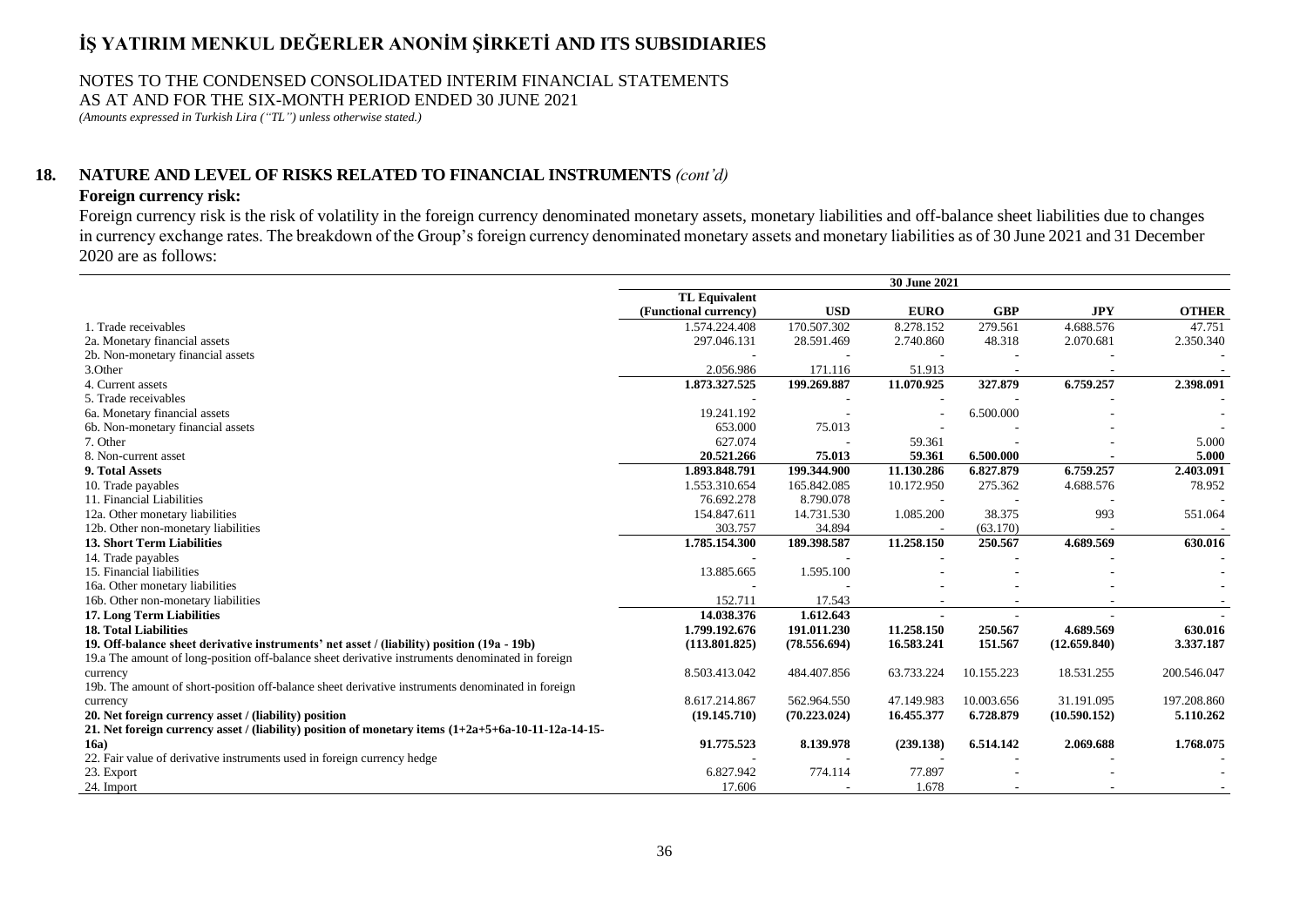### NOTES TO THE CONDENSED CONSOLIDATED INTERIM FINANCIAL STATEMENTS AS AT AND FOR THE SIX-MONTH PERIOD ENDED 30 JUNE 2021

*(Amounts expressed in Turkish Lira ("TL") unless otherwise stated.)*

# **18. NATURE AND LEVEL OF RISKS RELATED TO FINANCIAL INSTRUMENTS** *(cont'd)*

### **Foreign currency risk:** *(cont'd)*

|                                                                                                     | 31 December 2020      |              |             |            |               |               |
|-----------------------------------------------------------------------------------------------------|-----------------------|--------------|-------------|------------|---------------|---------------|
|                                                                                                     | <b>TL Equivalent</b>  |              |             |            |               |               |
|                                                                                                     | (Functional currency) | <b>USD</b>   | <b>EURO</b> | <b>GBP</b> | <b>JPY</b>    | <b>OTHER</b>  |
| 1. Trade receivables                                                                                | 1.241.253.639         | 151.869.688  | 13.697.959  | 278.123    | 399.507       | 48.318        |
| 2a. Monetary financial assets                                                                       | 344.174.218           | 44.588.219   | 1.408.409   | 87.324     | 1.687.340     | 1.641.074     |
| 2b. Non-monetary financial assets                                                                   |                       |              |             |            |               |               |
| 3.Other                                                                                             | 58.841.418            | 704.236      | 5.955.531   |            |               |               |
| 4. Current assets                                                                                   | 1.644.269.275         | 197.162.143  | 21.061.899  | 365.447    | 2.086.847     | 1.689.392     |
| 5. Trade receivables                                                                                |                       |              |             |            |               |               |
| 6a. Monetary financial assets                                                                       | 10.678.693            | 1.500.000    |             |            |               |               |
| 6b. Non-monetary financial assets                                                                   |                       |              |             |            |               |               |
| 7. Other                                                                                            | 528.223               | 5.076        | 53.396      |            |               | 5.000         |
| 8. Non-current asset                                                                                | 11.206.916            | 1.505.076    | 53.396      |            |               | 5.000         |
| 9. Total Assets                                                                                     | 1.655.476.190         | 198.667.219  | 21.115.295  | 365.447    | 2.086.846     | 1.694.392     |
| 10. Trade payables                                                                                  | 1.157.360.230         | 145.252.628  | 9.759.119   | 279.933    | 399.507       | 119.398       |
| 11. Financial Liabilities                                                                           | 58.965.151            | 8.018.801    |             |            |               |               |
| 12a. Other monetary liabilities                                                                     | 15.685.461            | 1.344.759    | 339.396     | 5.286      |               | 196           |
| 12b. Other non-monetary liabilities                                                                 | 1.508.964             | 205.561      |             |            |               |               |
| <b>13. Short Term Liabilities</b>                                                                   | 1.233.519.806         | 154.821.749  | 10.098.520  | 285.219    | 399.507       | 119.594       |
| 14. Trade payables                                                                                  |                       |              |             |            |               |               |
| 15. Financial liabilities                                                                           | 1.086.234             | 147.978      |             |            |               |               |
| 16a. Other monetary liabilities                                                                     |                       |              |             |            |               |               |
| 16b. Other non-monetary liabilities                                                                 | 179.328               | 24.430       |             |            |               |               |
| 17. Long Term Liabilities                                                                           | 1.265.562             | 172.408      |             |            |               |               |
| <b>18. Total Liabilities</b>                                                                        | 1.234.785.367         | 154.994.157  | 10.098.520  | 285.219    | 399.507       | 119.595       |
| 19. Off-balance sheet derivative instruments' net asset / (liability) position (19a - 19b)          | (456.990.369)         | (85.673.370) | 14.769.591  | 1.418.673  | 111.856.761   | 9.812.091     |
| 19.a The amount of long-position off-balance sheet derivative instruments denominated in foreign    |                       |              |             |            |               |               |
| currency                                                                                            | 8.145.636.755         | 558.911.757  | 188.914.730 | 36.810.676 | 1.631.552.235 | 1.913.481.625 |
| 19b. The amount of short-position off-balance sheet derivative instruments denominated in foreign   |                       |              |             |            |               |               |
| currency                                                                                            | 8.602.627.124         | 644.585.127  | 174.145.139 | 35.392.003 | 1.519.695.474 | 1.903.669.534 |
| 20. Net foreign currency asset / (liability) position                                               | (36.299.546)          | (42.000.308) | 25.786.366  | 1.498.901  | 113.544.100   | 11.386.888    |
| 21. Net foreign currency asset / (liability) position of monetary items (1+2a+5+6a-10-11-12a-14-15- |                       |              |             |            |               |               |
| 16a)                                                                                                | 363.009.474           | 43.193.741   | 5.007.853   | 80.228     | 1.687.340     | 1.569.798     |
| 22. Fair value of derivative instruments used in foreign currency hedge                             |                       |              |             |            |               |               |
| 23. Export                                                                                          | 11.972.553            | 1.596.949    | 105.547     |            |               |               |
| 24. Import                                                                                          | 62.010                |              | 7.850       |            |               |               |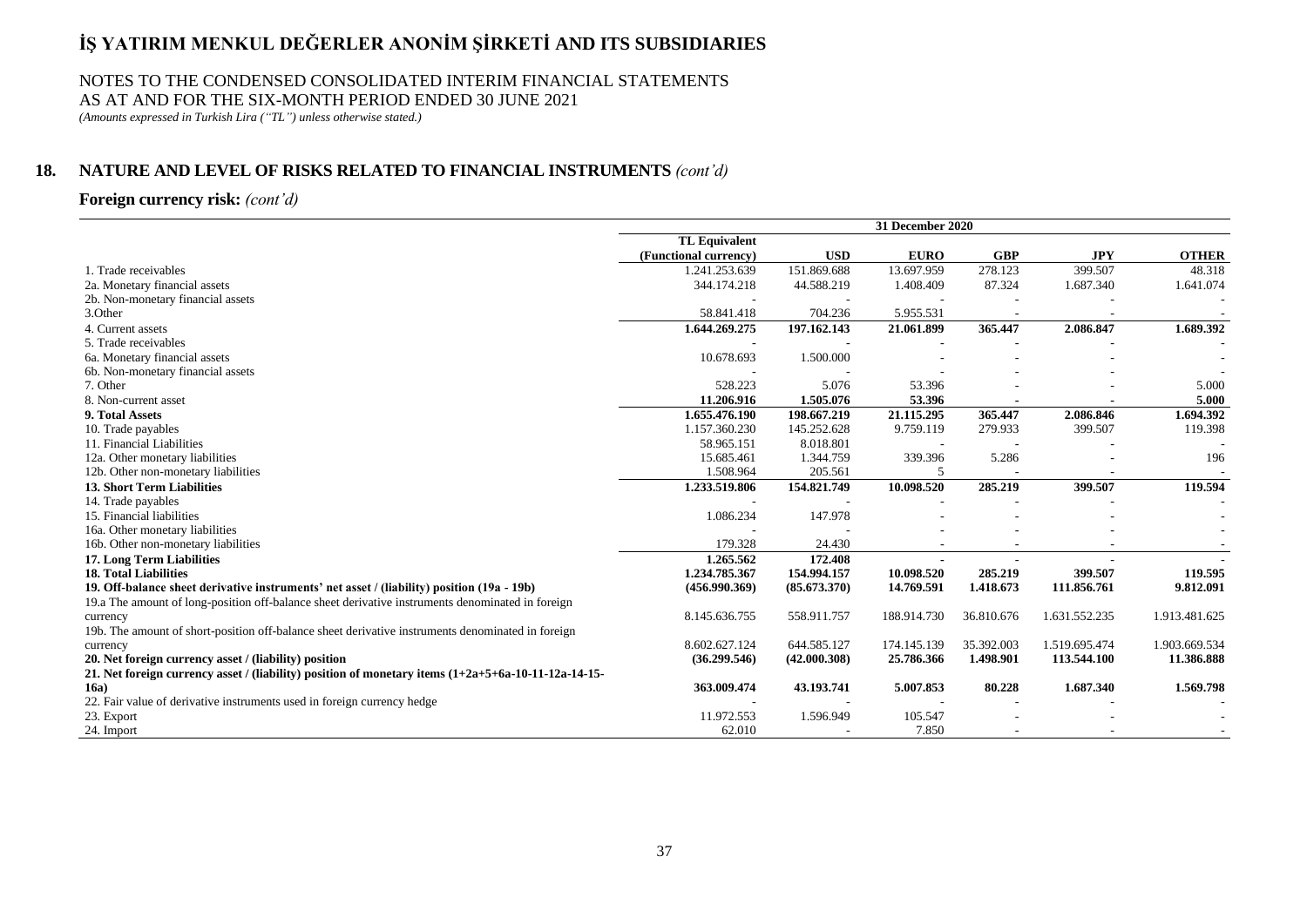NOTES TO THE CONDENSED CONSOLIDATED INTERIM FINANCIAL STATEMENTS AS AT AND FOR THE SIX-MONTH PERIOD ENDED 30 JUNE 2021 *(Amounts expressed in Turkish Lira ("TL") unless otherwise stated.)*

# **18. NATURE AND LEVEL OF RISKS RELATED TO FINANCIAL INSTRUMENTS** *(cont'd)*

## **Foreign currency risk** *(cont'd)***:**

Based on the positions of statements of financial position as of 30 June 2021 and 31 December 2020, if the value of Turkish Lira would increase or decrease by 10% against other hard currencies assuming each other variables remained constant, the Group's net profit or loss would change due to foreign currency gains or losses of financial assets and liabilities denominated in foreign currencies as follows:

| <b>30 June 2021</b>                                                                               |     |          |             |             |  |  |  |
|---------------------------------------------------------------------------------------------------|-----|----------|-------------|-------------|--|--|--|
| <b>Effect on equity</b><br>Type of risk<br>Direction of risk<br>Effect on net profit<br>Risk rate |     |          |             |             |  |  |  |
| Foreign currency risk                                                                             | %10 | Increase | 2.302.999   | 2.302.999   |  |  |  |
|                                                                                                   |     | Decrease | (8.306.610) | (8.306.610) |  |  |  |

| 31 December 2020      |           |                   |                             |                         |  |  |  |
|-----------------------|-----------|-------------------|-----------------------------|-------------------------|--|--|--|
| Type of risk          | Risk rate | Direction of risk | <b>Effect on net profit</b> | <b>Effect on equity</b> |  |  |  |
| Foreign currency risk | %10       | Increase          | 17.276.084                  | 17.276.084              |  |  |  |
|                       |           | Decrease          | (26.487.317)                | (26.487.317)            |  |  |  |

## **Capital adequacy obligation:**

As of 30 June 2021, the minimum equity liability for portfolio management of the Company, within the scope of Communiqué Series V No 34, is TL 29.216.340 for investment consultancy, sale and purchase of securities with the promise to repurchase (repo) or sale (reverse repo) of securities, securities on credit, short selling and transactions of borrowing and lending securities, intermediation for public offering, leveraged brokerage and brokerage of derivative instruments in the Futures and Option Market (31 December 2020: TL 28.693.544).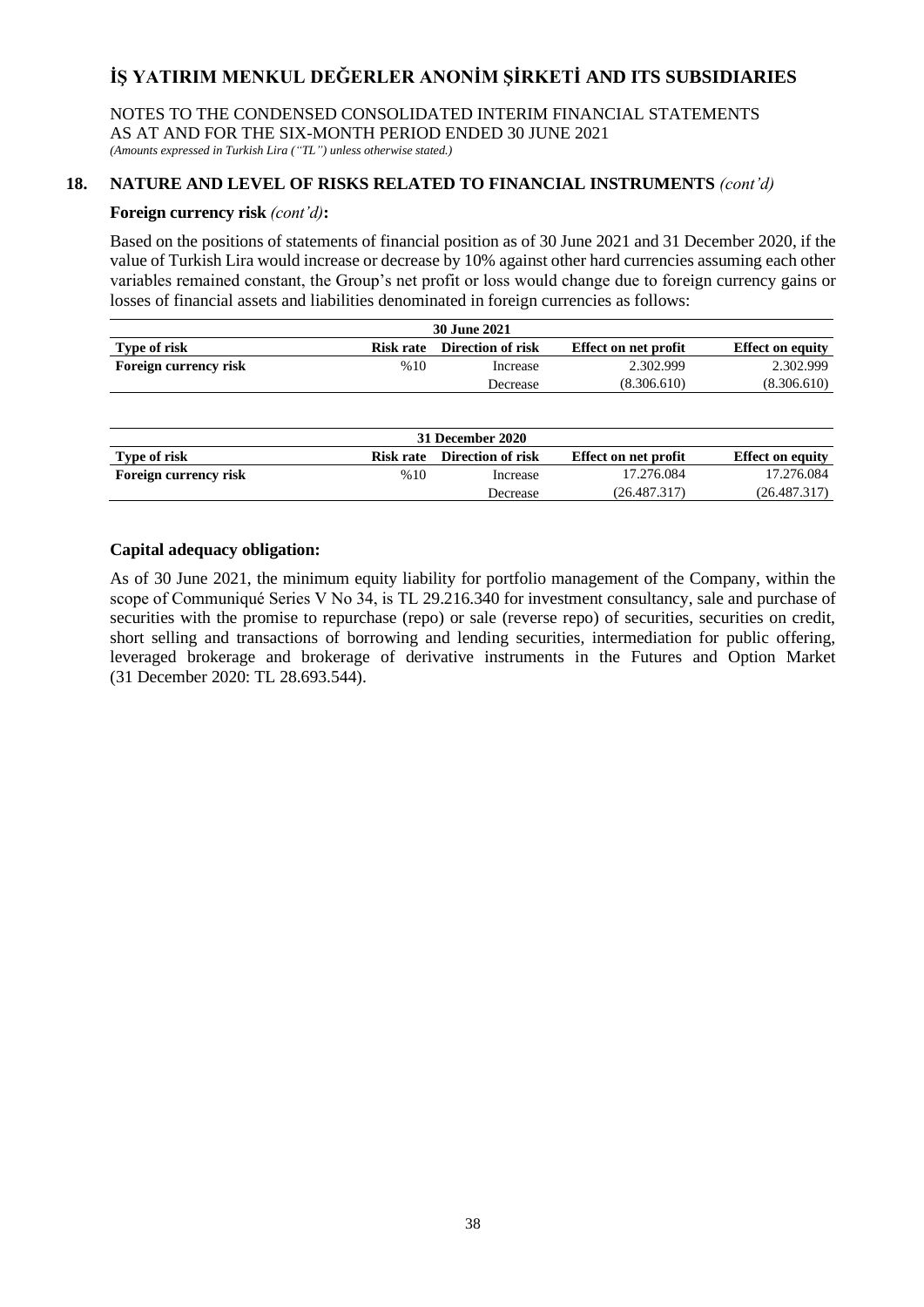# NOTES TO THE CONDENSED CONSOLIDATED INTERIM FINANCIAL STATEMENTS AS AT AND FOR THE SIX-MONTH PERIOD ENDED 30 JUNE 2021

*(Amounts expressed in Turkish Lira ("TL") unless otherwise stated.)*

# **19. FINANCIAL INSTRUMENTS**

## **Categories of Financial Instruments:**

| <b>30 June 2021</b>          | <b>Other financial</b><br>assets measured<br>with effective<br>interest method | receivables              | <b>Financial assets at</b><br>fair value through<br>income | <b>Financial assets and</b><br>Loans and other comprehensive liabilities at fair value | <b>Other financial</b><br>liabilities measured with<br>through profit or loss effective interest method | <b>Registered</b><br><b>Value</b> | <b>Fair value</b> | <b>Note</b> |
|------------------------------|--------------------------------------------------------------------------------|--------------------------|------------------------------------------------------------|----------------------------------------------------------------------------------------|---------------------------------------------------------------------------------------------------------|-----------------------------------|-------------------|-------------|
| <b>Financial assets</b>      |                                                                                |                          |                                                            |                                                                                        |                                                                                                         |                                   |                   |             |
| Cash and cash equivalents    | 406.708.757                                                                    |                          |                                                            | 2.865.954                                                                              |                                                                                                         | 409.574.711                       | 409.574.711       | 6           |
| Trade receivables            |                                                                                | 5.574.951.683            |                                                            |                                                                                        |                                                                                                         | 5.574.951.683                     | 5.574.951.683     | 9           |
| Financial investments        |                                                                                |                          | 55.061.356                                                 | 1.424.501.549                                                                          |                                                                                                         | .479.562.905                      | 1.479.562.905     |             |
| Derivative instruments       | $\overline{\phantom{0}}$                                                       | $\overline{\phantom{a}}$ |                                                            | 32.636.155                                                                             |                                                                                                         | 32.636.155                        | 32.636.155        |             |
| <b>Financial liabilities</b> |                                                                                |                          |                                                            |                                                                                        |                                                                                                         |                                   |                   |             |
| <b>Financial liabilities</b> |                                                                                |                          |                                                            |                                                                                        | 1.244.302.073                                                                                           | 1.244.302.073                     | .244.302.073      | 8           |
| Trade payables               |                                                                                |                          |                                                            |                                                                                        | 4.006.693.118                                                                                           | 4.006.693.118                     | 4.006.693.118     | 9           |
| Other financial liabilities  |                                                                                |                          |                                                            | 27.788.573                                                                             |                                                                                                         | 27.788.573                        | 27.788.573        |             |
| Derivative instruments       |                                                                                |                          |                                                            | 74.446.286                                                                             |                                                                                                         | 74.446.286                        | 74.446.286        |             |
| 31 December 2020             |                                                                                |                          |                                                            |                                                                                        |                                                                                                         |                                   |                   |             |
| <b>Financial assets</b>      |                                                                                |                          |                                                            |                                                                                        |                                                                                                         |                                   |                   |             |
| Cash and cash equivalents    | 498.104.667                                                                    |                          |                                                            | 2.642.353                                                                              | $\overline{\phantom{a}}$                                                                                | 500.747.020                       | 500.747.020       | $\tau$      |
| Trade receivables            |                                                                                | 5.570.028.495            |                                                            |                                                                                        |                                                                                                         | 5.570.028.495                     | 5.570.028.495     | 11          |
| <b>Financial liabilities</b> |                                                                                |                          | 62.831.573                                                 | 1.873.783.730                                                                          |                                                                                                         | .936.615.303                      | 1.936.615.303     | 8           |
| Derivative instruments       |                                                                                |                          |                                                            | 109.293.507                                                                            |                                                                                                         | 109.293.507                       | 109.293.507       | 39          |
| <b>Financial liabilities</b> |                                                                                |                          |                                                            |                                                                                        |                                                                                                         |                                   |                   |             |
| <b>Financial liabilities</b> |                                                                                |                          |                                                            |                                                                                        | 1.040.578.818                                                                                           | 1.040.578.818                     | 1.040.578.818     | 9           |
| Trade payables               |                                                                                |                          |                                                            |                                                                                        | 5.032.047.665                                                                                           | 5.032.047.665                     | 5.032.047.665     | 11          |
| Other financial liabilities  |                                                                                |                          |                                                            | 32.249.477                                                                             |                                                                                                         | 32.249.477                        | 32.249.477        | 10          |
| Derivative instruments       |                                                                                |                          |                                                            | 184.926.984                                                                            |                                                                                                         | 184.926.984                       | 184.926.984       | 39          |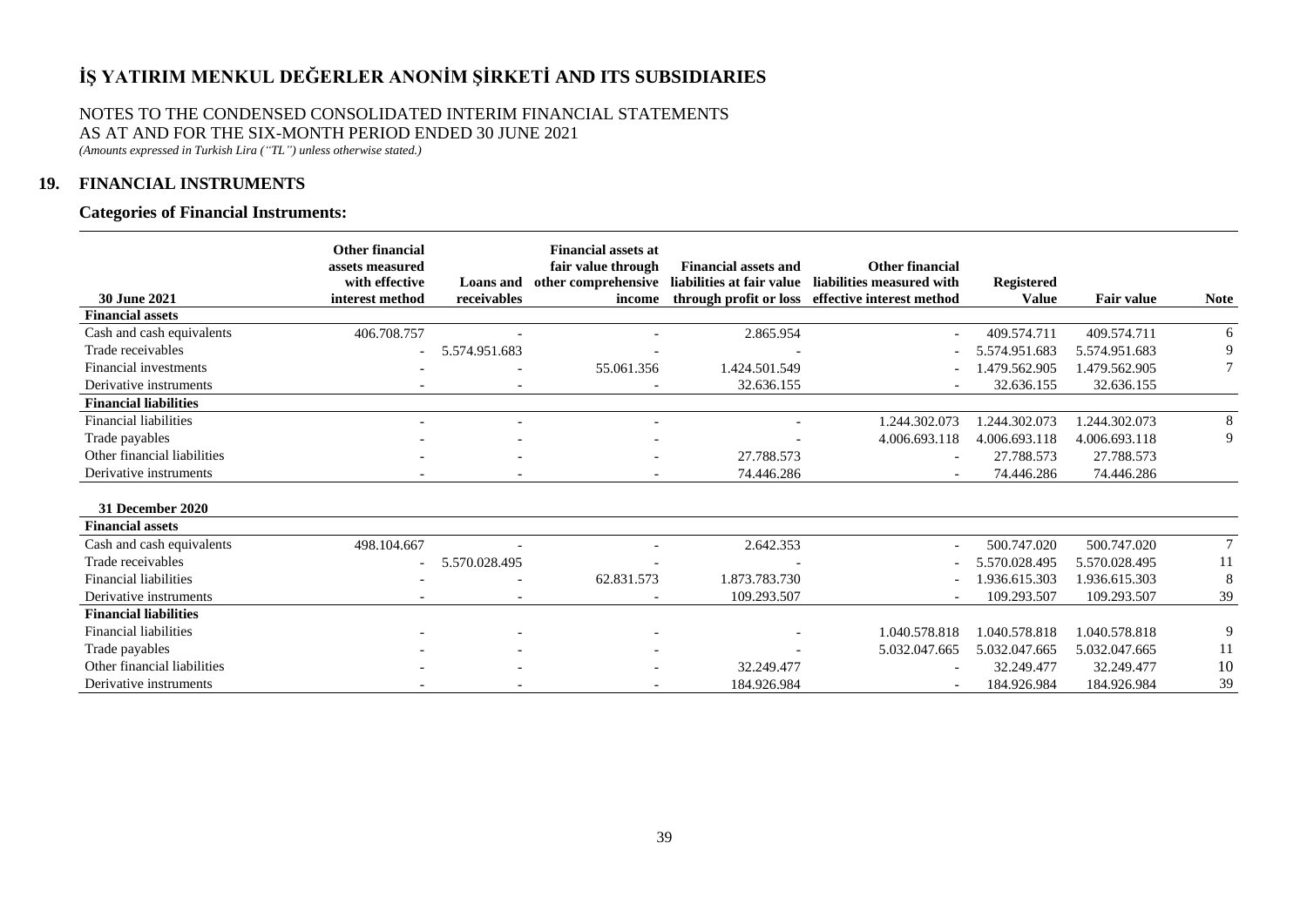NOTES TO THE CONDENSED CONSOLIDATED INTERIM FINANCIAL STATEMENTS AS AT AND FOR THE SIX-MONTH PERIOD ENDED 30 JUNE 2021 *(Amounts expressed in Turkish Lira ("TL") unless otherwise stated.)*

**19. FINANCIAL INSTRUMENTS** *(cont'd)*

## **Fair Value of Financial Instruments:**

Fair value is the amount for which an asset could be exchanged or a liability settled, between knowledgeable willing parties in an arm's length transaction.

The estimated fair values of financial instruments have been determined by the Group using available market information and appropriate valuation methodologies. However, judgment is necessarily required to interpret market data to develop the estimated fair value. Accordingly, the estimates presented herein may not necessarily be indicative of the amounts the Group could realize in a current market exchange.

There is no active market for loans in order to obtain available comparative market price and these instruments are discounted or subject to transaction costs when they are sold or utilized before their maturities. Fair value of these instruments could not be estimated due to the lack of necessary reliable market data. Accordingly, the carrying amount of such instruments is deemed to be a consistent indicator of the fair value.

The following methods and assumptions are used to estimate the fair value of each class of financial instrument for which it is practicable to estimate fair value:

### Financial Assets:

Carrying amounts of financial assets measured at amortized cost including cash and cash equivalents and other financial assets approximate their fair values due to their short-term nature and the assumption of immaterial potential losses in exchange of these assets.

Market prices are used in determination of fair values of government bonds, treasury bills and equity shares.

#### Financial Liabilities:

The carrying amount of monetary liabilities approximates their fair values due to their short-term nature. Variable rate long-term bank loans in recent history have been recently repriced therefore fair value is assumed to approximate their carrying values.

Valuation methods of the financial instruments carried at fair value:

| <b>30 June 2021</b>                                                      | Level 1     | Level 2    | Level 3 | <b>Total</b> |
|--------------------------------------------------------------------------|-------------|------------|---------|--------------|
| <b>Financial assets</b>                                                  |             |            |         |              |
| Financial assets at fair value through                                   |             |            |         |              |
| profit and loss                                                          |             |            |         |              |
| Equity shares                                                            | 889.707.896 |            |         | 889.707.896  |
| Government bonds and treasury bills                                      | 10.124.803  |            |         | 10.124.803   |
| Private sector bonds                                                     | 128.428.907 |            |         | 128.428.907  |
| Mutual funds                                                             | 268.329.947 |            |         | 268.329.947  |
| Foreign currency securities                                              | 127.909.996 |            |         | 127.909.996  |
| Income accruals of derivative instruments                                |             | 32.636.155 |         | 32.636.155   |
| Financial assets at fair value through<br>other comprehensive income (*) | 28.404.404  | 26.640.068 |         | 55.044.472   |
| <b>Financial liabilities</b>                                             |             |            |         |              |
| <b>Other financial liabilities</b>                                       |             |            |         |              |
| Liabilities of derivative instruments                                    |             | 74.446.286 |         | 74.446.286   |